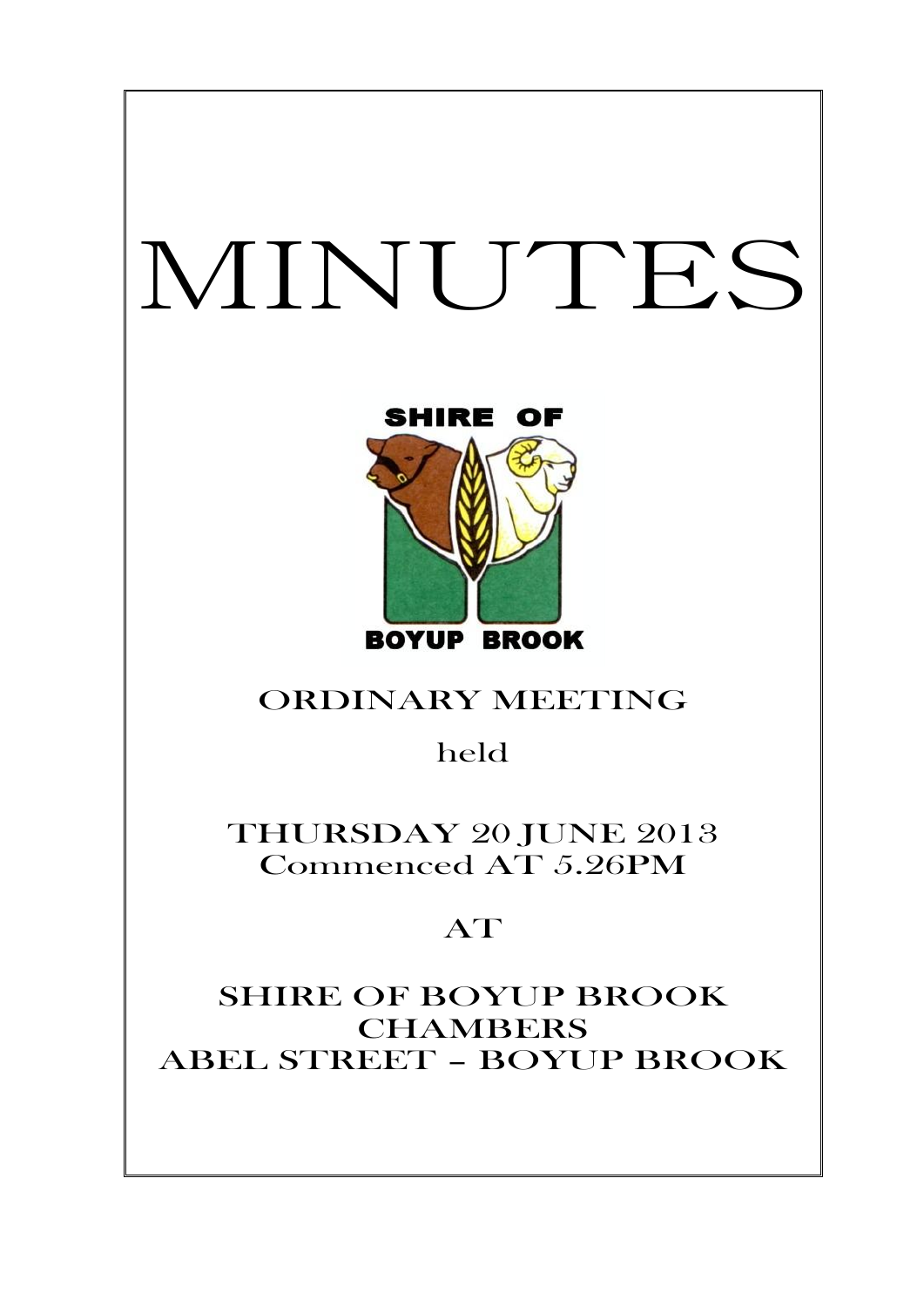# **TABLE OF CONTENTS**

| RECORD OF ATTENDANCE/APOLOGIES/LEAVE OF ABSENCE PREVIOUSLY                                |  |
|-------------------------------------------------------------------------------------------|--|
|                                                                                           |  |
|                                                                                           |  |
|                                                                                           |  |
| $\mathbf{2}$                                                                              |  |
| 2.1                                                                                       |  |
|                                                                                           |  |
| 3                                                                                         |  |
| 4                                                                                         |  |
| 5                                                                                         |  |
| 6                                                                                         |  |
| 7                                                                                         |  |
| 8                                                                                         |  |
| 8.1                                                                                       |  |
|                                                                                           |  |
|                                                                                           |  |
|                                                                                           |  |
|                                                                                           |  |
|                                                                                           |  |
|                                                                                           |  |
|                                                                                           |  |
|                                                                                           |  |
|                                                                                           |  |
|                                                                                           |  |
|                                                                                           |  |
|                                                                                           |  |
|                                                                                           |  |
|                                                                                           |  |
| 9                                                                                         |  |
|                                                                                           |  |
|                                                                                           |  |
| 10                                                                                        |  |
| URGENT BUSINESS BY APPROVAL OF THE PRESIDENT OR A MAJORITY OF COUNCILLORS PRESENT53<br>11 |  |
| 12                                                                                        |  |
| 13                                                                                        |  |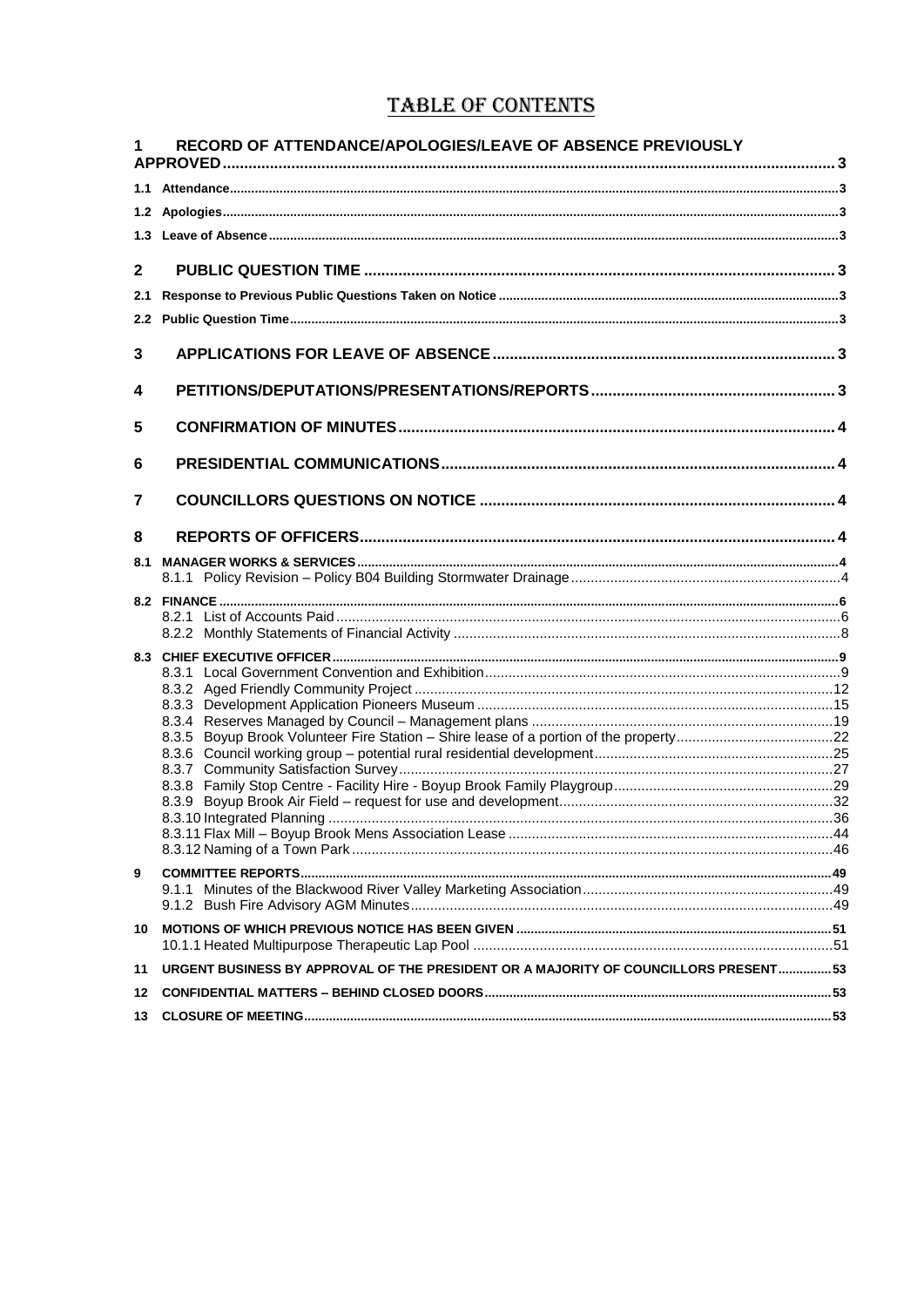# <span id="page-2-0"></span>**1 RECORD OF ATTENDANCE/APOLOGIES/LEAVE OF ABSENCE PREVIOUSLY APPROVED**

### <span id="page-2-1"></span>**1.1 Attendance**

Cr M Giles – Shire President Cr G Aird Cr E Biddle Cr J Imrie Cr P Kaltenrieder Cr B O'Hare Cr T Oversby Cr R Walker

STAFF: Mr Alan Lamb (Chief Executive Officer) Mr Rob Staniforth-Smith (Manager of Works & Services) Mrs Maria Lane (Executive Assistant)

<span id="page-2-2"></span>

PUBLIC: Mr & Mrs Kemsley

**Apologies** Cr Moir

## <span id="page-2-3"></span>**1.3 Leave of Absence**

## <span id="page-2-4"></span>**2 PUBLIC QUESTION TIME**

## <span id="page-2-5"></span>**2.1 Response to Previous Public Questions Taken on Notice**

Nil

## <span id="page-2-6"></span>**2.2 Public Question Time**

## <span id="page-2-7"></span>**3 APPLICATIONS FOR LEAVE OF ABSENCE**

Cr Oversby and Cr Giles advised that they would be absence for the July 2013 ordinary meeting of Council.

## <span id="page-2-8"></span>**4 PETITIONS/DEPUTATIONS/PRESENTATIONS/REPORTS**

Cr O'Hare informed Council that the Boyup Brook Community Resource Centre is a Registered Training Organisation which provides various training and workshops.

Cr Biddle thanked the Council for its support with the Tourism Association and an Annual Report will be available shortly.

Cr Biddle being a representative on the Boyup Brook District High School Board attended a meeting and spoke about the School Review which was a very constructive exercise from the Schools point of view.

Cr Biddle met with Cr Aird and Rose Dickson from the Lions Club regarding the Anzac Memorial and what improvements could be made to make it safer for the community.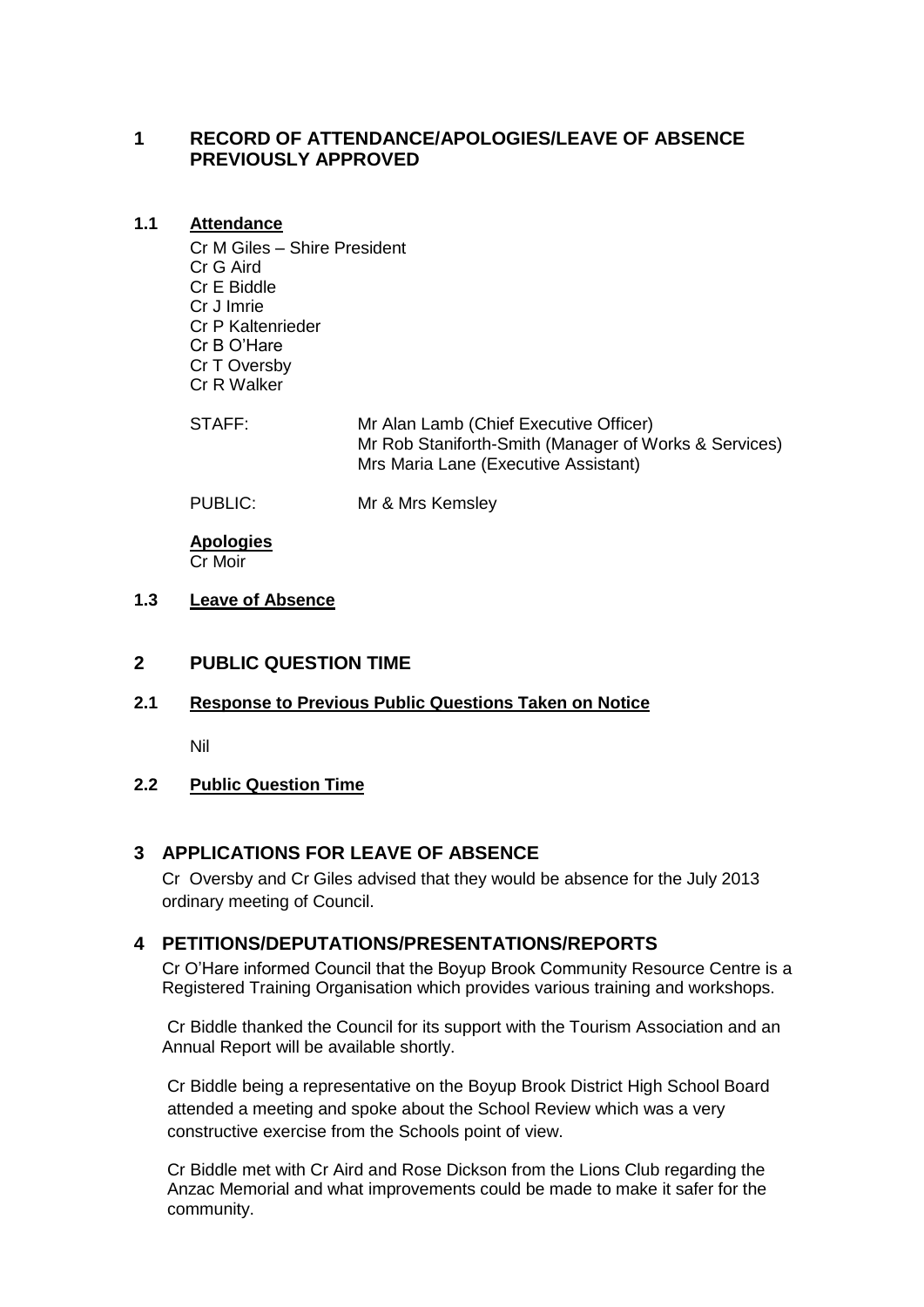## <span id="page-3-0"></span>**5 CONFIRMATION OF MINUTES**

## **5.1 Ordinary Meeting of Council - Thursday 20 May 2013**

**COUNCIL DECISION & OFFICER RECOMMENDATION**

**MOVED: Cr O'Hare SECONDED: Cr Biddle**

**That the minutes of the Ordinary Meeting of Council held on Thursday 20 May 2013 be confirmed as an accurate record. CARRIED 8/0 Res 78/13**

## <span id="page-3-1"></span>**6 PRESIDENTIAL COMMUNICATIONS**

- Attended the AGM Bushfire Advisory Meeting held on 23<sup>rd</sup> May 2013 at the Town  $\bullet$ Hall.
- <span id="page-3-2"></span>Met with Peta White regarding heated pool group's proposal.  $\bullet$

## **7 COUNCILLORS QUESTIONS ON NOTICE**

Nil

## <span id="page-3-4"></span><span id="page-3-3"></span>**8 REPORTS OF OFFICERS**

## <span id="page-3-5"></span>**8.1 MANAGER WORKS & SERVICES**

| 8.1.1 Policy Revision - Policy B04 Building Stormwater Drainage |  |
|-----------------------------------------------------------------|--|
|                                                                 |  |

| Location:                       | N/A                         |
|---------------------------------|-----------------------------|
| <b>Applicant:</b>               |                             |
| <b>File:</b>                    |                             |
| Disclosure of Officer Interest: | None                        |
| Date:                           | $11h$ of June, 2013         |
| Author:                         | <b>Rob Staniforth-Smith</b> |
| <b>Authorizing Officer:</b>     | Alan Lamb                   |
| <b>Attachments:</b>             | <b>Revised Policy B04</b>   |

## **SUMMARY**

This item is to revise policy B04 to include a reference to the new stormwater policy W13 "Connection of Stormwater to Council Storm Water System".

\_\_\_\_\_\_\_\_\_\_\_\_\_\_\_\_\_\_\_\_\_\_\_\_\_\_\_\_\_\_\_\_\_\_\_\_\_\_\_\_\_\_\_\_\_\_\_\_\_\_\_\_\_\_\_\_\_\_\_

## **BACKGROUND**

Policy W13 was adopted at the May 2013 meeting and deals with the connection of private landholder's stormwater to Councils Storm Water System. Policy B04 covers owners' general requirements with regards to building stormwater and does not include a reference to the associated policy W13.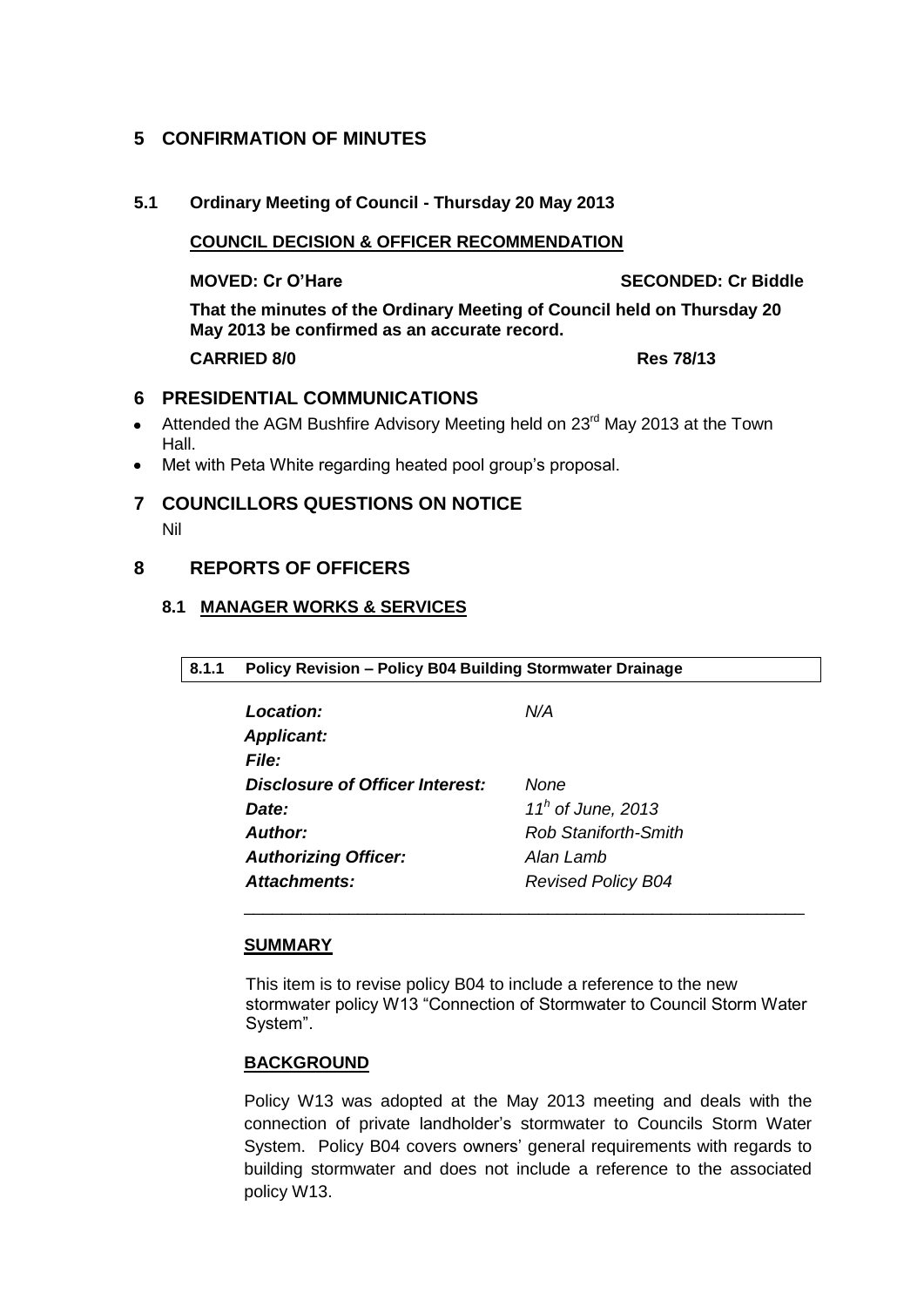## **COMMENT**

Policy B04 covers general building stormwater requirements whereas Policy W13 covers stormwater drainage from both buildings and developed land. The proposed reference to Policy W13 in Policy B04 is to ensure that readers of policy B04 are aware of the existence of policy W13.

## **CONSULTATION**

CEO, Alan Lamb

## **STATUTORY OBLIGATIONS**

Nil

## **POLICY IMPLICATIONS**

The policy will enhance the Shires administration process by giving a clear indication of the Shires requirements for landholders to follow when disposing of their stormwater.

## **BUDGET/FINANCIAL IMPLICATIONS**

Nil

## **STRATEGIC IMPLICATIONS**

Nil

## **SUSTAINABILITY IMPLICATIONS**

- **Environmental** There are no known significant environmental issues.
- **Economic** There are no known significant economic issues.
- **Socia**l There are no known significant social issues.

## **VOTING REQUIREMENTS**

Simple majority

## **COUNCIL DECISION & OFFICER RECOMMENDATION – ITEM 8.1.1**

#### **MOVED: Cr Imrie SECONDED: Cr Oversby**

**That the wording of policy B04 "Building Stormwater Drainage" be modified to include a reference to policy W13 "Connection of Private Landholders Stormwater into Councils Stormwater Drainage System".**

**CARRIED 8/0 Res 79/13**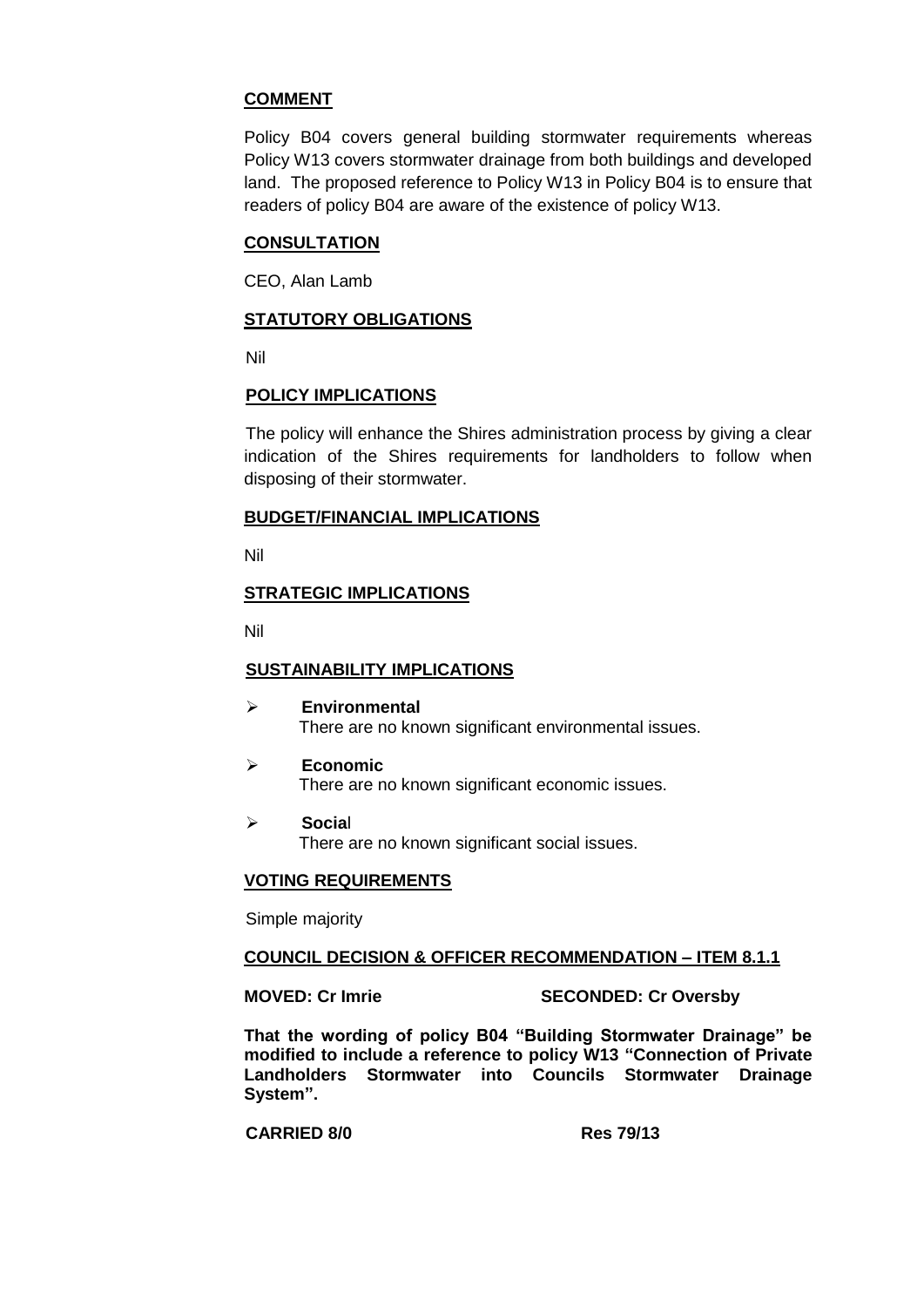#### <span id="page-5-1"></span><span id="page-5-0"></span>**8.2.1 List of Accounts Paid**

| <b>Location:</b>                | Not applicable                      |
|---------------------------------|-------------------------------------|
| <b>Applicant:</b>               | Not applicable                      |
| <i>File:</i>                    | FM/1/002                            |
| Disclosure of Officer Interest: | None                                |
| Date:                           | 10 June 2013                        |
| Author:                         | Kay Raisin - Finance Officer        |
| <b>Authorizing Officer:</b>     | Alan Lamb - Chief Executive Officer |
| <b>Attachments:</b>             | Yes - List of Accounts Paid         |
|                                 |                                     |

#### **SUMMARY**

In accordance with the Local Government (Financial Management) Regulations the list of accounts paid is presented to Council.

\_\_\_\_\_\_\_\_\_\_\_\_\_\_\_\_\_\_\_\_\_\_\_\_\_\_\_\_\_\_\_\_\_\_\_\_\_\_\_\_\_\_\_\_\_\_\_\_\_\_\_\_\_\_\_\_

#### **BACKGROUND**

Invoices received for the supply of goods and services, salaries and wages and the like have been paid during the period

#### **COMMENT**

The attached listing represents accounts paid by cheque and by electronic means during the period 1 May to 11 June 2013.

## **CONSULTATION**

Nil

#### **STATUTORY OBLIGATIONS**

Local Government (Financial Management) Regulations 1996, Regulations 12 and 13 apply and are as follows:

**12. Payments from municipal fund or trust fund**

*(1) A payment may only be made from the municipal fund or the trust fund —*

*(a) if the local government has delegated to the CEO the exercise of its power to make payments from those funds — by the CEO; or*

*(b) otherwise, if the payment is authorised in advance by a resolution of the council.*

 *(2) The council must not authorise a payment from those funds until a list prepared under regulation 13(2) containing details of the accounts to be paid has been presented to the council.*

## *13. Lists of accounts*

 *(1) If the local government has delegated to the CEO the exercise of its power to make payments from the municipal fund or the trust fund, a list of accounts paid by the CEO is to be prepared each month showing for each account paid since the last such list was prepared —*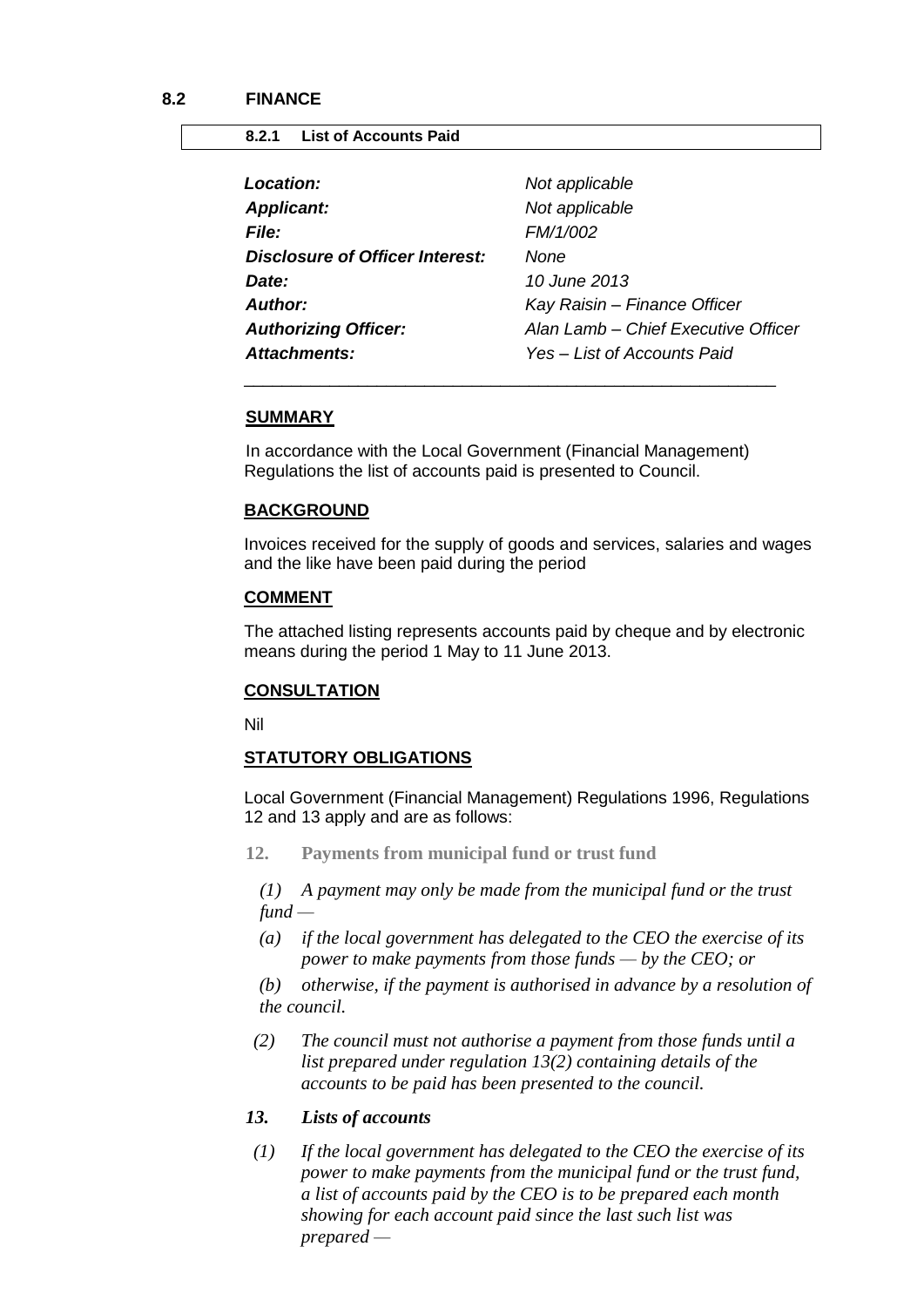- *(a) the payee's name;*
- *(b) the amount of the payment;*
- *(c) the date of the payment; and*
- *(d) sufficient information to identify the transaction.*
- *(2) A list of accounts for approval to be paid is to be prepared each month showing —*

*(a) for each account which requires council authorisation in that month —*

- *(i) the payee's name;*
- *(ii) the amount of the payment; and*
- *(iii) sufficient information to identify the transaction; and*

*(b) the date of the meeting of the council to which the list is to be presented.*

- *(3) A list prepared under sub regulation (1) or (2) is to be —*
	- *(a) presented to the council at the next ordinary meeting of the council after the list is prepared; and*
	- *(b) recorded in the minutes of that meeting.*

### **POLICY IMPLICATIONS**

Council's Authority to Make Payments Policy has application.

#### **BUDGET/FINANCIAL IMPLICATIONS**

Account payments are in accordance with the adopted budget for 2012/13 or authorised by separate resolution.

#### **STRATEGIC IMPLICATIONS**

Nil

#### **VOTING REQUIREMENTS**

Simple Majority

#### **COUNCIL DECISION & OFFICER RECOMMENDATION – ITEM 8.2.1**

**MOVED: Cr Oversby SECONDED: Cr Walker**

**That the list of accounts paid in May and June 2013 as presented totalling \$502,472.99 and as represented by cheque voucher numbers 19278-19297 totalling \$41,249.65 and accounts paid by direct electronic payments through the Municipal Account totalling \$461,223.34 be received.**

#### **CARRIED 8/0 Res 80/13**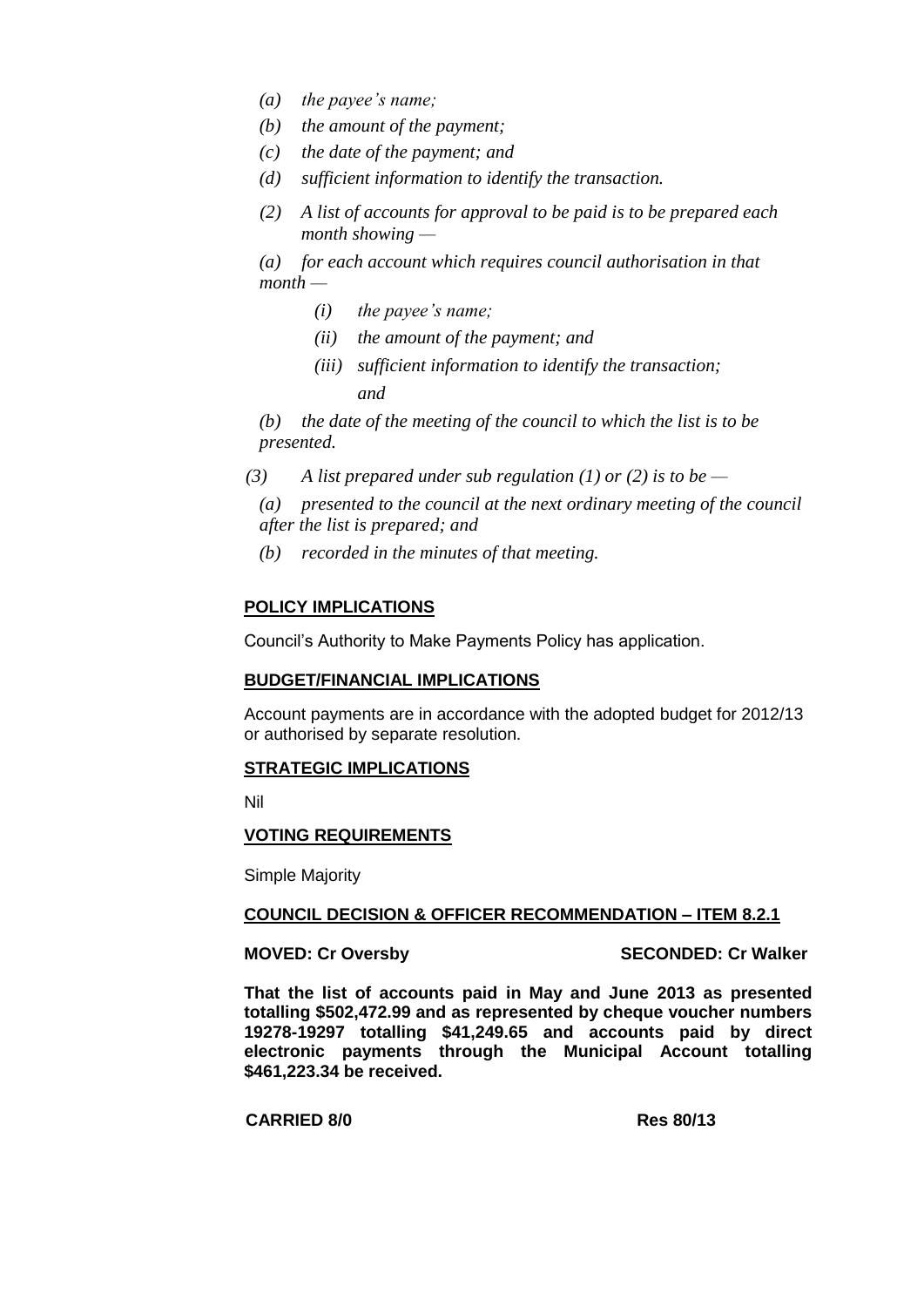#### <span id="page-7-0"></span>**8.2.2 Monthly Statements of Financial Activity**

| Location:                       | Not applicable                         |
|---------------------------------|----------------------------------------|
| <b>Applicant:</b>               | Not applicable                         |
| <b>File:</b>                    | FM/10/003                              |
| Disclosure of Officer Interest: | <b>None</b>                            |
| Date:                           | 14 June 2013                           |
| <b>Author:</b>                  | Alan Lamb - Chief Executive<br>Officer |
| <b>Authorizing Officer:</b>     | Alan Lamb - Chief Executive<br>Officer |
| Attachments:                    | Nil                                    |

# **REPORT**

Despite valiant efforts and many hours of hard work by staff we have not been able to get the transferred data from the old computer system to the new one to balance with what was in the old one, and so cannot produce a set of accounts for this meeting. The glitch may be in the transfer process or in the way the new accounts are set up; in any case the software supplier is working on it. The accounts in the old system balanced at the time of transfer.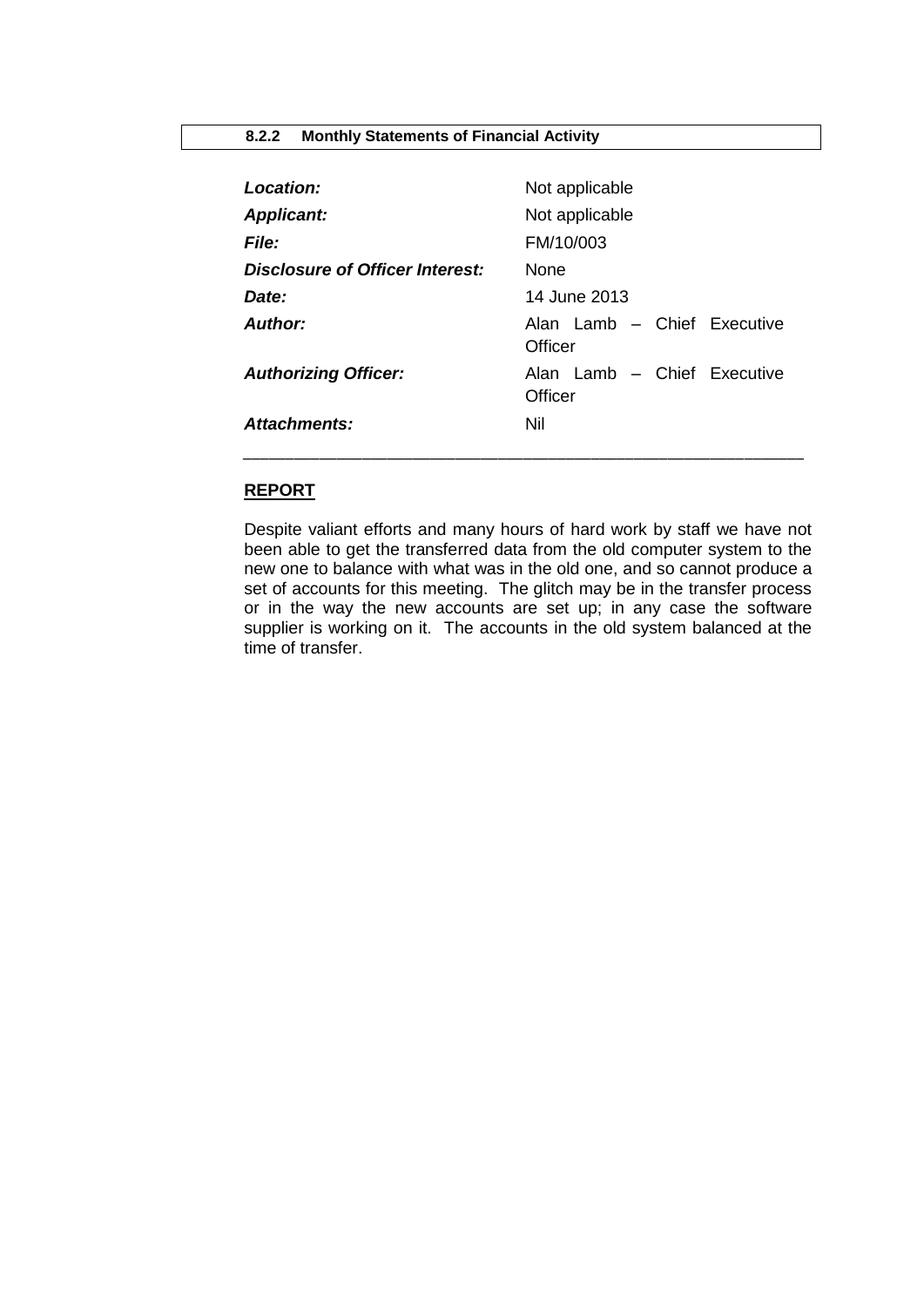### <span id="page-8-0"></span>**8.3 CHIEF EXECUTIVE OFFICER**

<span id="page-8-1"></span>

| 8.3.1 | <b>Local Government Convention and Exhibition</b> |  |  |
|-------|---------------------------------------------------|--|--|
|-------|---------------------------------------------------|--|--|

| Location:                              | <b>Perth Convention Exhibition Centre</b> |
|----------------------------------------|-------------------------------------------|
| <b>Applicant:</b>                      | Not applicable                            |
| <i>File:</i>                           | GR/31/002                                 |
| <b>Disclosure of Officer Interest:</b> | Nil                                       |
| Date:                                  | 29 May 2013                               |
| <b>Author:</b>                         | Alan Lamb - Chief Executive Officer       |
| Attachments:                           | Yes - Convention Program                  |

#### **SUMMARY**

The 2013 Local Government Convention and Exhibition will be held on the 7<sup>th</sup> August to 9th August 2013. This report recommends that Council be represented at the convention and nominate delegates accordingly.

#### **BACKGROUND**

The Local Government Convention is the premier event for Elected Members and Officers within Local Government.

*\_\_\_\_\_\_\_\_\_\_\_\_\_\_\_\_\_\_\_\_\_\_\_\_\_\_\_\_\_\_\_\_\_\_\_\_\_\_\_\_\_\_\_\_\_\_\_\_\_\_\_\_\_\_\_\_\_\_\_*

The Association's Annual General Meeting is part of the convention program.

In accordance with Western Australian Local Government's constitution, member Councils are entitled to have two voting delegates. Registration of the voting delegates is required prior to the 12th July 2013.

Member Councils are invited to submit motions for the Annual General Meeting, the closing date is 12th July 2013.

Elected member development program training is being offered during the lead up to the convention and also immediately afterwards.

#### **COMMENT**

Convention Registration deadline is  $2<sup>nd</sup>$  July 2013.

In previous years Boyup Brook has been well represented with at least three Councillors and the Chief Executive Officer attending.

The estimated cost per attendee could be up to \$2,500, depending on accommodation requirements and involvement with member development programs.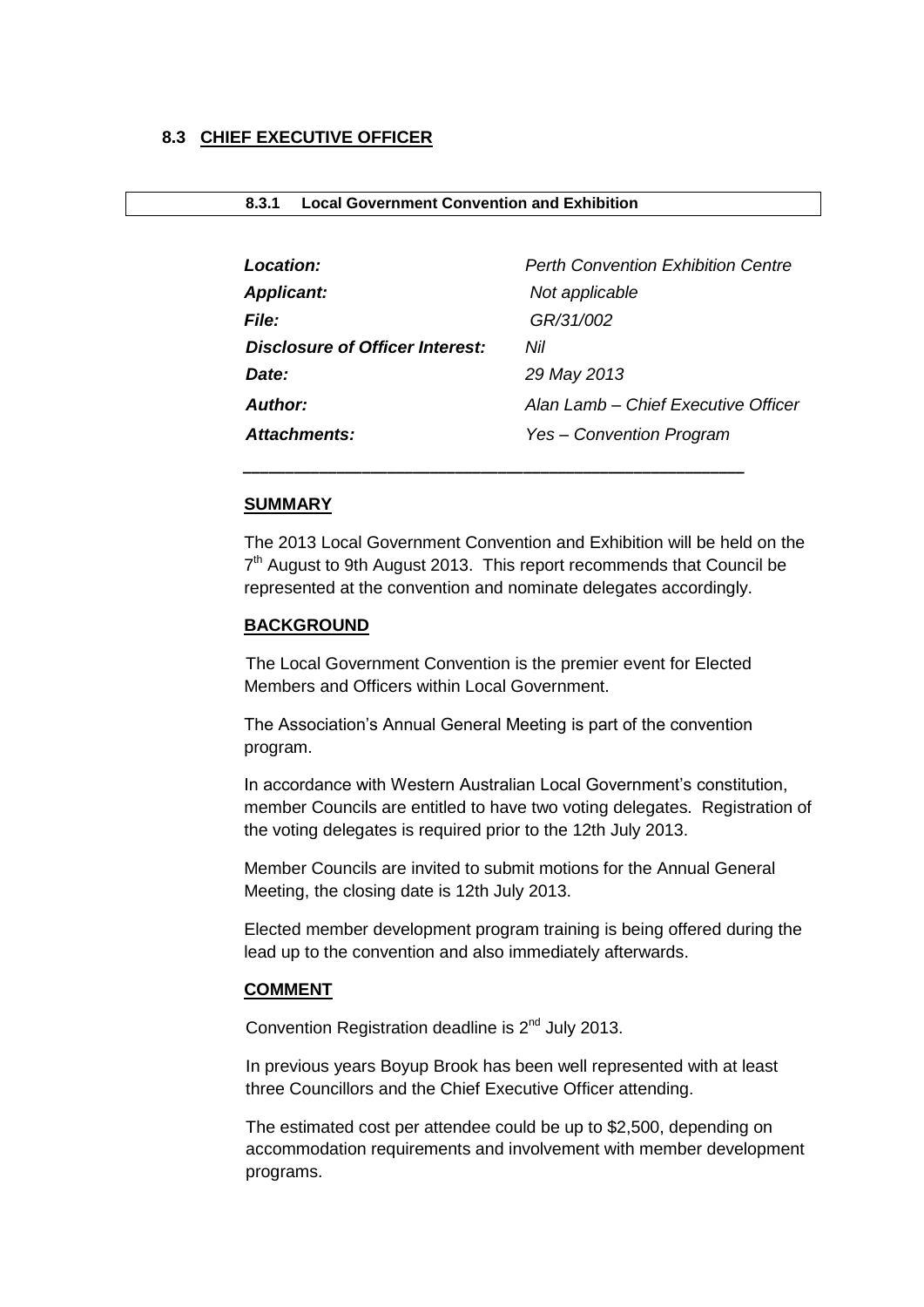## **CONSULTATION**

Not applicable

## **STATUTORY OBLIGATIONS**

Nil

## **POLICY IMPLICATIONS**

Council's policy on conferences – attendances and expenses by Councillors is as follows:-

**Objective** 

To determine the procedures for attendance at conferences and seminars by Councillors.

### **Statement**

It is Council's policy to have the Shire of Boyup Brook represented at any conference or seminar where it is evident that some benefit will accrue to the Council and/or the district. Attendance at conferences and seminar, etc is to be determined by the Shire President in consultation with the Chief Executive Officer. All Councillors are to be given the opportunity to attend conferences and seminars etc when they are available.

It is Council policy that all reasonable and direct expenses incurred by delegates and partners attending conferences, seminars, etc are to be met by the Shire.

Funds are to be listed annually for Budget consideration to enable the Shire President together with up to 50% of Councillors to attend Local Government Week.

Where possible, attendance at Conferences is to be on a rotation basis.

## **BUDGET/FINANCIAL IMPLICATIONS**

Expenditure will be incurred in 2013/14 and would be budgeted accordingly.

## **STRATEGIC IMPLICATIONS**

The Convention program will enable delegates to gain information that will benefit local government in Boyup Brook, as will interaction with elected members from throughout Western Australia.

## **SUSTAINABILITY ISSUES**

**Environmental**

There are no known significant environmental issues.

- **Economic**
	- There are no known significant economic issues.
- **Social**

There are no known significant social issues.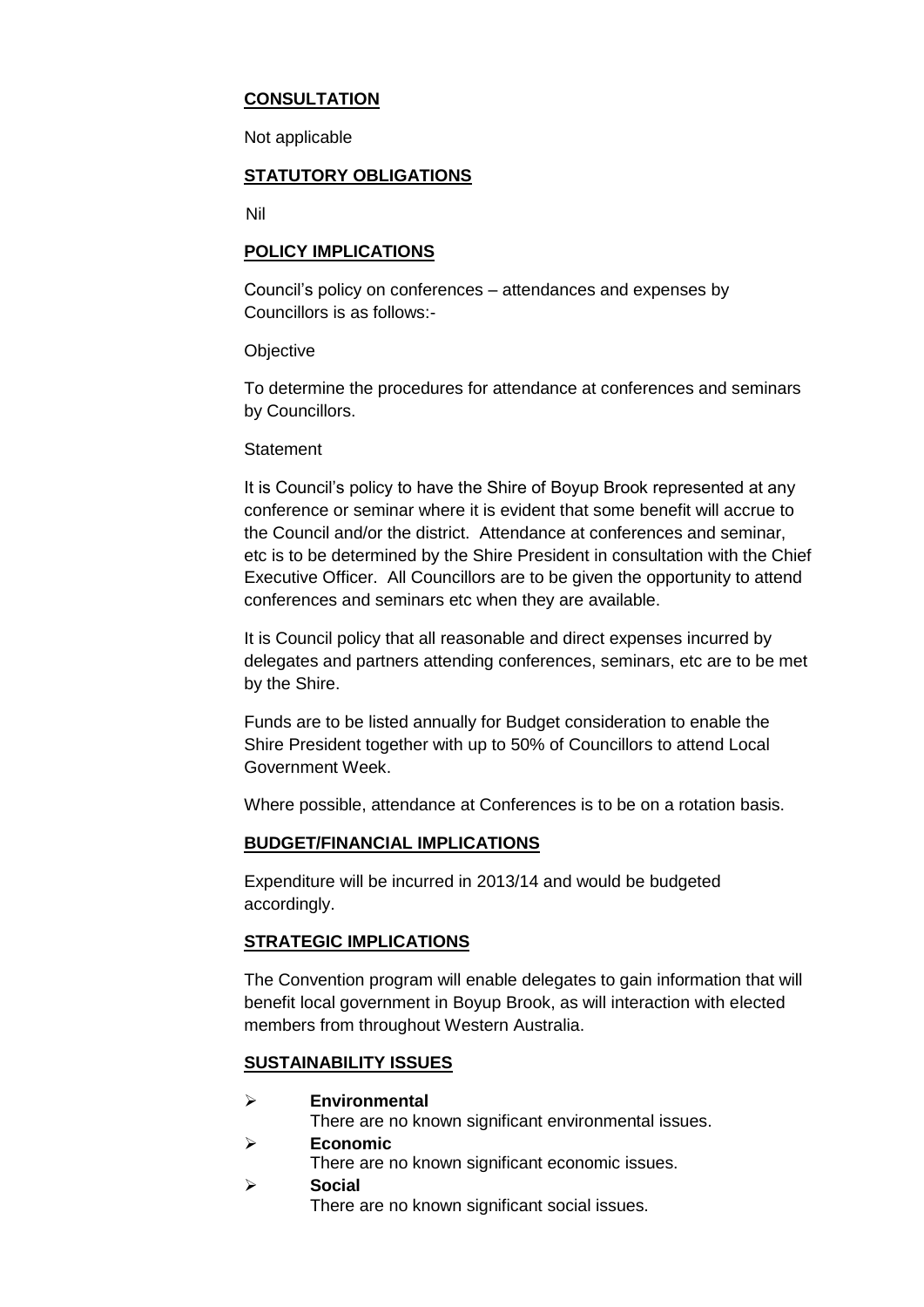## **VOTING REQUIREMENTS**

Simple Majority

## **COUNCIL DECISION & OFFICER RECOMMENDATION – ITEM 8.3.1**

## **MOVED: Cr Biddle SECONDED: Cr O'Hare**

**That:-**

- **1 That Cr Moir, Cr Kaltenrieder, Cr Aird, Cr Oversby and Cr Biddle and the CEO attend the 2013 Local Government convention and exhibition and expenses incurred be paid by the Shire, as per Council Policy M.01.**
- **2 That Cr Oversby and Cr Kaltenrieder be appointed as voting delegates for the Western Australian Local Government Association Annual General Meeting.**

## **CARRIED 8/0 Res 81/13**

#### **NOTE**

The Shire President Cr Giles, announced that he would not be available to attend the convention and exhibition and so Cr Moir, in his capacity as Deputy President, was delegated to deputise for the President if he was able to attend.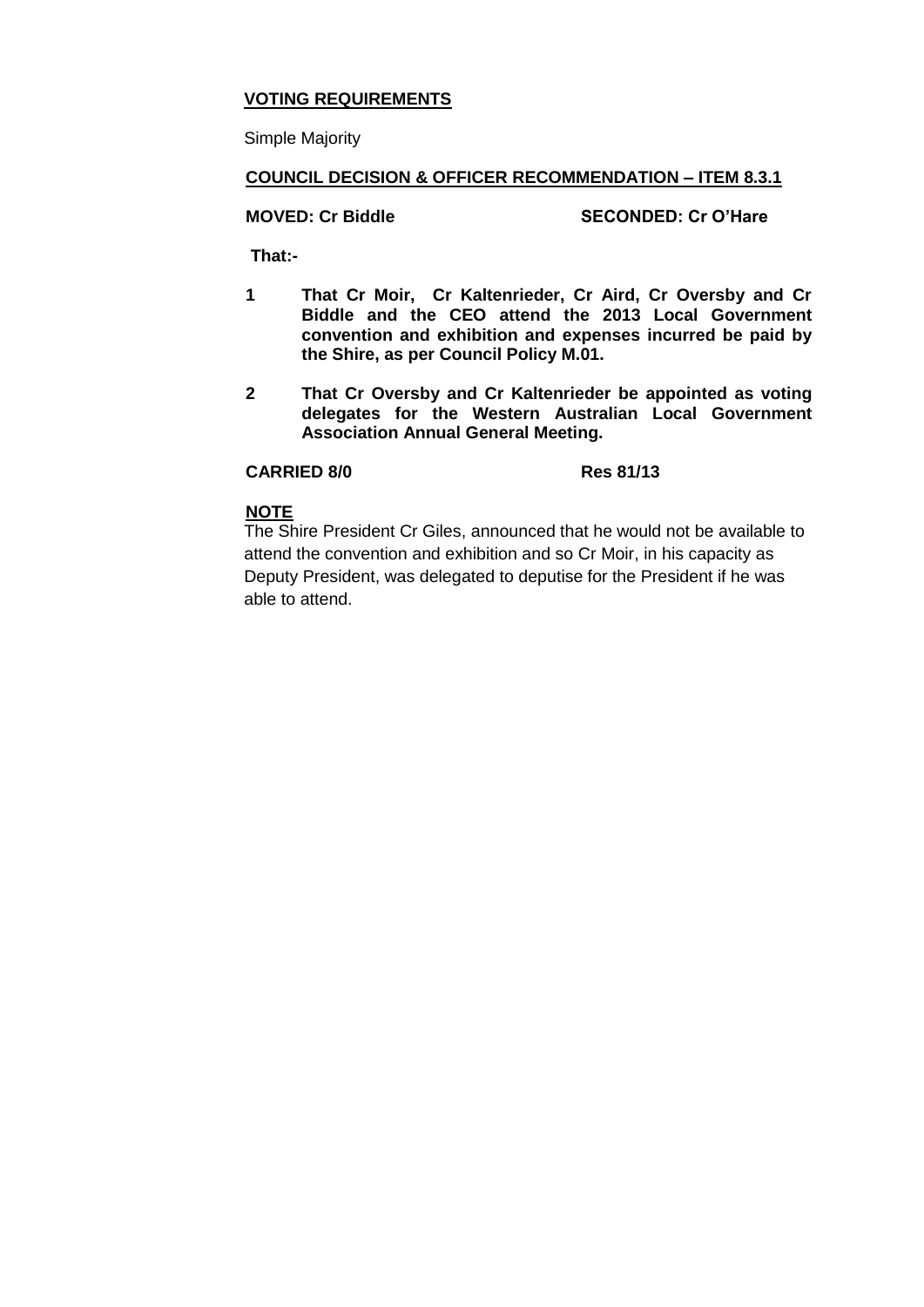<span id="page-11-0"></span>

| Location:                              | N/A                                                                                                                                                                                                                                                                                                                                                                                                                                                                     |
|----------------------------------------|-------------------------------------------------------------------------------------------------------------------------------------------------------------------------------------------------------------------------------------------------------------------------------------------------------------------------------------------------------------------------------------------------------------------------------------------------------------------------|
| <b>Applicant:</b>                      | Daly Winter                                                                                                                                                                                                                                                                                                                                                                                                                                                             |
| <i>File:</i>                           | FM/25/046                                                                                                                                                                                                                                                                                                                                                                                                                                                               |
| <b>Disclosure of Officer Interest:</b> | None                                                                                                                                                                                                                                                                                                                                                                                                                                                                    |
| Date:                                  | 15 April 2013                                                                                                                                                                                                                                                                                                                                                                                                                                                           |
| <b>Author:</b>                         | Daly Winter                                                                                                                                                                                                                                                                                                                                                                                                                                                             |
| <b>Authorizing Officer:</b>            | Alan Lamb                                                                                                                                                                                                                                                                                                                                                                                                                                                               |
| Attachments:                           | Copies of Shire of Boyup Brook -<br>Aged Housing Plan and Aged<br>Friendly Report prepared by Jackie<br>of the contract of the contract of the contract of the contract of the contract of the contract of the contract<br>Separate the contract of the contract of the contract of the contract of the contract of the contract of the<br>JM<br>Massie<br>Community<br>Development Projects and copy of<br>Age Friendly Community Study<br>prepared by BHW Consulting. |

#### **SUMMARY**

The South West Development Commission supported the Shire with funding for an aged Friendly Community Project. The three reports attached are the result of this project.

The reports identify a range of issues, findings and recommendations that will need to be considered by Council for future development planning and strategic planning.

## **BACKGROUND**

In July 2011 the Chief Executive Office signed on behalf of the Shire of Boyup Brook a grant agreement with the South West Development Commission to produce a report on an Aged Friendly Communities Project for Shire. The report was to build upon information already gathered from a series of community visioning workshops undertaken by the Lions Club of Boyup Brook.

#### **COMMENT**

Nil

## **CONSULTATION**

## **Aged Housing Plan –**

In addition to a community survey, the project manager also conducted a range of consultations with individual and groups. A full list of those consulted is attached to the actual plan. They fall into the following categories: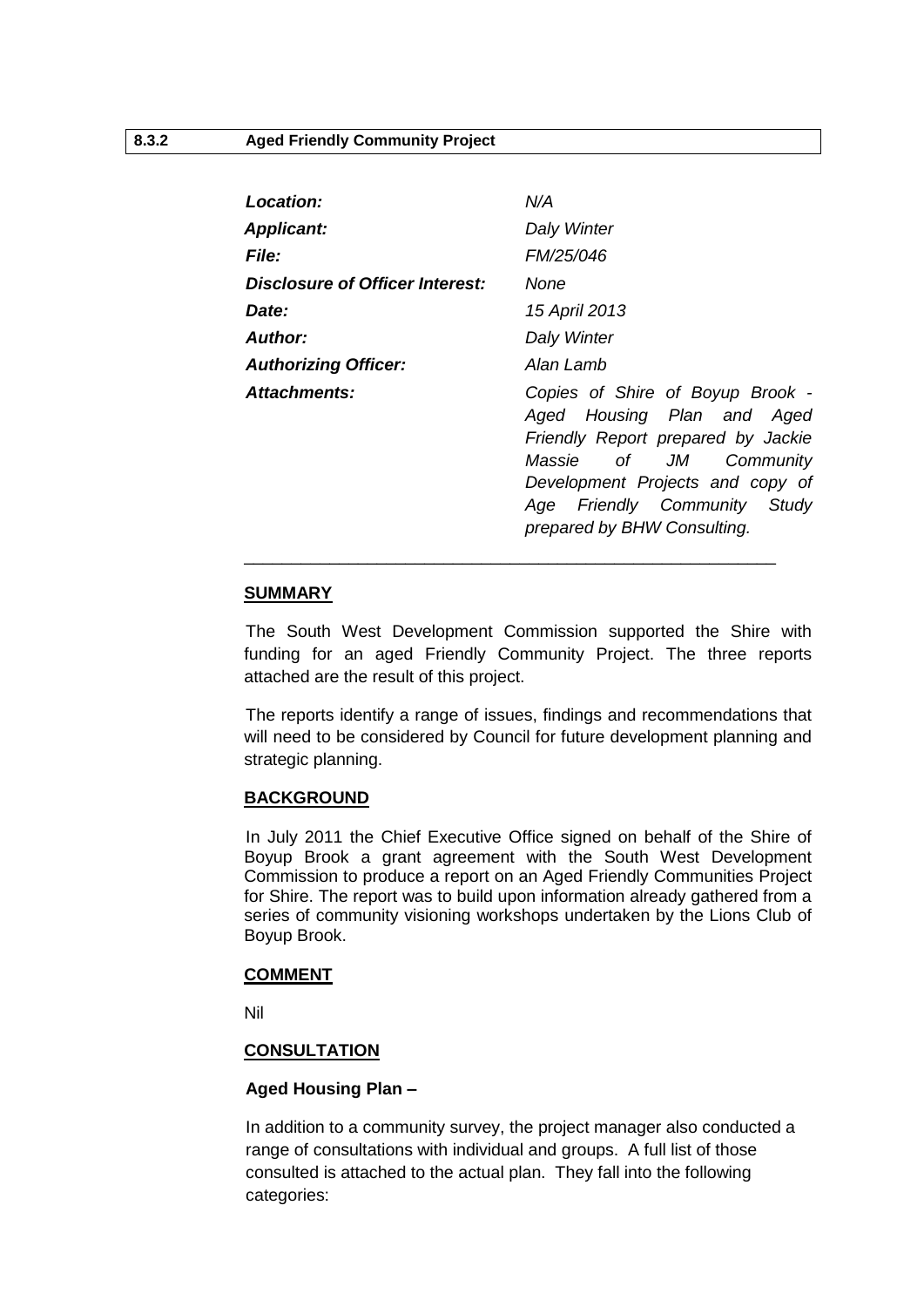- Representatives from the WA Country Health Service (regional and  $\bullet$ local)
- Representatives from the Shire staff, the Council and community health advisory group
- Providers of independent living units, residential parks and aged care in other locations

# **Aged Friendly Community Study –**

Information gathered as part of the Strategic Planning Framework was used to write the Aged Friendly Community Study.

There were a number of tools used during the community consultation including:

- one on one interviews;
- community workshop;
- meeting with Councillors Shire of Boyup Brook; and
- the conduct of a community survey.

## **Boyup Brook Age - Friendly Report –**

The Boyup Brook Age – Friendly Report brings together partial information previously gathered through the Boyup Brook Lions Club's Age – friendly Community Study (2011), the Shire's integrated strategic planning process (2012) and the Shire's Aged Housing Plan (2013).

## **STATUTORY OBLIGATIONS**

Nil

## **POLICY IMPLICATIONS**

Nil

## **BUDGET/FINANCIAL IMPLICATIONS**

None

## **STRATEGIC IMPLICATIONS**

Council should consider the findings and the recommendations contained in these reports for possible inclusion in future forward planning.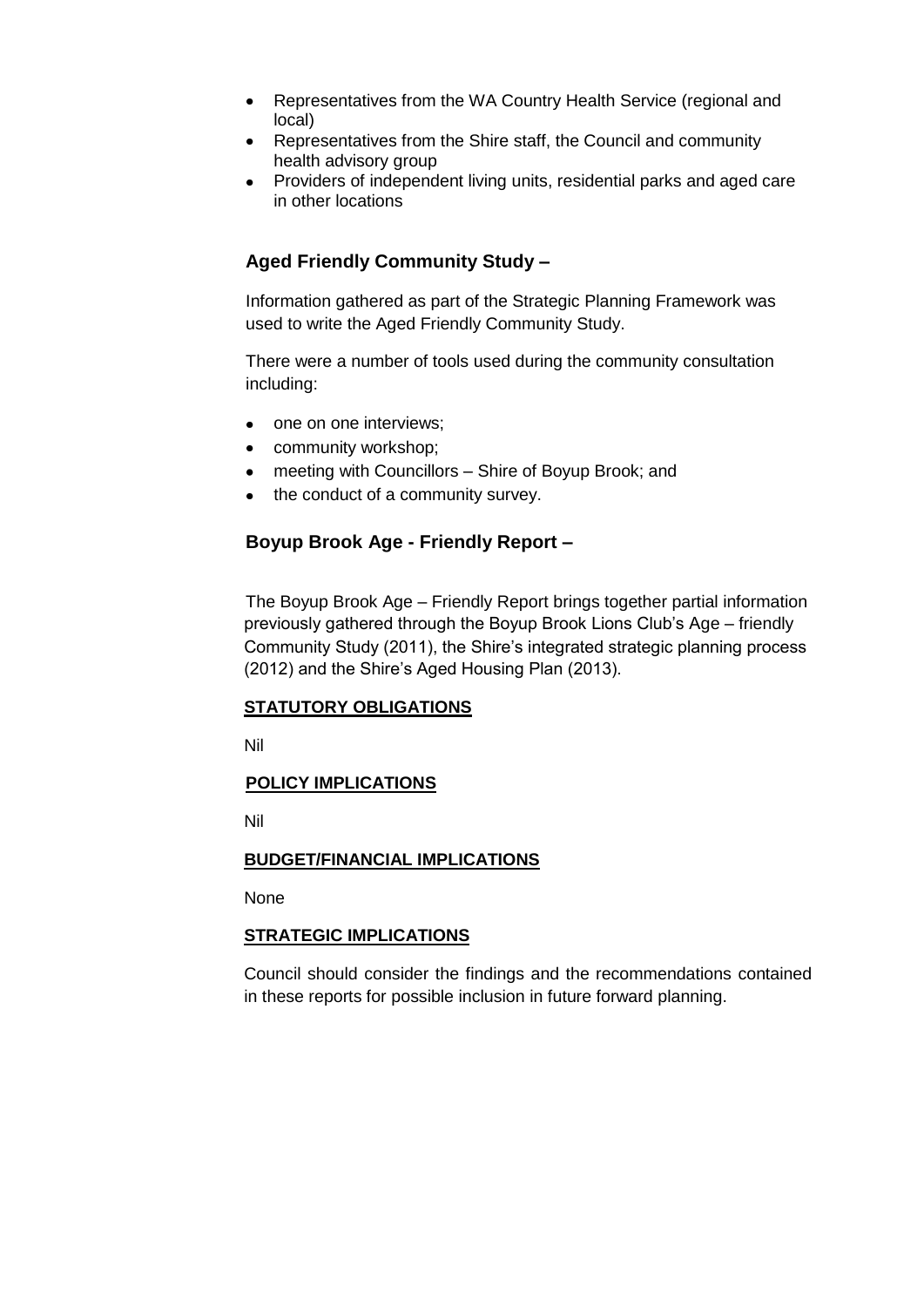## **SUSTAINABILITY IMPLICATIONS**

## *Environmental*

There are no known significant environmental issues.

*Economic*

There are no known significant economic issues.

*Social*

Boyup Brook has an aging population coupled with limited capacity to accommodate a rapidly aging community. If Council does nothing eventually we could see these facilities reach capacity! With no other options available, our elderly could be forced to move away from family and the community which they have supported. Council should consider the information contained in the reports to determine if they can support one or more of the findings and recommendations contained therein.

## **VOTING REQUIREMENTS**

Simple Majority

## **COUNCIL DECISION & OFFICER RECOMMENDATION – ITEM 8.3.2**

## **MOVED: Cr Biddle SECONDED: Cr Oversby**

- **It is recommended that reports listed below be received by Council: Boyup Brook Aged Housing Plan, Boyup Brook Aged Friendly Community Study and Boyup Brook Age Friendly Report.**
- **That the contents of the reports be reviewed and that their findings and recommendations be considered by Council in future Shire business development and strategic planning.**

**CARRIED 8/0 Res 82/13**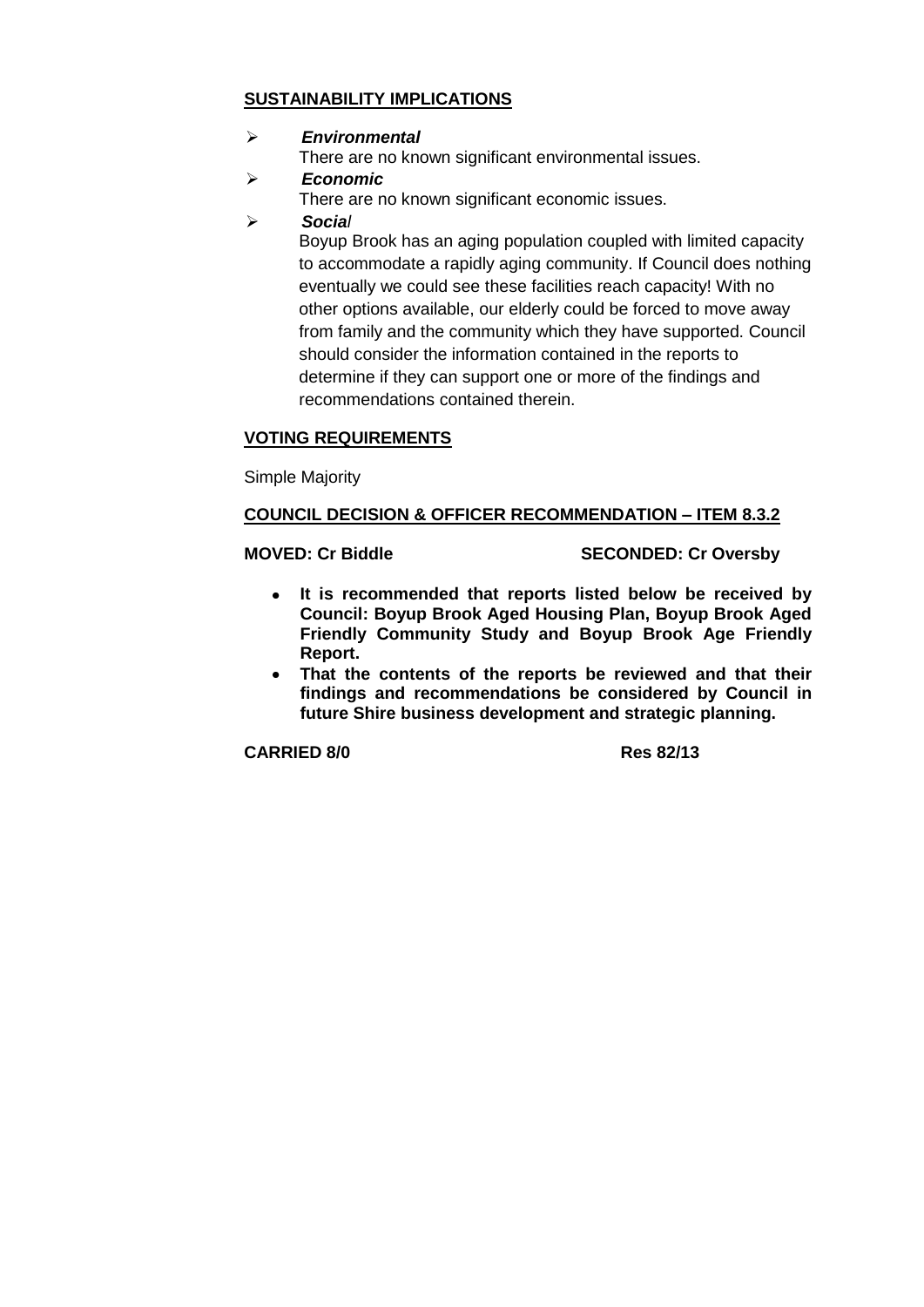<span id="page-14-0"></span>

| Location:                       | Lot 34 Jayes Road                           |
|---------------------------------|---------------------------------------------|
| <b>Applicant:</b>               | <b>Boyup Brook District Pioneers Museum</b> |
| <b>File:</b>                    |                                             |
| Disclosure of Officer Interest: | None                                        |
| Date:                           | 1 June 2013                                 |
| Author:                         | Geoffrey Lush (Council Consultant)          |
| <b>Authorizing Officer:</b>     | Alan Lamb                                   |
| Attachments:                    | 1 Site Plan                                 |
|                                 |                                             |

#### **SUMMARY**

This report is to consider a development application from Boyup Brook District Pioneers Museum for a new display shed.

As the subject land contains two lots. While main lot is designated in the Town Planning Scheme as "public purposes" the lot where the shed is to be located is zoned as Residential.

There is no objection to the application.

#### **BACKGROUND**

The museum is located on the corner of Jayes Road and Blechynden Street Boyup Brook and the site contains two lots being Lot 34 and Lot 1 as shown below. Both lots are owned by Council. Buildings straddle the dividing boundary between the two lots.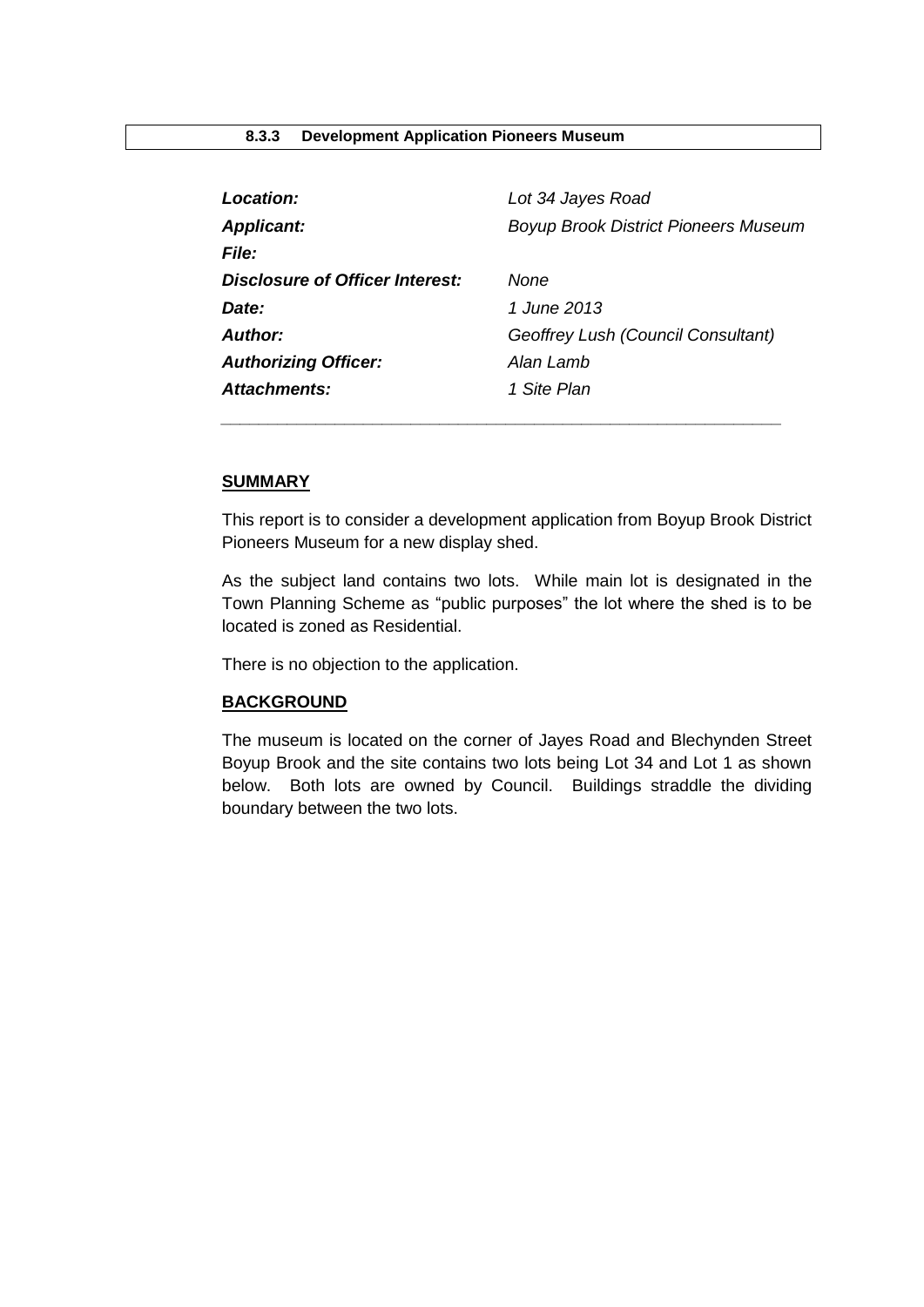

The proposed display shed has an area of 72sqm being 12m X 6m in size. It will be colorbond with an eve height of 3.5m with a gable roof extending to 4.15m and it will be setback 1m from the northern boundary as shown in Attachment 1.

## **CONSULTATION**

None

#### **STATUTORY OBLIGATIONS**

The subject land has multiple zonings in Town Planning Scheme No.2. as follows:

- Lot 1 is reserved as Public Purposes; and
- Lot 34 is included in the Residential zone.

Within the Public Purposes reservation no planning approval is required to use the site for its intended purpose i.e. a museum.

However in the Residential zone a museum is a prohibited use and is therefore a non conforming use. Clause 4.2 of the Scheme sets out the provisions for the alteration or extensions of non conforming uses as follows:

4.2.1 A person shall not alter or extend a non-conforming use or erect, alter or extend a building used in conjunction with a nonconforming use without first having applied for, and obtained, Council's Planning Consent and unless in conformity with any other provisions and requirements contained in the Scheme.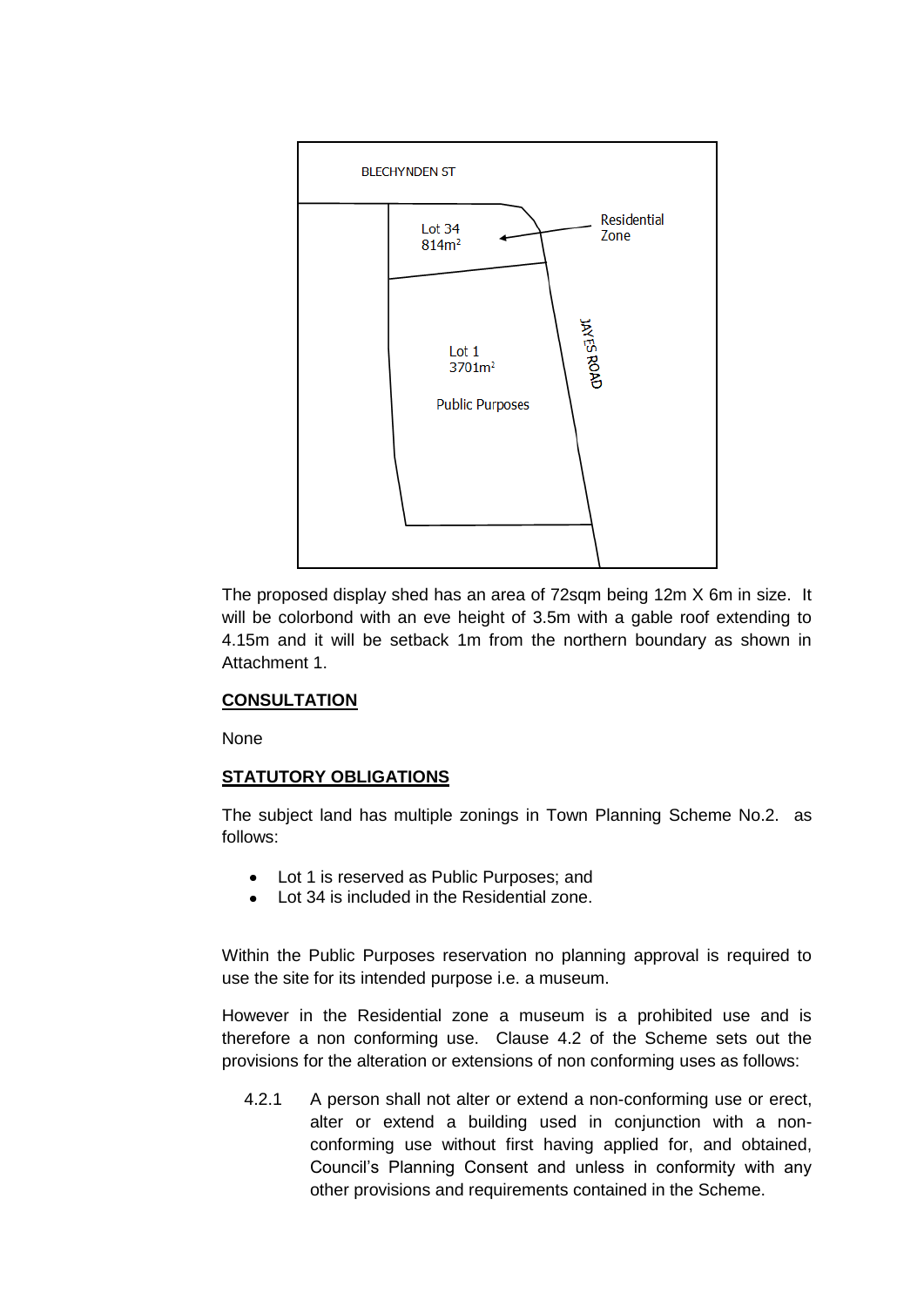- 4.2.2 Subject to approval being granted by Council in accordance with sub-clause 4.2.1, buildings may be extended by a maximum of 10% of the floor area of the building extension at the time of gazettal of this Scheme.
- 4.2.3 Notwithstanding the provisions of sub-clause 4.2.2, Council may approve an extension in excess of 10% of the floor area for business premises where it is satisfied that such extension will not impact upon the amenity of adjoining land.

Within the Residential R15 zone the following boundary setbacks apply:

- Front setback of 6m:
- Side street setback of 1.5m; and
- Rear setback of 6m.

## **COMMENT**

The inclusion of Lot 34 in the Residential zone appears to be an anomaly and it does not reflect the existing development of the site.

The proposed display shed is not considered likely to have any adverse impact on the amenity of the adjoining land because:

- It is setback from the intersection:
- It is setback from the rear boundary; and
- It will be constructed of colorbond material.

Normally under the Residential Design Codes the shed would need to be setback 1.5m from the side boundary. However Council's Outbuildings Policy allows this to be reduced to 1.0m.

In considering any variation to the provisions of the Residential Design Codes Council must have regard to the likely impact on the adjoining property. This is Lot 33 Blechynden Street. As this is located at the rear of the site, the proposed outbuilding will not have any impact.

## **POLICY IMPLICATIONS**

None

## **BUDGET/FINANCIAL IMPLICATIONS**

None

## **STRATEGIC IMPLICATIONS**

None

#### **SUSTAINABILITY IMPLICATIONS**

- **Environmental**  There are no known significant environmental issues.
- **Economic**  There are no known significant economic issues.
- **Social**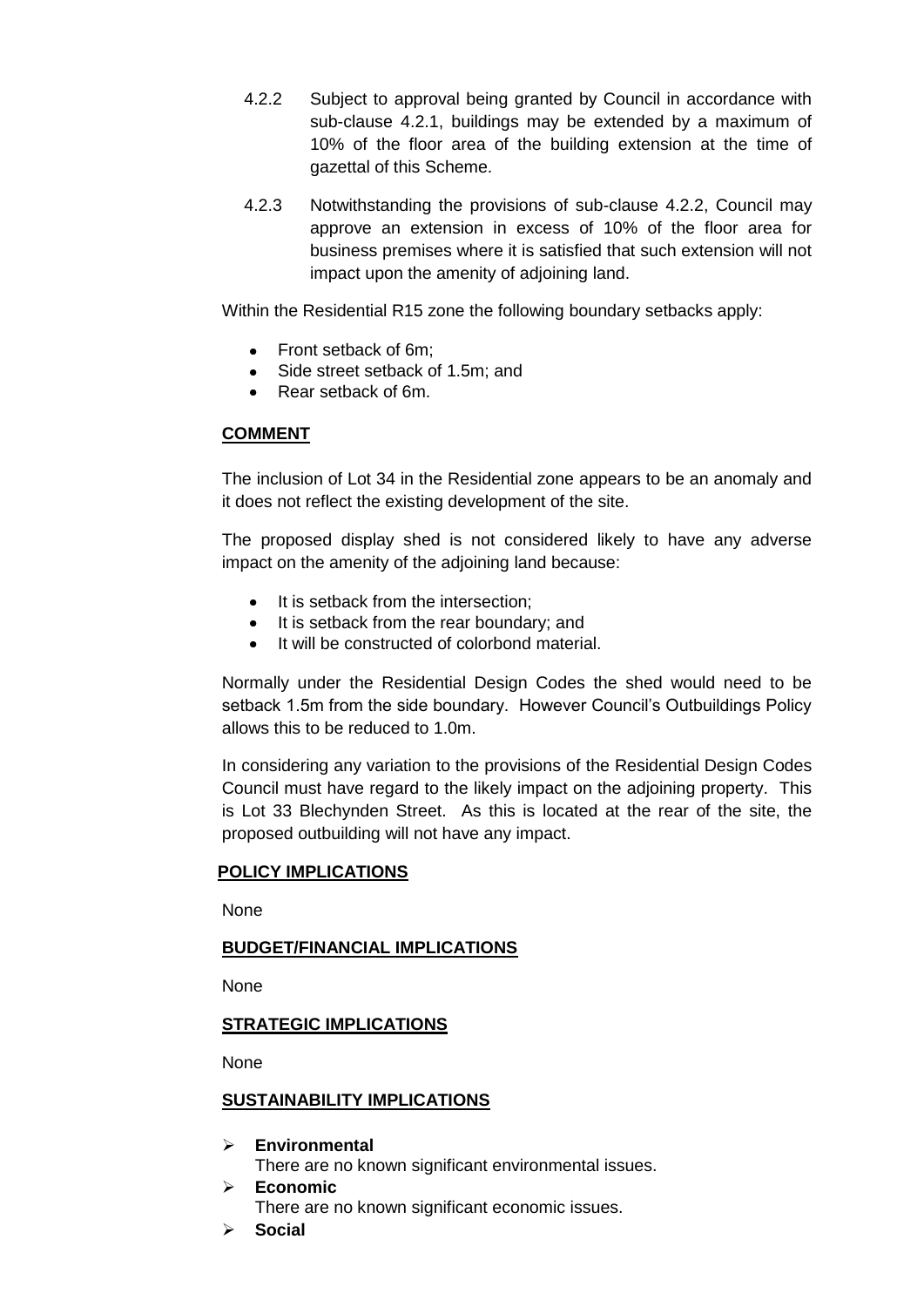There are no known significant social issues.

## **VOTING REQUIREMENTS**

Simple Majority

**COUNCIL DECISION & OFFICER RECOMMENDATION – ITEM 8.3.3**

**MOVED: Cr Oversby SECONDED: Cr Imrie**

**That the Townsite Strategy recognises that Lot 34 should be included in the Public Purposes Reservation to reflect the existing use.**

**That Council approve the use and development of Lot 34 D52926 Jayes Road Boyup Brook for the purpose of a museum display shed subject to the following conditions;**

- **1. The development hereby approved shall occur generally in accordance with the plans and specifications submitted with the application and these shall not be altered or modified without the prior written approval of the Council.**
- **2. Any use, additions to and further intensification of any part of the building or land (not the subject of this consent) shall be subject to a further development application and consent for that use.**
- **3. The display shed shall be constructed from non reflective materials to the satisfaction of Council.**
- **4. No advertising signs may be erected on northern side of the shed without the prior approval of Council.**
- **5. This approval shall expire if the development hereby permitted is not completed within two years of the date hereof, or within any extension of that time which, upon written application (made before or within 21 days after the expiry of the approval) to the Council, is granted by it in writing.**
- **6. All planning application fees that may be applicable be waved.**

**CARRIED 8/0 Res 83/13**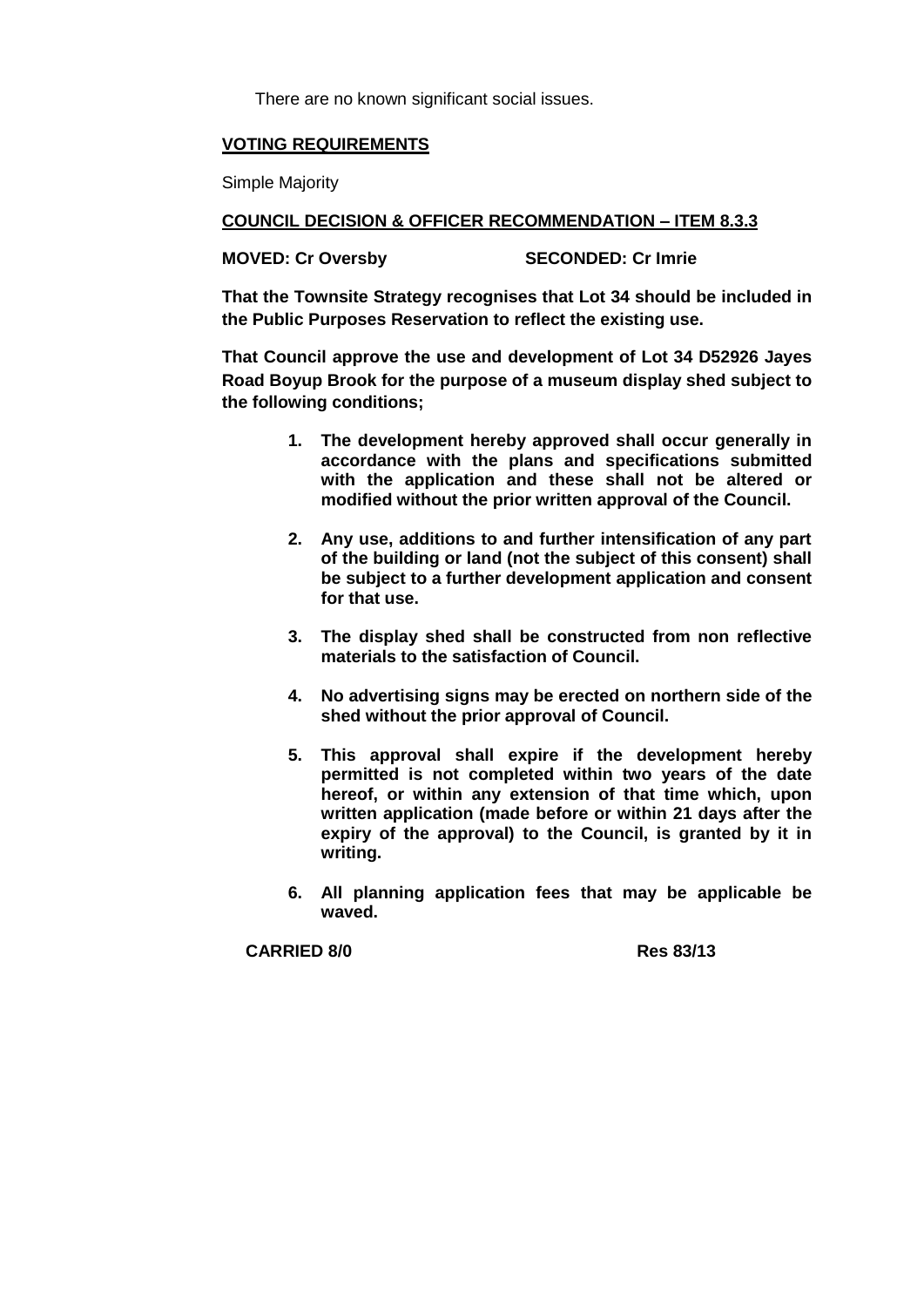<span id="page-18-0"></span>

| Location:                              | N/A            |
|----------------------------------------|----------------|
| <b>Applicant:</b>                      | N/A            |
| <b>File:</b>                           |                |
| <b>Disclosure of Officer Interest:</b> | None           |
| Date:                                  | 13 June 2013   |
| Author:                                | Alan Lamb      |
| <b>Authorizing Officer:</b>            | Not applicable |
| <b>Attachments:</b>                    | Nil            |

#### **SUMMARY**

The purpose of this report is to put before Council the proposal that funding be provided to commence the process of developing management plans for Reserves, including road reserves, managed by the Shire.

\_\_\_\_\_\_\_\_\_\_\_\_\_\_\_\_\_\_\_\_\_\_\_\_\_\_\_\_\_\_\_\_\_\_\_\_\_\_\_\_\_\_\_\_\_\_\_\_\_\_\_\_\_\_\_\_\_\_\_

#### **BACKGROUND**

The Roadside Conservation Committee, a part of DEC, recently completed a re mapping process of roadside vegetation in the Shire and it is understood that this will highlight the location of weeds and the like. Experience shows that Council will soon be under pressure to do something about these weeds. It is understood that there will be some funding opportunities which entitles such as the Blackwood Basin Group could access to do works.

Groups such as the Blackwood Basin Group (BBG) have from time to time obtained grant funding to do works on Council managed land but in the absence of a management plan Council is always on the back foot dealing with applications rather than being on the front foot setting direction.

#### **COMMENT**

We are fortunate enough to have a great many good people and good organisations within the community and all want to make an improvement but, in practice, we are often left floundering with insufficient information and notice to make the most of the opportunities that are presented. One problem that was recently highlighted is that whilst parcels of land are clearly defined on Landgate imagery and the like they are more often than not, not defined at all on the ground. So when an entity, for instance, wants to do something with what they see as a parcel of bush, it is actually a number of Crown Reserves, managed by more than one authority and UCL.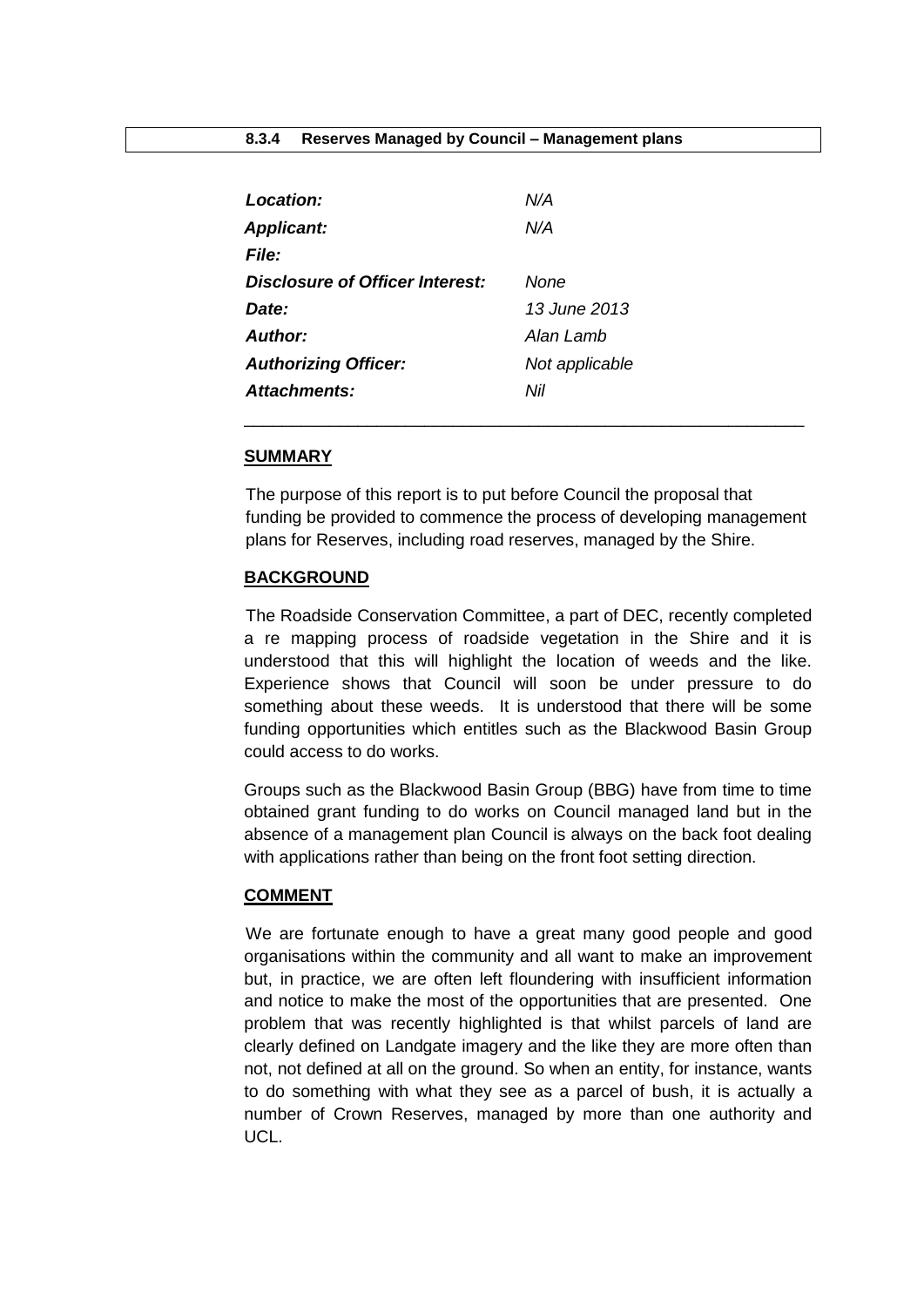It is expected that Council will come under increasing pressure to properly manage crown land under its control and it is recommended that, in order to be proactive, and to make the most of opportunities that may come via groups such as BBG, Council commence the process of developing management plans.

We are further fortunate enough to have suitably qualified, experienced and skilled people locally to call upon to assist with the proposed management plans.

Highlighted priorities for proper planning are Reserve 5312 (at least that is what is on the old Vesting Order. It is very apparent that our records for this piece of land are not complete and that Landgate records are misleading. Work on a management plan would include sorting these sort of matters out) – Jayes Bridge. This area is important to the Mayanup Progress Association and the BBG. Another community group has put an ablution facility there in the past. The area is promoted as a free camping facility which appears odd given its proximity to the Shire Caravan Park begging the question of why would the Shire expend community funds on providing a free camping facility in opposition to its caravan park. This area is on the banks of the Blackwood but there is no easy access, boat launching facility or the like, to the water. A plan would better set direction for future works at this location and better enable Council to capitalize on opportunities highlighted/presented by BBG and others.

Another priority is the area of bushland either side of the Bridgetown Road going out of town. Here there are 4 separate Reserves managed by two different authorities and one parcel of UCL but it is not clear on the ground where these areas start and stop. A management plan would include defining the boundaries (not a survey by a licensed surveyor, but a GPS pick up and some on the ground pegging of the approximate boundaries), and a plan on how to manage the bush etc going forward. Areas of the Boyup Brook that are owned and or managed by the Shire and subject to weed infestations, and where eradication has been made more difficult by planting relevant to offset programs, are also priorities as are road verges.

The proposal is that Council provides funding from the funds set aside for planning in the current budget, to this planning, with the intention that these funds then be carried forward, and hopefully boosted by another provision in 2013/14, to make a start on preparing draft management plans for Council consideration.

It is appreciated that it appears a lot of money is being asked for, for planning but the reality is that planning is needed for order and for grant funding. It will also provide groups such as BBG with some clear priorities and projects that it can target for funding opportunities that align with its charter.

It is recommended that Council approves an amount of \$10,000 to be applied to the development of management plans for reserves managed by Council.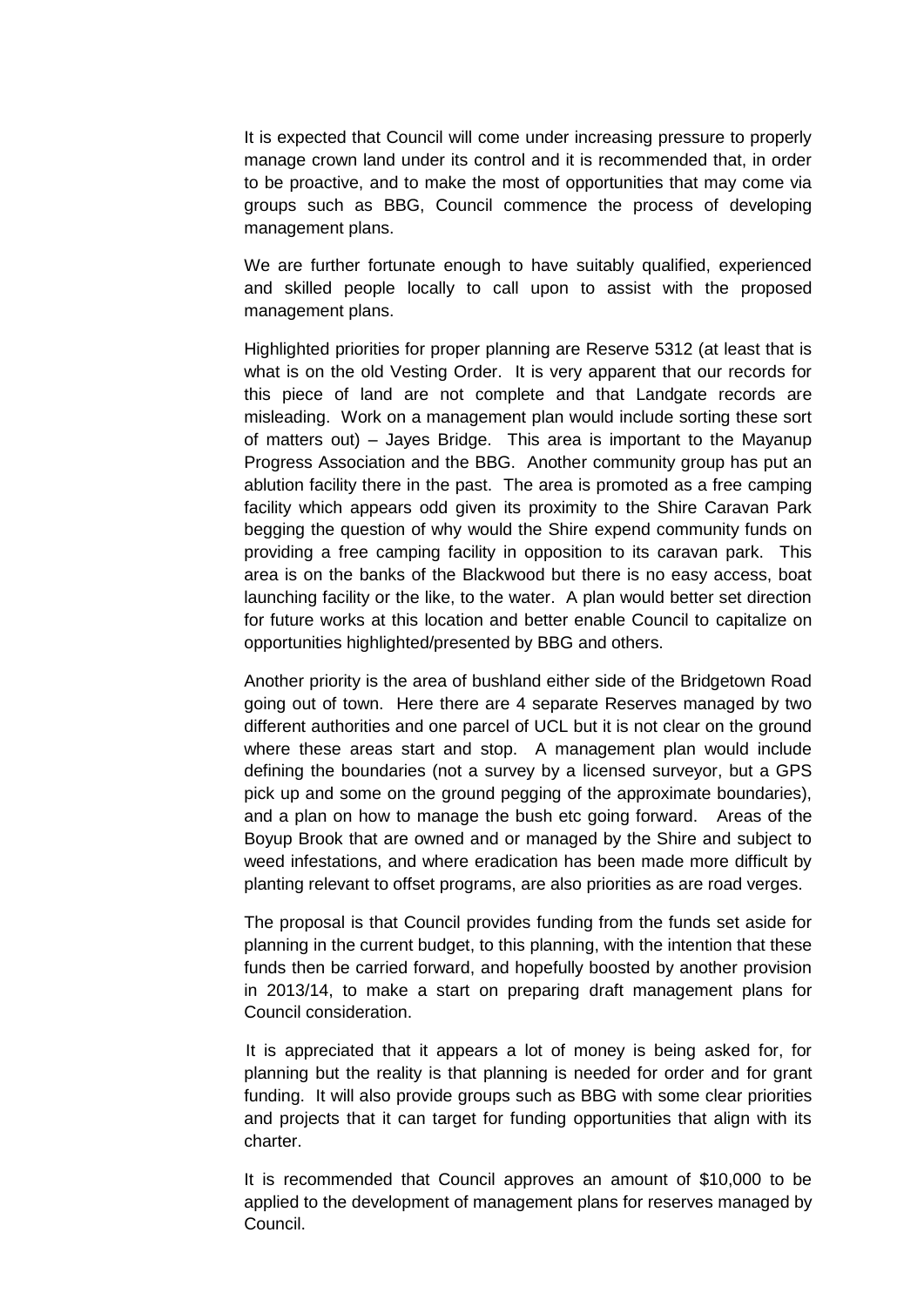## **CONSULTATION**

The author has spoken with the BBG, council staff and a potential service provider.

## **STATUTORY OBLIGATIONS**

Nil

## **POLICY IMPLICATIONS**

Nil

## **BUDGET/FINANCIAL IMPLICATIONS**

Council set aside \$170,000 for planning and the requested funds would come from this provision.

## **STRATEGIC IMPLICATIONS**

Nil

## **SUSTAINABILITY IMPLICATIONS**

- **Environmental** There are no known significant environmental issues.
- **Economic** There are no known significant economic issues.
- **Socia**l There are no known significant social issues.

## **VOTING REQUIREMENTS**

Absolute majority

## **COUNCIL DECISION & OFFICER RECOMMENDATION – ITEM 8.3.4**

**MOVED: Cr Walker SECONDED: Cr Biddle**

**That Council approves an amount of \$10,000 to be applied to the development of management plans for reserves managed by Council.** 

**CARRIED BY ABSOLUTE MAJORITY 8/0 Res 84/13**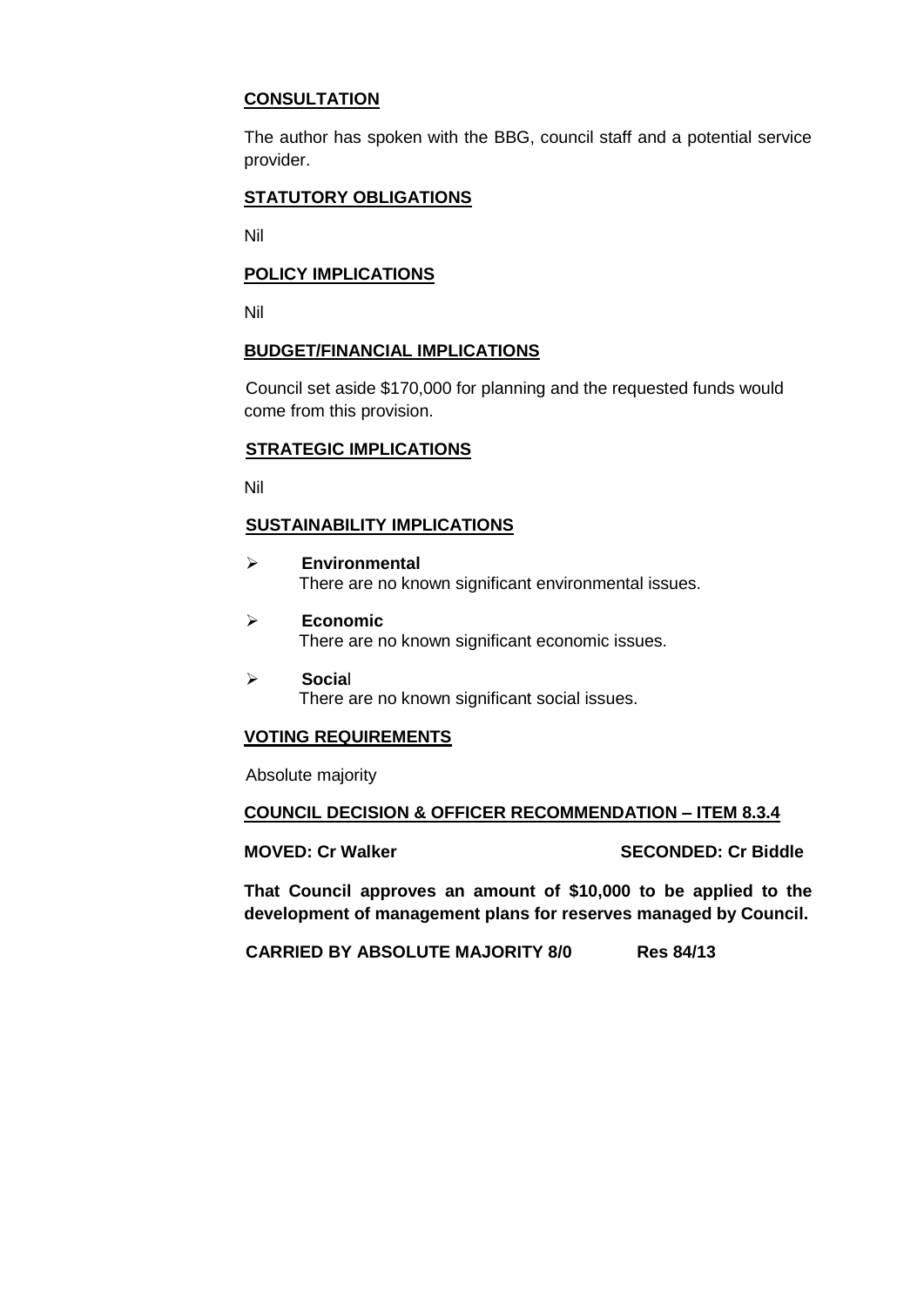<span id="page-21-0"></span>

| <b>Location:</b>                | Reserve 24011, Lot 369 Abel Street<br>Boyup Brook |
|---------------------------------|---------------------------------------------------|
| <b>Applicant:</b>               | <b>Fire and Emergency Services</b>                |
| <b>File:</b>                    |                                                   |
| Disclosure of Officer Interest: | None                                              |
| Date:                           | 13 June 2013                                      |
| Author:                         | Alan Lamb                                         |
| <b>Authorizing Officer:</b>     | Not applicable                                    |
| Attachments:                    | Copy of draft lease                               |
|                                 |                                                   |

#### **SUMMARY**

The purpose of this report is to put before Council the draft lease with the recommendation that it be adopted and signed.

#### **BACKGROUND**

For some years now the Boyup Brook West Brigade have had a shed on the Reserve managed by Fire and Emergency Services (FES, used to be FESA). A few years ago FESA sought to have a MOU to formalize the arrangement and council resolved to agree to this. Following some changes to FESA the MOU solution was dropped by that authority and it embarked on the development of a lease instead. The lease was developed by FES and Council staff have liaised with that body over its development.

The lease is for the use of a portion of the property and a shed which the Brigade uses to house its Fast Attack, Fast Light tanker and Water Bomber refilling trailer. The lease is for 10 years with an option of a further 5 and the rental is \$1.00 per year if demanded (peppercorn).

#### **COMMENT**

It is recommended that Council adopt the draft lease and authorize it to be signed.

## **CONSULTATION**

The matter has been discussed with FES and the use of the land has been before Council in the past.

#### **STATUTORY OBLIGATION**

Nil

#### **POLICY IMPLICATIONS**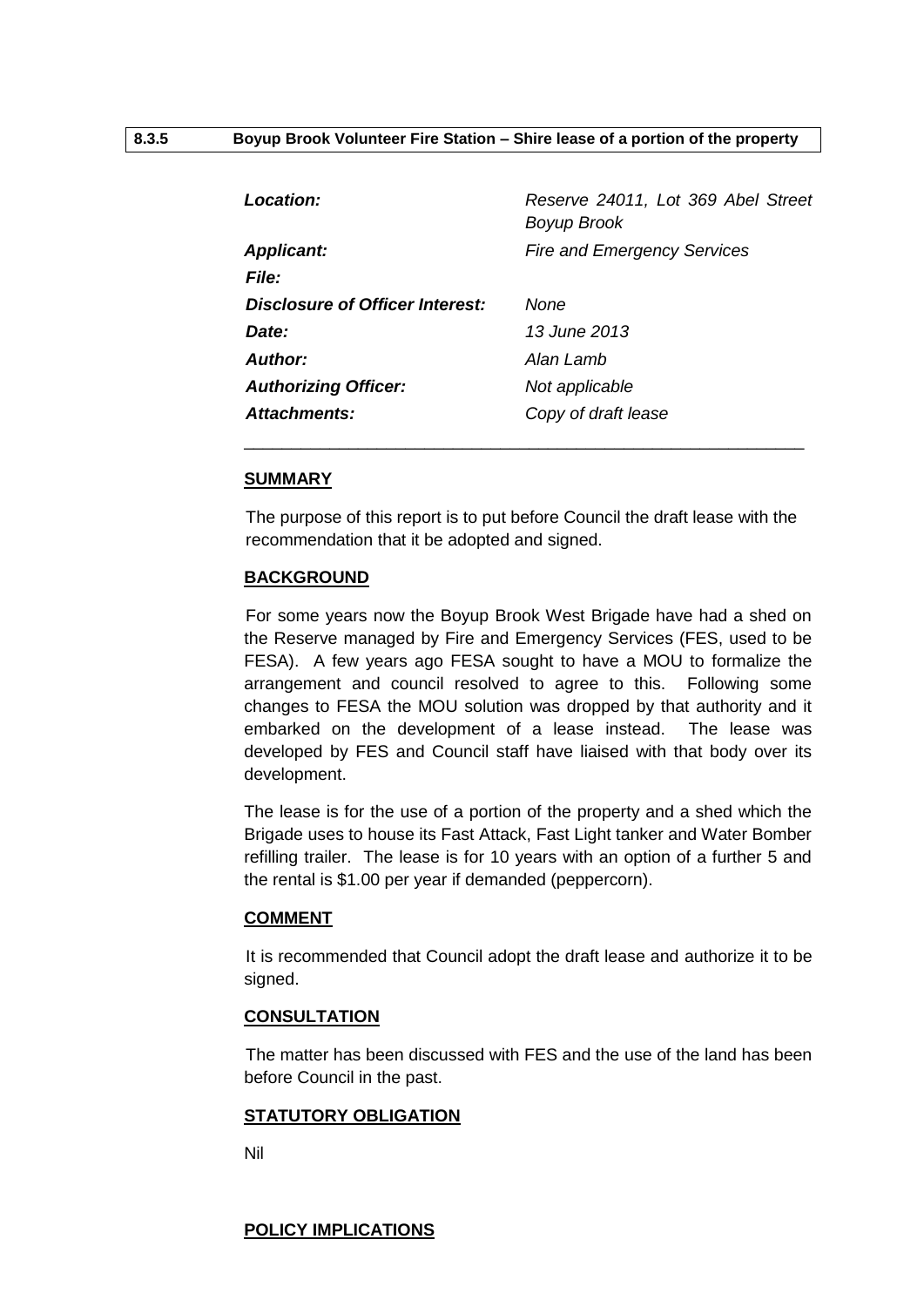| <b>POLICY</b>         | A.10                                                             |
|-----------------------|------------------------------------------------------------------|
| NO.                   |                                                                  |
| <b>POLICY SUBJECT</b> | Use of Common Seal and the Signatories for Contract<br>Execution |
| <b>ADOPTION DATE</b>  | 17 June 2004                                                     |
| <b>VARIATION DATE</b> | 22 December 2007                                                 |

# *Objective*

To set out the procedures to be followed when there is a requirement to use the common seal.

## *Statement*

The following applies to the use of the common seal and signatures when a document requires this method of completion:-

- 1 is to be used only when Council has previously authorised the action contained within the document being signed;
- 2 be affixed in the presence of the Shire President and Chief Executive Officer.

The document is to be completed in the following manner:-

The common seal of Shire of Boyup Brook was hereunto affixed and signed by the authority of a resolution of the Council in the presence of:

Shire President

Chief Executive Officer

\_\_\_\_\_\_\_\_\_\_\_\_\_\_\_\_\_\_\_

\_\_\_\_\_\_\_\_\_\_\_\_\_\_\_\_\_\_\_

## **BUDGET/FINANCIAL IMPLICATIONS**

Nil

## **STRATEGIC IMPLICATIONS**

Nil

## **SUSTAINABILITY IMPLICATIONS**

**Environmental**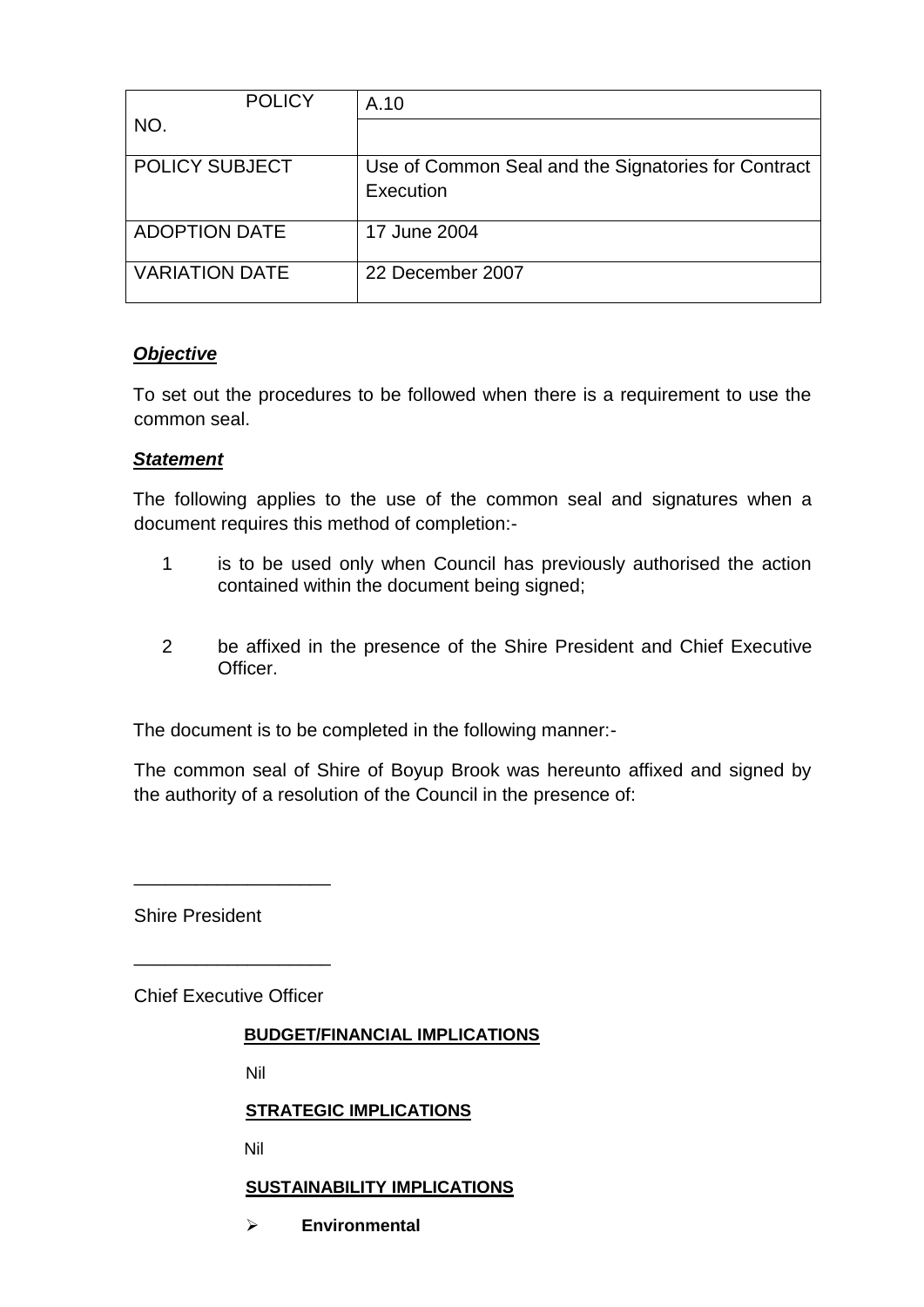There are no known significant environmental issues.

- **Economic** There are no known significant economic issues.
- **Socia**l There are no known significant social issues.

## **VOTING REQUIREMENTS**

Absolute majority

#### **COUNCIL DECISION & OFFICER RECOMMENDATION – ITEM 8.3.5**

**MOVED: Cr Walker SECONDED: Cr Oversby**

**That Council adopt the Draft Lease, as presented, with Fire and Emergency Services over Council's use of a portion of Reserve 24011, Lot 369 Abel Street Boyup Brook, and that Council authorize the affixing of the Common Seal in accordance with Council policy.** 

**CARRIED BY ABSOLUTE MAJORITY 8/0 Res 85/13**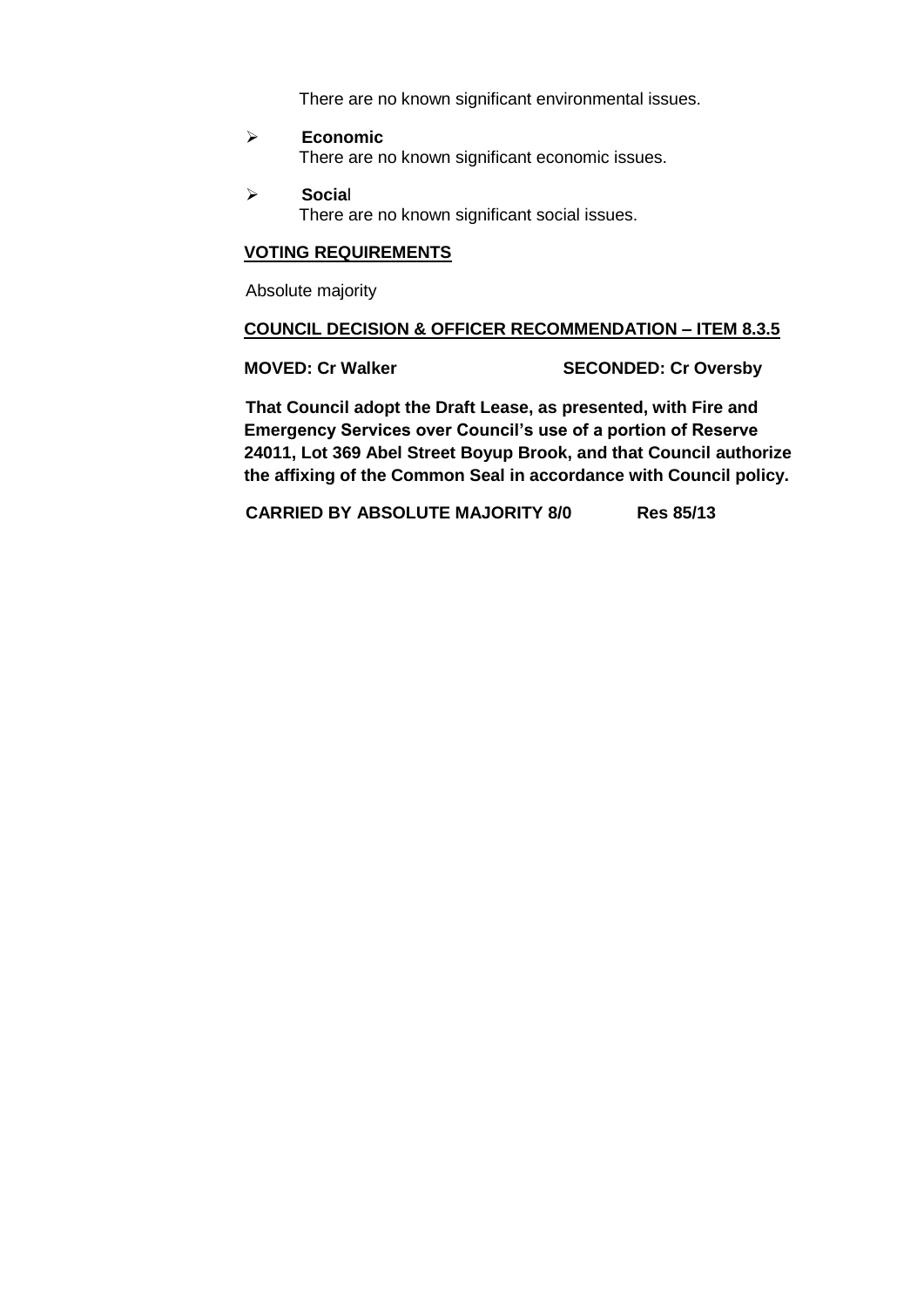<span id="page-24-0"></span>

| Location:                              | N/A                                               |
|----------------------------------------|---------------------------------------------------|
| <b>Applicant:</b>                      | Mr M Bombara                                      |
| <b>File:</b>                           |                                                   |
| <b>Disclosure of Officer Interest:</b> | None                                              |
| Date:                                  |                                                   |
| <b>Author:</b>                         | Alan Lamb                                         |
| <b>Authorizing Officer:</b>            | Not applicable                                    |
| <b>Attachments:</b>                    | Confidential attachment - email from<br>developer |

#### **SUMMARY**

The purpose of this report is to bring the matter before Council with a recommendation that Council endorsees the forming of a working group consisting of the Shire President and Deputy Shire President to work with the developer on the structure and detail of the proposed development

\_\_\_\_\_\_\_\_\_\_\_\_\_\_\_\_\_\_\_\_\_\_\_\_\_\_\_\_\_\_\_\_\_\_\_\_\_\_\_\_\_\_\_\_\_\_\_\_\_\_\_\_\_\_\_\_\_\_\_

#### **BACKGROUND**

Mr Bombara has spoken with Council in the past about his ideas for his land and he now wants to move forward in a more structured and collaborative way. One option he would like to explore with the working group is to cut down on cost with both parties employing planning consultants.

#### **COMMENT**

It is suggested that this represents an opportunity for Council to set the direction for the proposed development before the developer or Council spends too much money on planning consultants. Naturally any discussions should not be binding on Council and there will eventually have to be an application (re zoning) that Council could consider.

The intention is that the working group would be supported by the CEO and where needed by Council's planning consultant.

## **CONSULTATION**

The author has communicated with the developer and the President and Deputy President on this matter.

#### **STATUTORY OBLIGATIONS**

Nil at this time.

#### **POLICY IMPLICATIONS**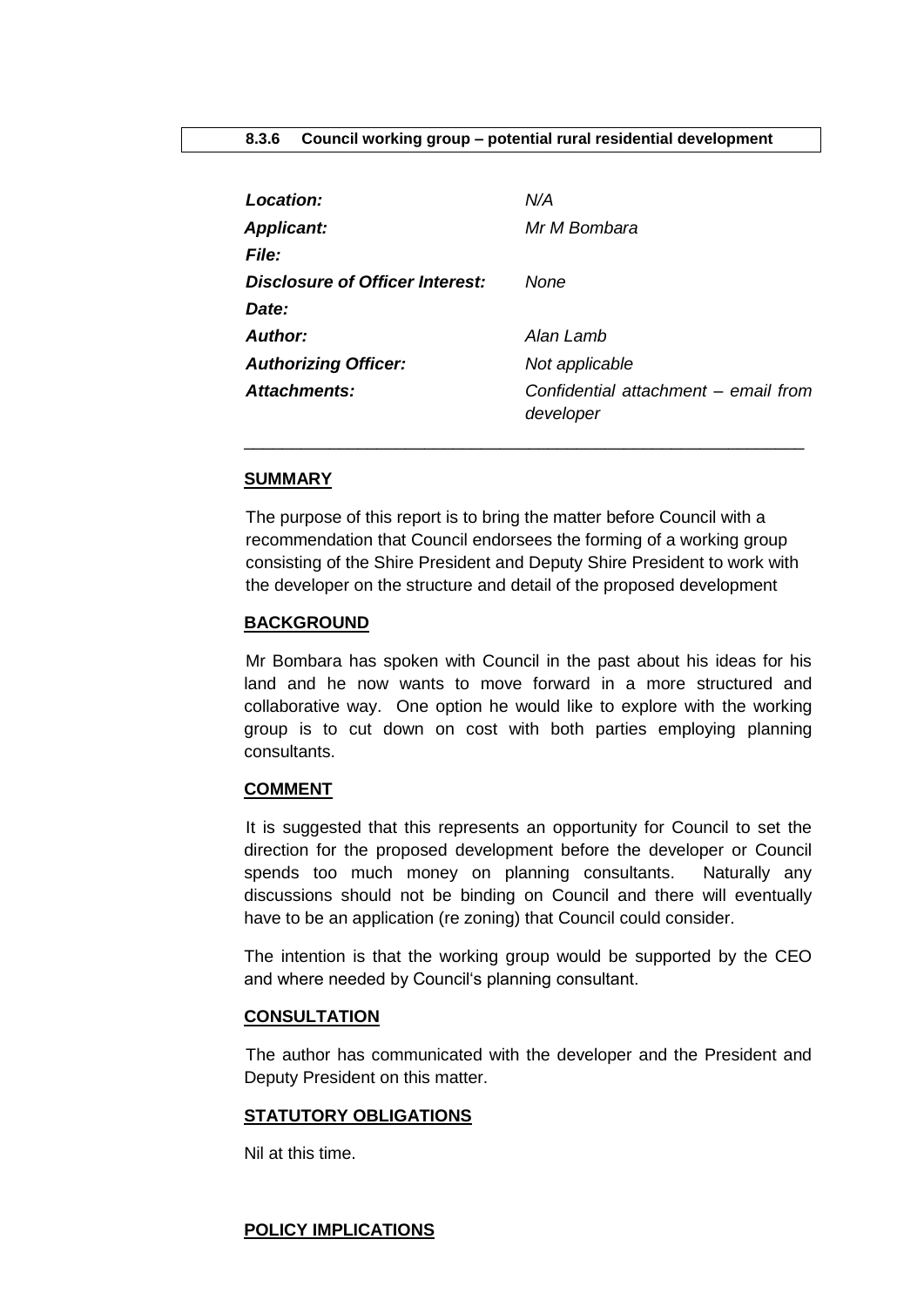Nil

## **BUDGET/FINANCIAL IMPLICATIONS**

Nil at this time other than the CEO's time, Chambers use and perhaps refreshments all of which would come from normal budget provisions.

## **STRATEGIC IMPLICATIONS**

Nil

## **SUSTAINABILITY IMPLICATIONS**

- **Environmental** There are no known significant environmental issues.
- **Economic** There are no known significant economic issues.
- **Socia**l There are no known significant social issues.

### **VOTING REQUIREMENTS**

Simple majority

### **COUNCIL DECISION & OFFICER RECOMMENDATION – ITEM 8.3.6**

**MOVED: Cr O'Hare SECONDED: Cr Aird**

**That Council endorses the forming of a working group consisting of the Shire President and Deputy Shire President to work with Mr Bombara on the structure and detail of his proposed development on the basis that any discussions will not be binding on Council.** 

**CARRIED 8/0 Res 86/13**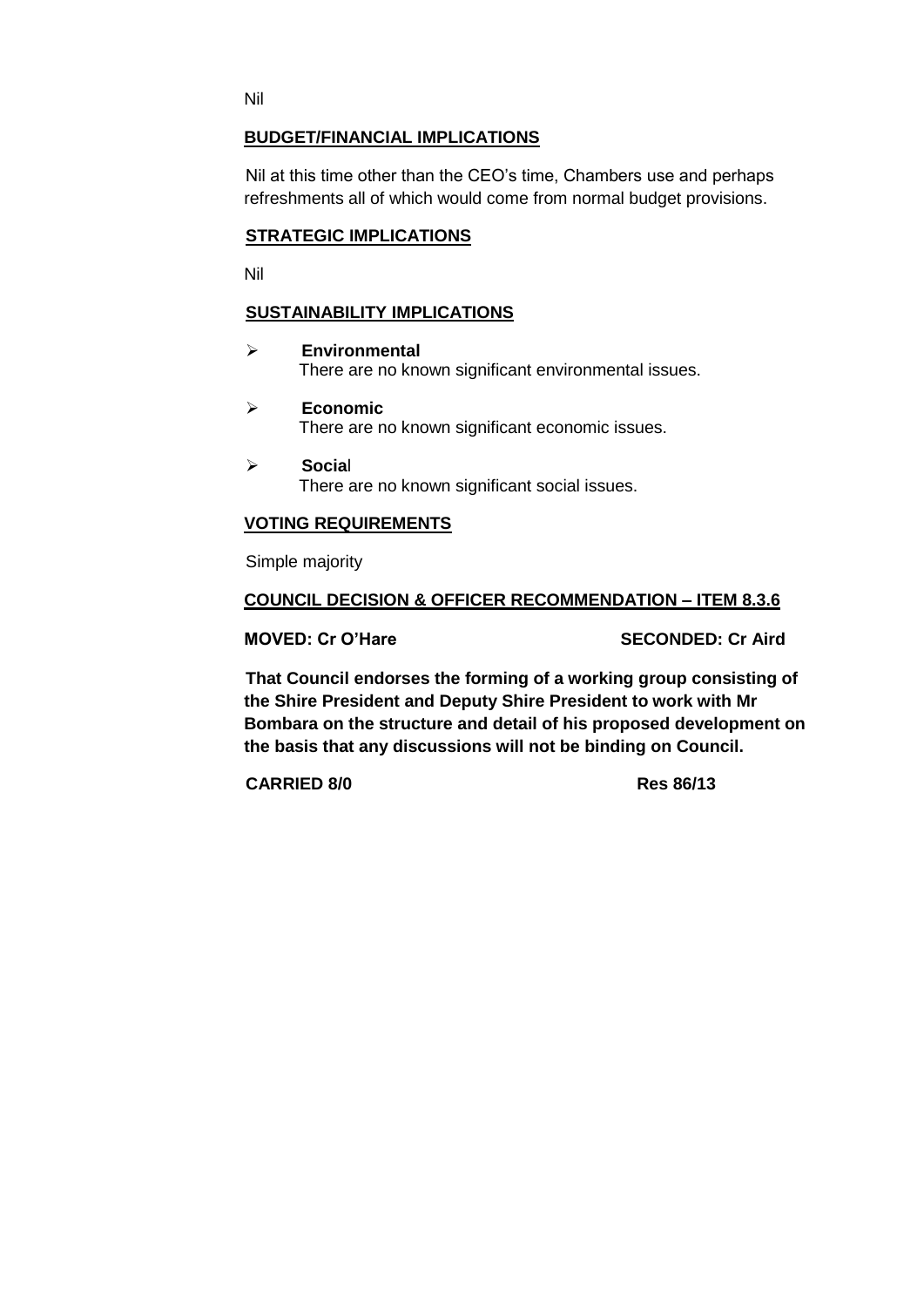<span id="page-26-0"></span>

| Location:                       | N/A                   |
|---------------------------------|-----------------------|
| <b>Applicant:</b>               | N/A                   |
| <b>File:</b>                    |                       |
| Disclosure of Officer Interest: | None                  |
| Date:                           | 12 June 2013          |
| Author:                         | Alan Lamb             |
| <b>Authorizing Officer:</b>     | Not applicable        |
| Attachments:                    | Copy of survey report |

### **SUMMARY**

The purpose of this report is to put the results of the survey to Council for it to receive.

\_\_\_\_\_\_\_\_\_\_\_\_\_\_\_\_\_\_\_\_\_\_\_\_\_\_\_\_\_\_\_\_\_\_\_\_\_\_\_\_\_\_\_\_\_\_\_\_\_\_\_\_\_\_\_\_\_\_\_

## **BACKGROUND**

As reported to the April Council meeting, the customer satisfaction survey is included in the draft Community Strategic Plan and the CEO's performance measures for this year provide that the survey be conducted before the 2013/14 budget is adopted. Council resolved as follows: *That Council approve the expenditure \$25,000 to appoint Dominic Carbone and Associates (DCA), to complete Council's Corporate Plan, and JM Community Development Projects, to complete a customer satisfaction survey, both being a part of the strategic planning process, with the funds coming from the anticipated excess provided for integrated planning processes.*

#### **COMMENT**

The survey was conducted as set out in the report and the report is presented for Council to receive. It is noted that the report is very complete and so no further comments will be added except to note the significance of medical facilities and rural roads to the community. It is also noted that the survey will assist Council to better see where community needs and desires are and so the report should prove to be a valuable adjunct to the integrated planning tools Council now has.

#### **CONSULTATION**

The report is the result of a survey

#### **STATUTORY OBLIGATIONS**

Nil

#### **POLICY IMPLICATIONS**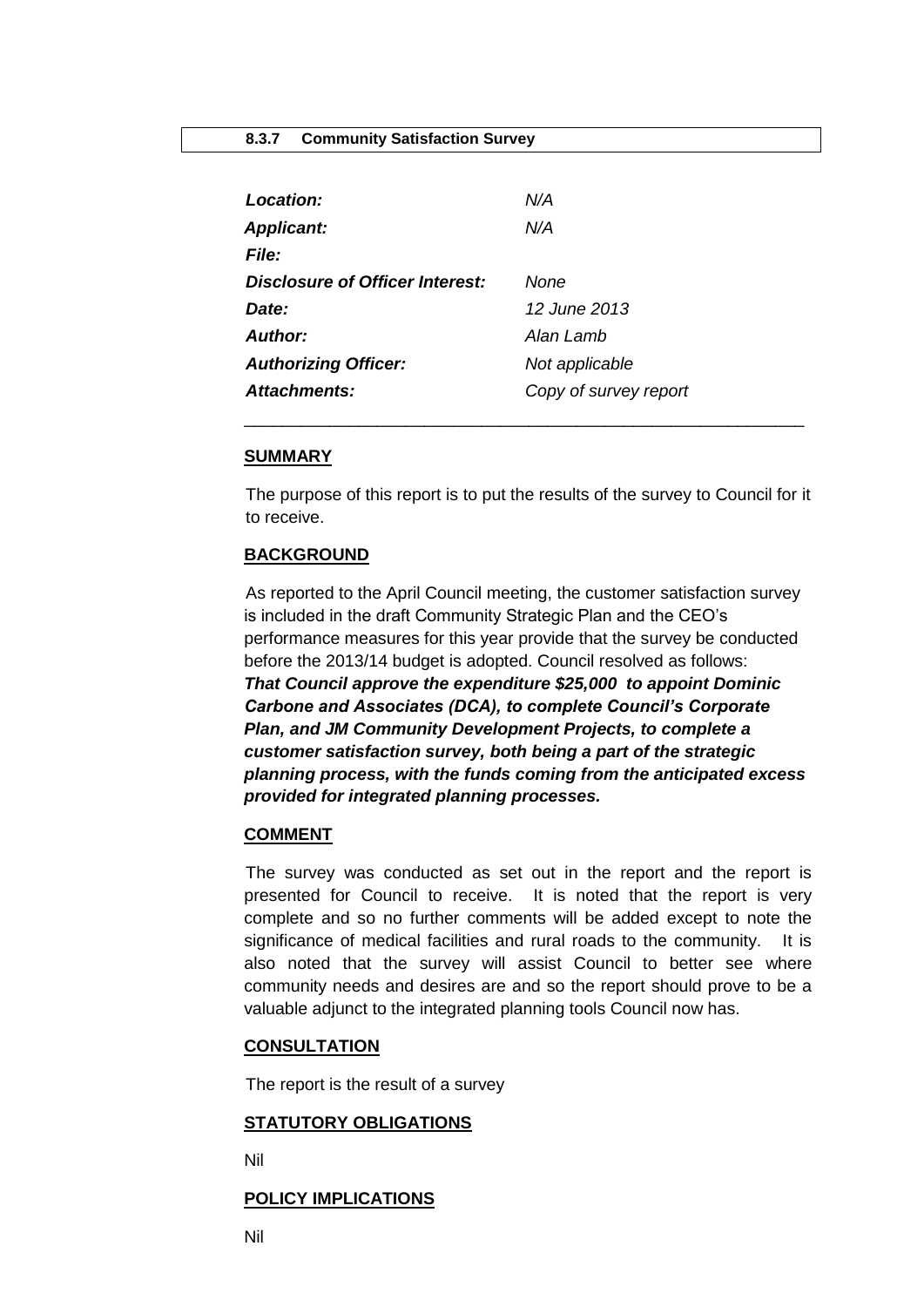# **BUDGET/FINANCIAL IMPLICATIONS**

Nil other than that this report will, along with the integrated plans, be an influence on the 13/14 and future budgets.

## **STRATEGIC IMPLICATIONS**

Nil

## **SUSTAINABILITY IMPLICATIONS**

- **Environmental** There are no known significant environmental issues.
- **Economic** There are no known significant economic issues.
- **Socia**l There are no known significant social issues.

## **VOTING REQUIREMENTS**

Simple majority

## **COUNCIL DECISION & OFFICER RECOMMENDATION – ITEM 8.3.7**

**MOVED: Cr Biddle SECONDED: Cr Oversby**

**That Council receives the attached Community Satisfaction Survey 2013 Report.** 

**CARRIED 8/0 Res 87/13**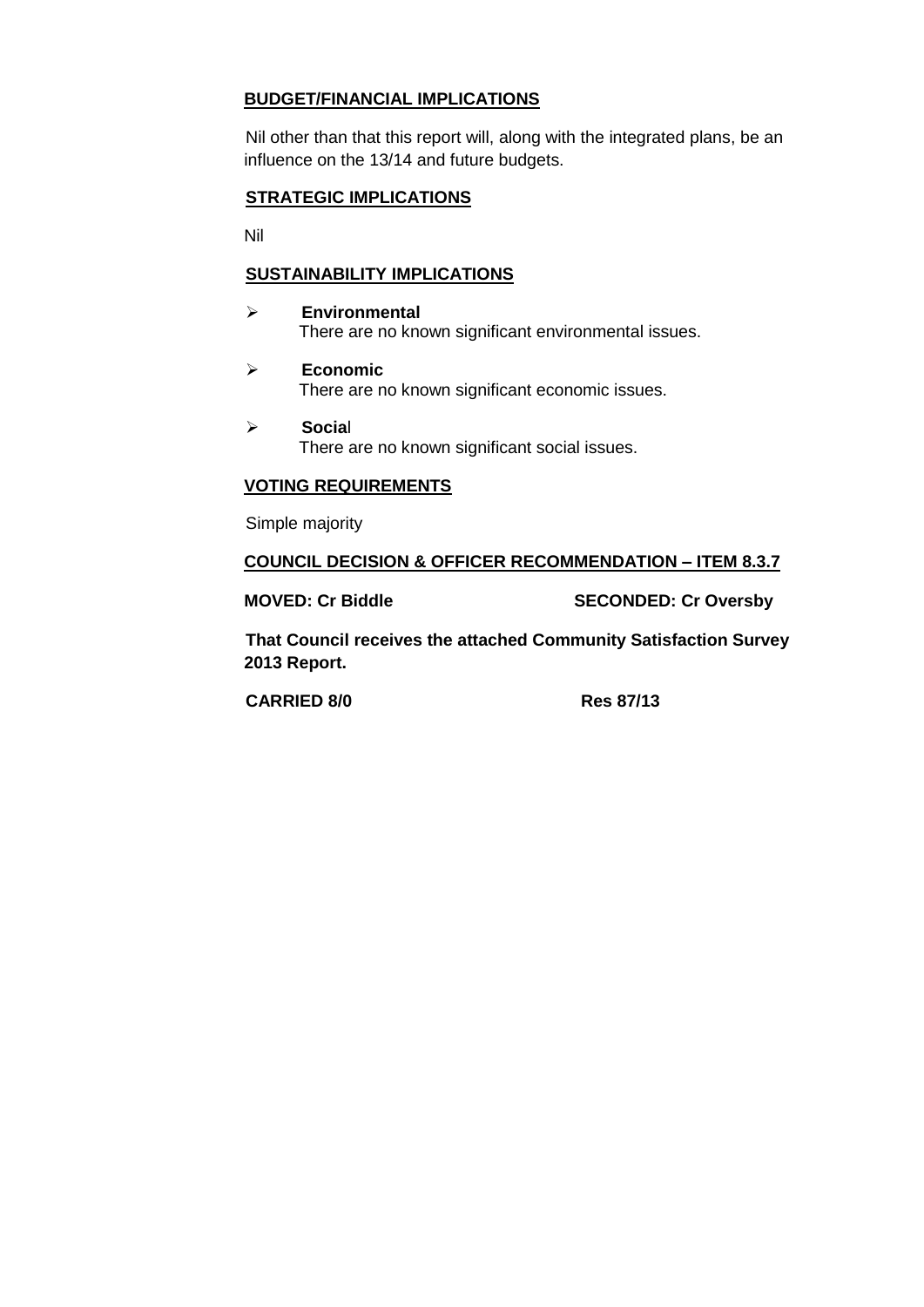<span id="page-28-0"></span>

| <b>Location:</b>                | Lot 64 (Street number 82) Abel Street<br><b>Boyup Brook</b> |
|---------------------------------|-------------------------------------------------------------|
| <b>Applicant:</b>               | Boyup Brook Family Playgroup Inc                            |
| <b>File:</b>                    |                                                             |
| Disclosure of Officer Interest: | None                                                        |
| Date:                           | 13 June 2013                                                |
| Author:                         | Alan Lamb                                                   |
| <b>Authorizing Officer:</b>     | Not applicable                                              |
| Attachments:                    | Copy of MOU                                                 |

#### **SUMMARY**

The purpose of this report is to put before Council the negotiated draft Memorandum of Understanding with the Boyup Brook Family Playgroup Inc (BBFP) for adoption and signing.

\_\_\_\_\_\_\_\_\_\_\_\_\_\_\_\_\_\_\_\_\_\_\_\_\_\_\_\_\_\_\_\_\_\_\_\_\_\_\_\_\_\_\_\_\_\_\_\_\_\_\_\_\_\_\_\_\_\_\_

#### **BACKGROUND**

Council commenced to process of formalizing the uses of Shire assets some time ago and this is the continuation of this activity.

The Family Stop is leased to the YMCA for set days and times per week and MOU with the BBFP is for usage outside of this. The instrument for recording the usage arrangement was as recommended by Council's legal adviser.

As with most of this formalization of existing arrangements Council has been working on, the MOU does not change existing arrangements, it only records them.

#### **COMMENT**

The negotiated and signed, by the BBFP, draft MOU is put to council with the recommendation that it be adopted and signed.

#### **CONSULTATION**

The draft MOU was worked on in concert with the BBFP, with assistance from Council's legal advisers.

#### **STATUTORY OBLIGATIONS**

Nil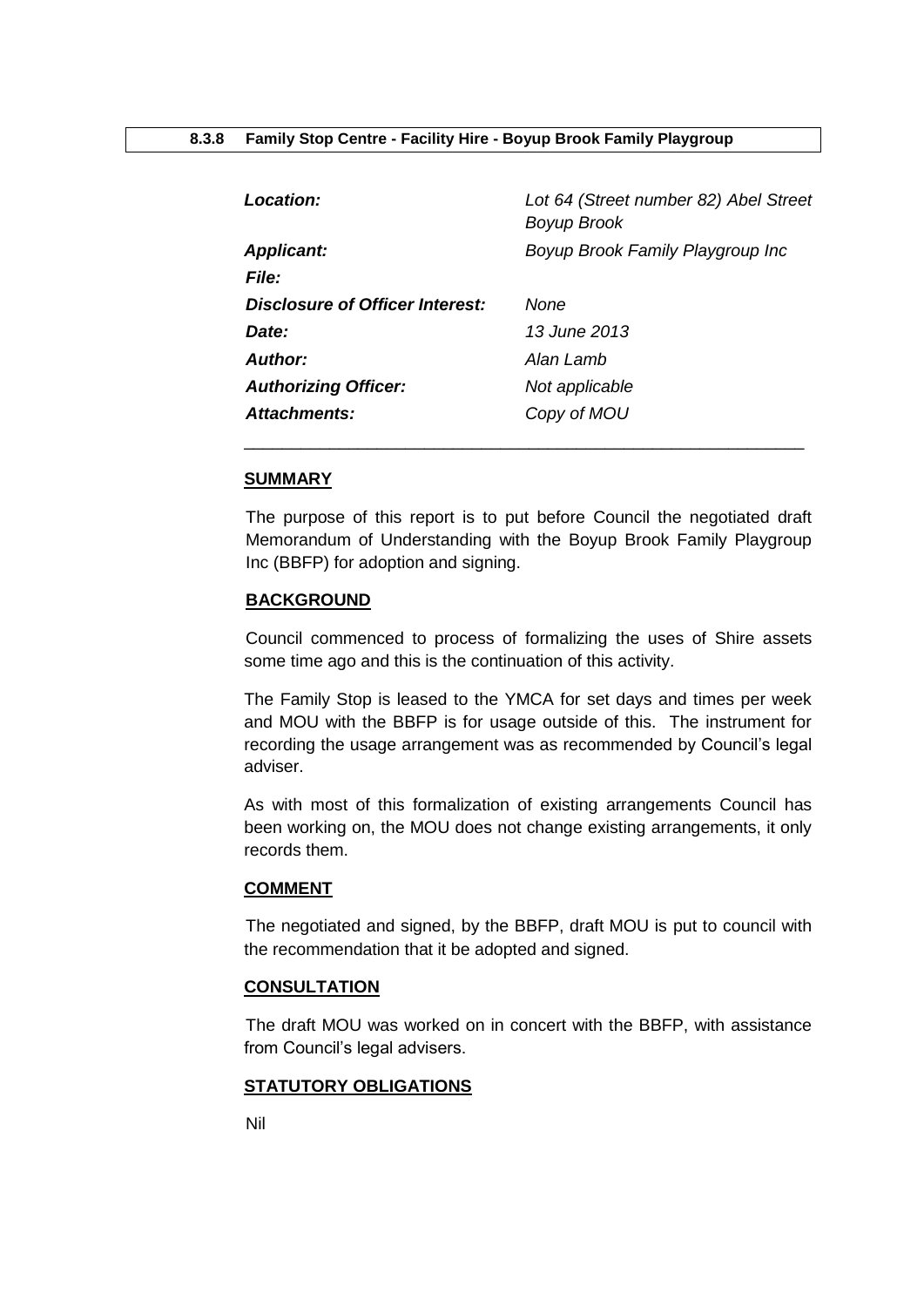## **POLICY IMPLICATIONS**

| POLICY NO.            | A.10                                                                    |
|-----------------------|-------------------------------------------------------------------------|
| <b>POLICY SUBJECT</b> | Use of Common Seal and the Signatories for<br><b>Contract Execution</b> |
| <b>ADOPTION DATE</b>  | 17 June 2004                                                            |
| <b>VARIATION DATE</b> | 22 December 2007                                                        |

## *Objective*

To set out the procedures to be followed when there is a requirement to use the common seal.

## *Statement*

The following applies to the use of the common seal and signatures when a document requires this method of completion:-

- 1 is to be used only when Council has previously authorised the action contained within the document being signed;
- 2 be affixed in the presence of the Shire President and Chief Executive Officer.

The document is to be completed in the following manner:-

The common seal of Shire of Boyup Brook was hereunto affixed and signed by the authority of a resolution of the Council in the presence of:

Shire President

Chief Executive Officer

\_\_\_\_\_\_\_\_\_\_\_\_\_\_\_\_\_\_\_

\_\_\_\_\_\_\_\_\_\_\_\_\_\_\_\_\_\_\_

## **BUDGET/FINANCIAL IMPLICATIONS**

Nil at this time. The Fee included in the MOU is \$28.60 per day ((inc GST) which is what is being charged now. The MOU provides for Council to review the Fee however it is suggested that this not be done at this time and left till the budget process in each year of the three year agreement.

## **STRATEGIC IMPLICATIONS**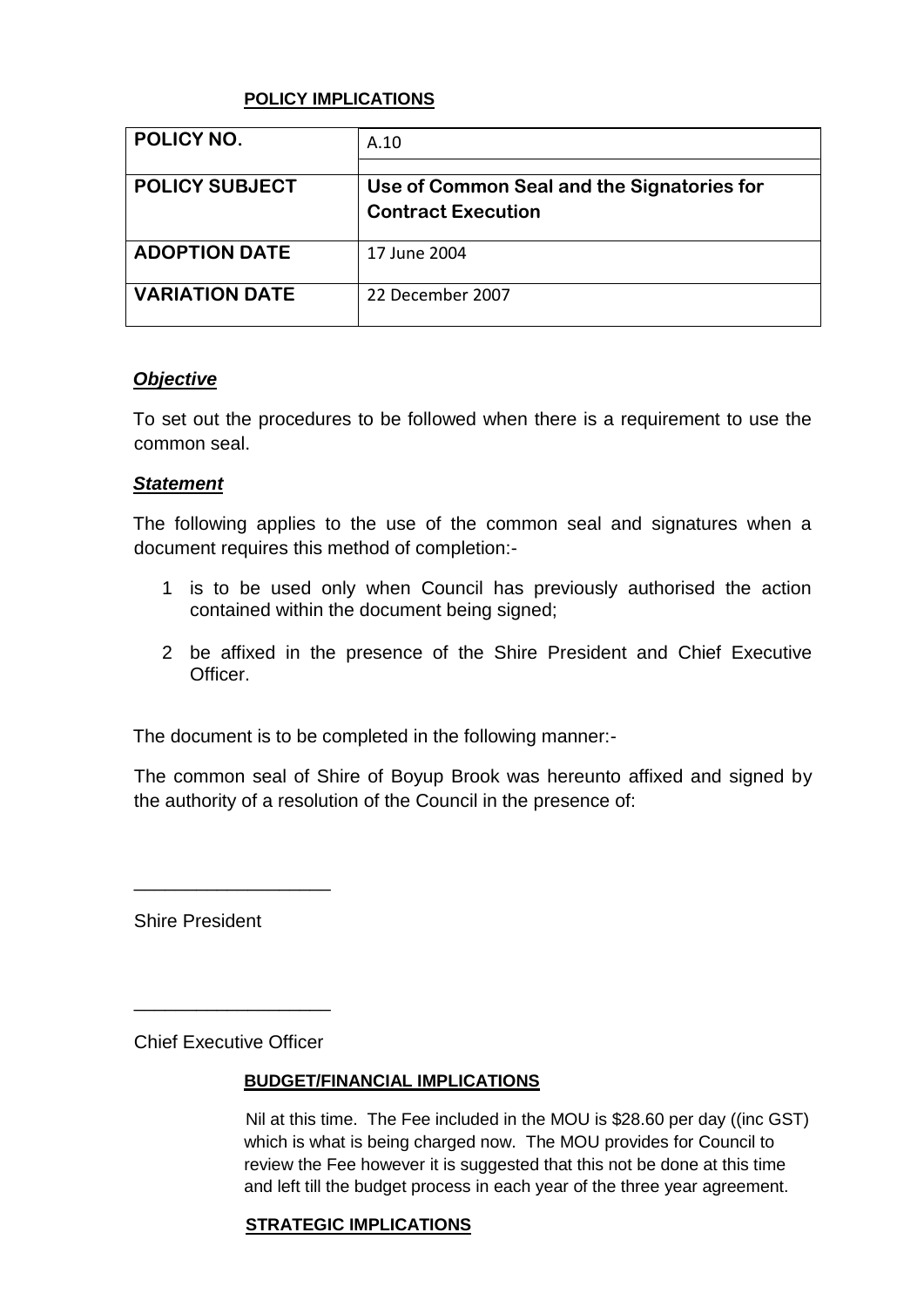Nil

## **SUSTAINABILITY IMPLICATIONS**

- **Environmental** There are no known significant environmental issues.
- **Economic** There are no known significant economic issues.
- **Socia**l There are no known significant social issues.

## **VOTING REQUIREMENTS**

Absolute majority

### **COUNCIL DECISION & OFFICER RECOMMENDATION – ITEM 8.3.8**

**MOVED: Cr Imrie SECONDED: Cr Biddle**

**That Council adopt the Draft Memorandum of Understanding, as presented, with the Boyup Brook Family Playgroup Inc over its use of the Family Stop Centre Lot 64 Abel Street Boyup Brook, and that Council authorize the affixing of the Common Seal in accordance with Council policy.** 

**CARRIED BY ABSOLUTE MAJORITY 8/0 Res 88/13**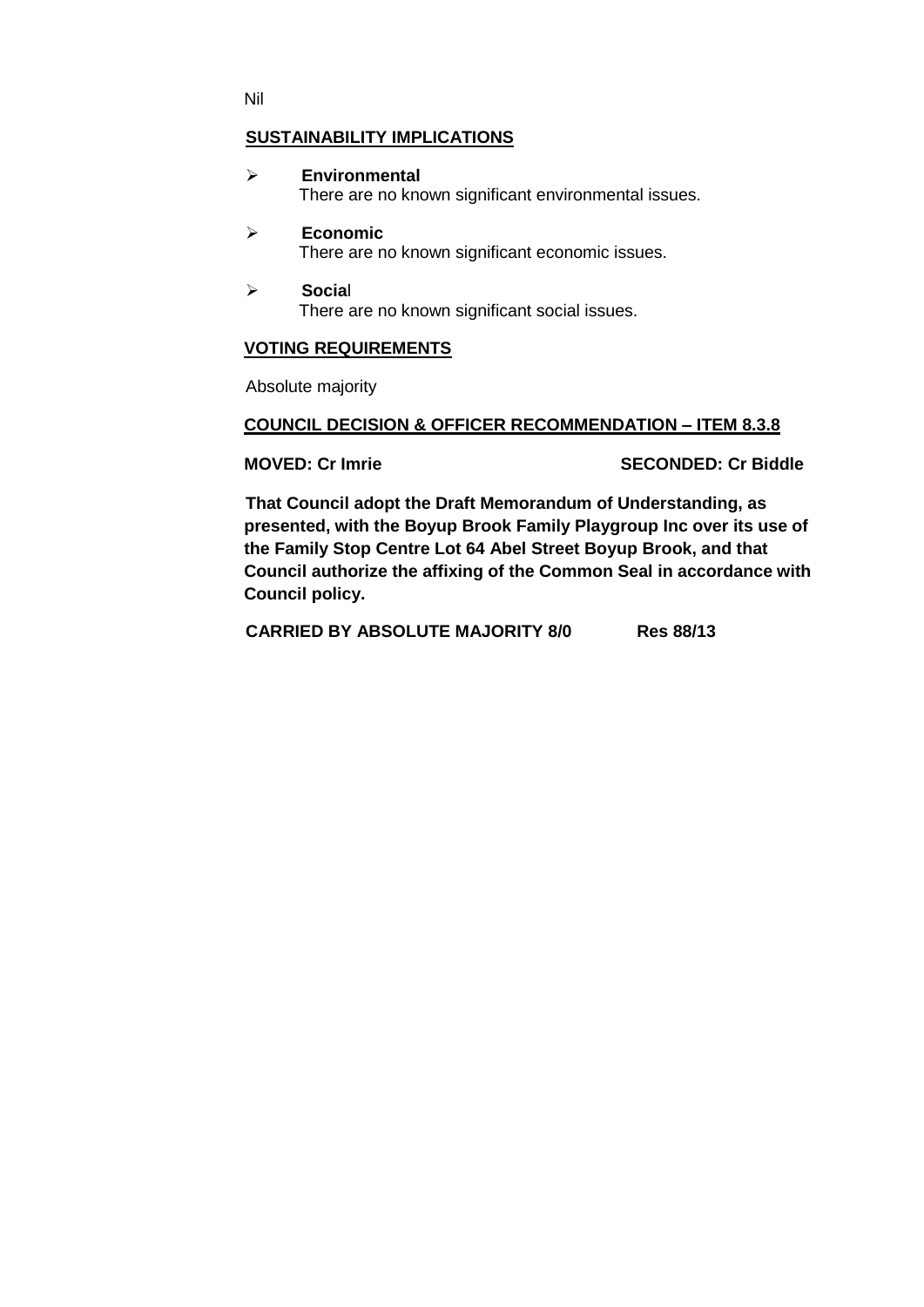#### <span id="page-31-0"></span>**8.3.9 Boyup Brook Air Field – request for use and development**

| Lot 2 of Nelson Location 6443                                   |
|-----------------------------------------------------------------|
| Mr. Paul Drayton                                                |
|                                                                 |
| None                                                            |
| 13 June 2013                                                    |
| Alan Lamb                                                       |
| Not applicable                                                  |
| Confidential attachment relating to<br>the applicant's request. |
|                                                                 |

#### **SUMMARY**

The purpose of this report is to bring the matter before Council with the recommendation that Council approve immediate access to the existing hangar facility and sufficient land, as negotiated by the CEO.

\_\_\_\_\_\_\_\_\_\_\_\_\_\_\_\_\_\_\_\_\_\_\_\_\_\_\_\_\_\_\_\_\_\_\_\_\_\_\_\_\_\_\_\_\_\_\_\_\_\_\_\_\_\_\_\_\_\_

### **BACKGROUND**

This matter went to the May 2013 meeting of Council and much of the following is taken from that agenda item.

Council has freehold title to the land that the airfield has been established on. Previous reports have advised the current runway is 830 M long, that RFDS needs 1200M and that commercial (turbo prop type) need 2000m, also that it may not be economical to extend the airstrip and so another site might be better in the long term.

The facility is used occasionally but Council charges no landing fees.

In the absence of any formal agreement, all of the improvements on the land are owned by the Shire; however members of the now defunct aero club may be a sense of ownership of the hanger and other structures. Whilst it is probable that there is no legal claim the past members are members of the community and should be included in any consultation.

Mr. Drayton is a qualified aircraft repairer and has a number of customers now and does service at Jandakot and Serpentine. He seeks to establish a business in Boyup Brook at the Shire airfield and expects his client base to double. He also indicates there would be a number of additional services that could be provided such as joy rides or charter (he is suitably licenced and has a suitable craft at his disposal). Mr. Drayton indicates his hope to generate sufficient business to employ apprentices.

Council considered the request at its May 2013 meeting and resolved as follows:

## *1. That the CEO writes to Mr. Drayton to indicate Council's interest in the proposals.*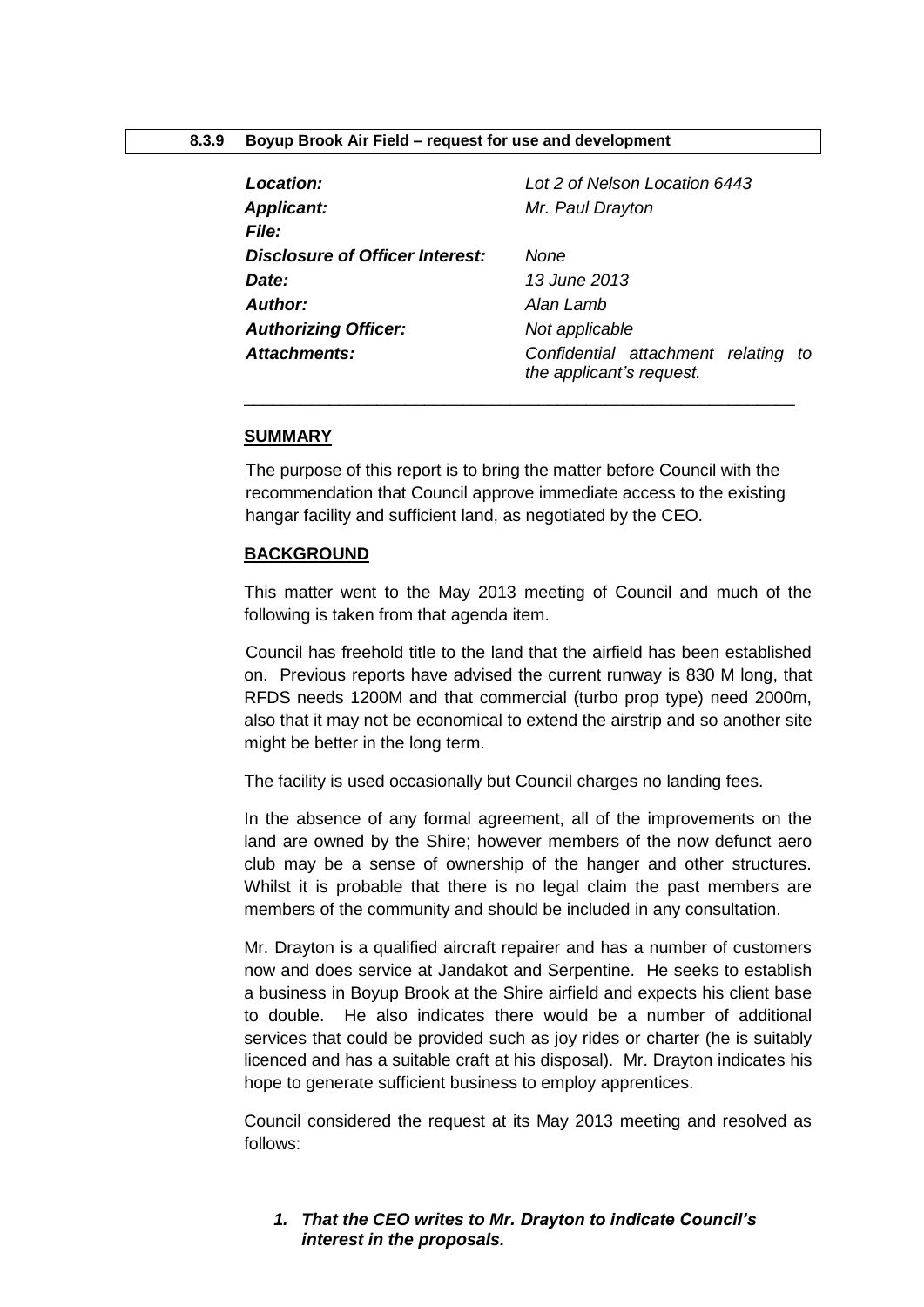## *2. That Council authorizes the CEO look to grant opportunities, costs and the like with the view of including relevant works and associated income in the 2013/14 draft budget.*

Mr. Dayton subsequently sought to move forward with his proposed occupation of the hangar facility and to make some improvements to it.

#### **COMMENT**

It was previously reported that:

*The Council and community have been advocating for some time the need to attract new businesses to Boyup Brook and this proposal offers many opportunities. It would entail Council spending funds on infrastructure at an airfield strip that has already been shown to be too short, expensive to improve and lengthen and so prompting a look elsewhere. It is suggested though that any new strip may well be a long way off. Also that most of the improvements may be relocatable or reused for another purpose so the expenditure now may not be totally wasted when and if the strip moves.*

*It is expected that Council could seek RADS grant funding for 50% of any of its costs in making the improvements required to encourage this new business opportunity. The improvements would also prompt a regime of airfield charges that would, along with lease fees provide at least a partial offset to costs.* 

It has subsequently been established that the RADS funding applications closed February 2013 and that there is not expected to be another round until 14/15 or later. There may well be other avenues for funding but these are yet to be fully explored. Also, due to other pressures we are yet to establish estimated costs for works that Council may do at the facility.

The applicant is keen to get started and wants to explore the opportunities/options. He has an opportunity to get some improvements done to the existing hangar and wants to capitalize on these now. Against this is the need to act prudently, work through the grant opportunities and coming budget process, but at the same time not push this opportunity away due to undue delays.

One option would be to give Mr. Drayton immediate access to the existing hangar and allow him to make improvements as agreed with the CEO and for Council to state that its intention is to work toward a lease of this and a lease of adjoining land to facilitate his planned business. This however may not give him sufficient comfort to move forward with improvements.

His plans hinge on Council also making some improvements to the airfield facility and the reality is that whilst we will try to get grant funding, this will delay the project and the only sure way of moving forward quickly is to selffund the works. Estimated works costs and how they might be funded would generally be done leading up to a budget then, if the project is favoured by Council, the works and funding would be included in the draft budget. There is no funding to engage outside assistance with working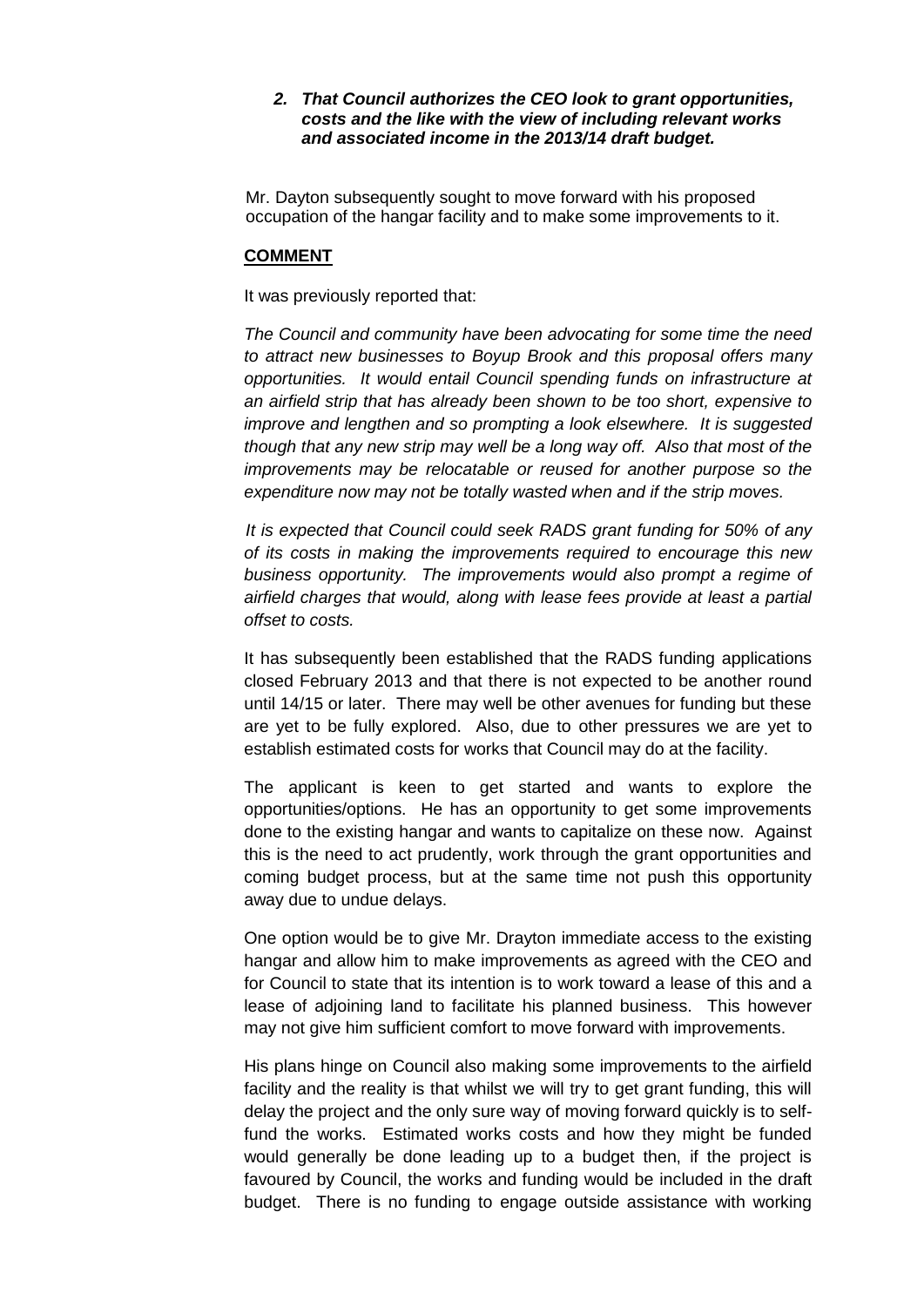this project up and there is no available staff time to apply to it unless others things are put on the back burner or not done.

In order to not hold up the momentum of this opportunity it is recommended that Council resolve to allow Mr. Drayton immediate access to the airfield, and to occupy and improve, as agreed by the CEO, the existing hangar facility. Also for him to be able to site his 40 foot x 40 foot hangar at the airfield in a location as agreed to by the CEO. That it be indicated to Mr. Drayton that Council intends to work toward a suitable lease where the first few years will be at minimal rental to allow the business to establish. That Council intends to look at what improvements it may be able to make to the airfield, and how it might fund these, as part of the 2013/14 budget development. Also that Council approve of up to \$5,000 to employ an entity to develop and cost the project, establish funding opportunities and the like for the purposes of having the relevant information to put before Council as part of the budget process.

Whilst not stated in the foregoing, any improvements would require relevant planning and building approvals as required by relevant legislation.

## **CONSULTATION**

The author has spoken with two local members (Mr. E Willett and Mr. R Ritson) of the now defunct Boyup Brook Aero Club which built the hangar at the strip. Both were aware of Mr. Drayton's proposal and were keen to see it move ahead. Both acknowledged that whilst the Club built the hangar there was no formal agreement in relation to it. Both saw the opportunity that Mr. Drayton's business would provide to perhaps rekindle a reforming of the old or the formation of a new aero club.

#### **STATUTORY OBLIGATIONS**

Nil

#### **POLICY IMPLICATIONS**

Nil

#### **BUDGET/FINANCIAL IMPLICATIONS**

Nil at this time

### **STRATEGIC IMPLICATIONS**

Nil

#### **SUSTAINABILITY IMPLICATIONS**

**Environmental**

There are no known significant environmental issues.

- **Economic**
	- There are no known significant economic issues.
- **Socia**l There are no known significant social issues.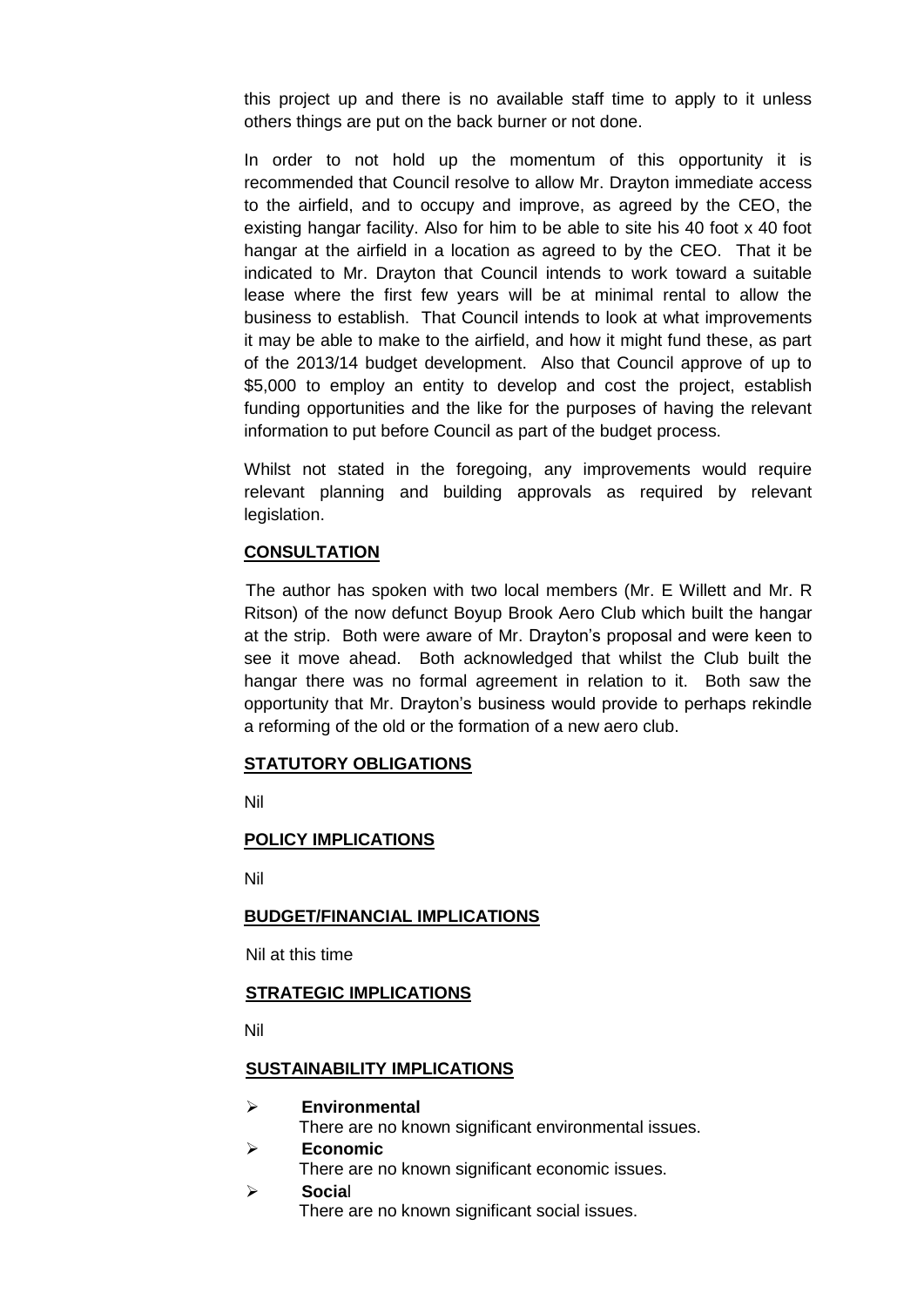## **VOTING REQUIREMENTS**

Absolute majority

#### **COUNCIL DECISION & OFFICER RECOMMENDATION – ITEM 8.3.9**

**MOVED: Cr Aird SECONDED: Cr Kaltenrieder**

**That Council:**

- **1. Allow Mr. Drayton immediate access to the airfield, and to occupy and improve, as agreed by the Chief Executive Officer, the existing hangar facility.**
- **2. Allow Mr. Drayton to site his 40 foot x40 foot hangar at the airfield in a location as agreed by the Chief Executive Officer.**
- **3. Advise Mr. Drayton that Council intends to work toward a suitable lease where the first few years will be at minimal rental to allow the business to establish.**
- **4. Advise Mr. Drayton that Council intends to look at what improvements it may be able to make to the airfield, and how it might fund these, as part of the 2013/14 budget development.**
- **5. Approve of up to \$5,000 to employ an entity to develop and cost the project, establish funding opportunities and the like for the purposes of having the relevant information to put before Council as part of the budget process.**

**CARRIED BY ABSOLUTE MAJORITY 8/0 Res 89/13**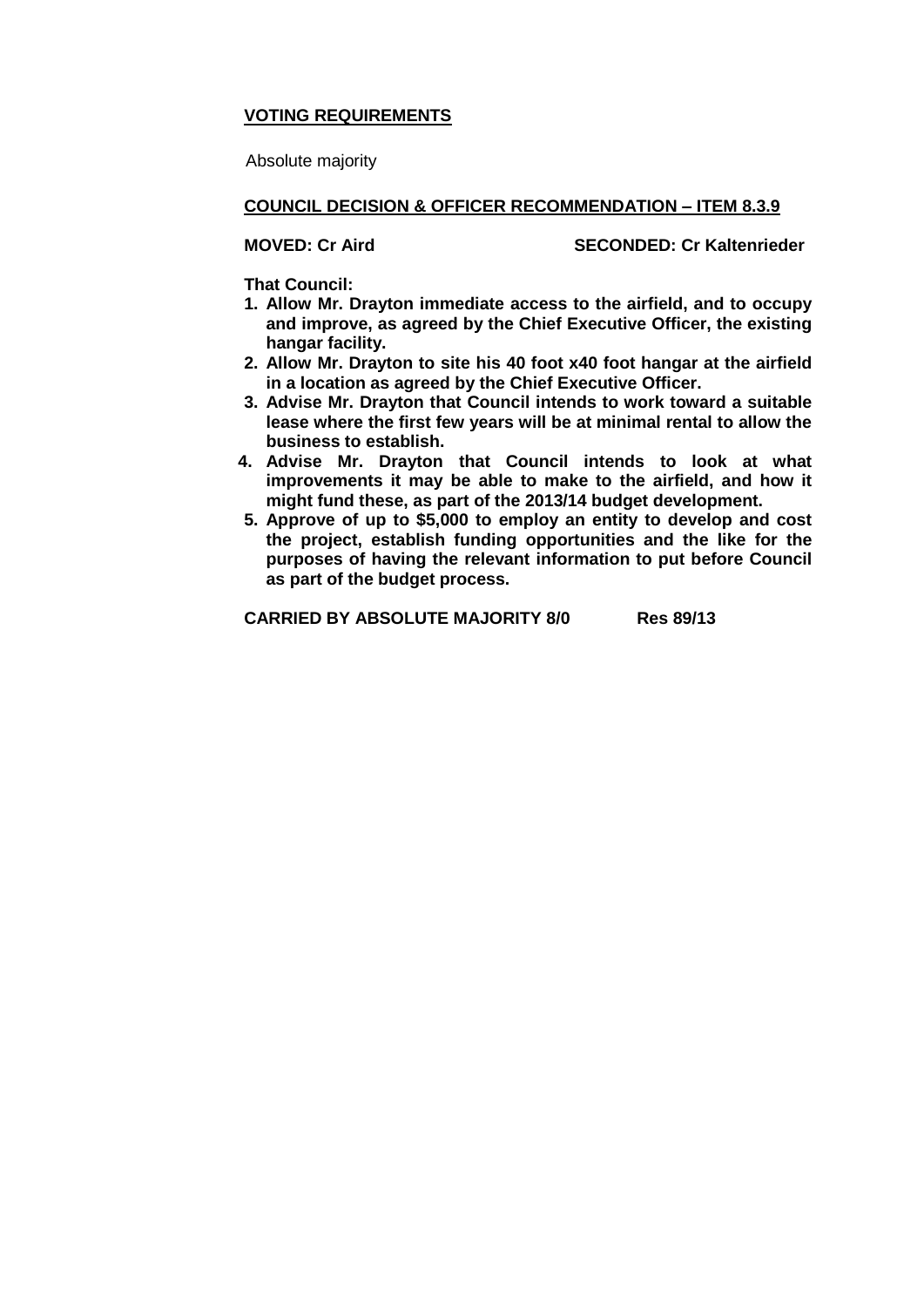<span id="page-35-0"></span>

| Location:                       | N/A                                                                                                                                                      |
|---------------------------------|----------------------------------------------------------------------------------------------------------------------------------------------------------|
| <b>Applicant:</b>               | N/A                                                                                                                                                      |
| <b>File:</b>                    |                                                                                                                                                          |
| Disclosure of Officer Interest: | None                                                                                                                                                     |
| Date:                           |                                                                                                                                                          |
| Author:                         | Alan Lamb                                                                                                                                                |
| <b>Authorizing Officer:</b>     | Not applicable                                                                                                                                           |
| Attachments:                    | Copy of final draft of Strategic<br>Community Plan, Asset Management<br>Long Term Financial<br>Plans.<br>Management Plan and possibly<br>Workforce plan. |

#### **SUMMARY**

The purpose of this report is to put the latest draft of the Strategic Community Plan before Council for adoption. Also to advice Council of the long Term Asset Management, Financial and Workforce planning.

\_\_\_\_\_\_\_\_\_\_\_\_\_\_\_\_\_\_\_\_\_\_\_\_\_\_\_\_\_\_\_\_\_\_\_\_\_\_\_\_\_\_\_\_\_\_\_\_\_\_\_\_\_\_\_\_\_\_\_

#### **BACKGROUND**

In summary, Council commenced asset management planning some years ago and then the Minister for Local Government brought amendments to the Local Government Act and regulations requiring Councils to adopt a Strategic Community Plan and a Corporate Plan. The Department for Local Government provided funding for the Strategic Community Plan and for long term plans for asset management, finance and workforce that were used to compile a Corporate Plan, which was not funded.

Council engaged a consultant to assist with its planning processes and has worked with the consultant for more than twelve months.

The final draft of the Strategic Community Plan was put to the March 2013 meeting of Council where the following resolution was passed:

## *Council receive the draft Strategic Community Plan and put it out for public comment before adopting it at the May Council meeting.*

The item was not put to the May Meeting of Council because it was thought that it would be better to provide Council with copies of other relevant plans at the same time and these were not completed at that time.

#### **COMMENT**

The Strategic Community Plan is on the Shire website and was advertised in the in the Shire's page in the Gazette for April and mentioned again in May. No comments were received other than a staff member who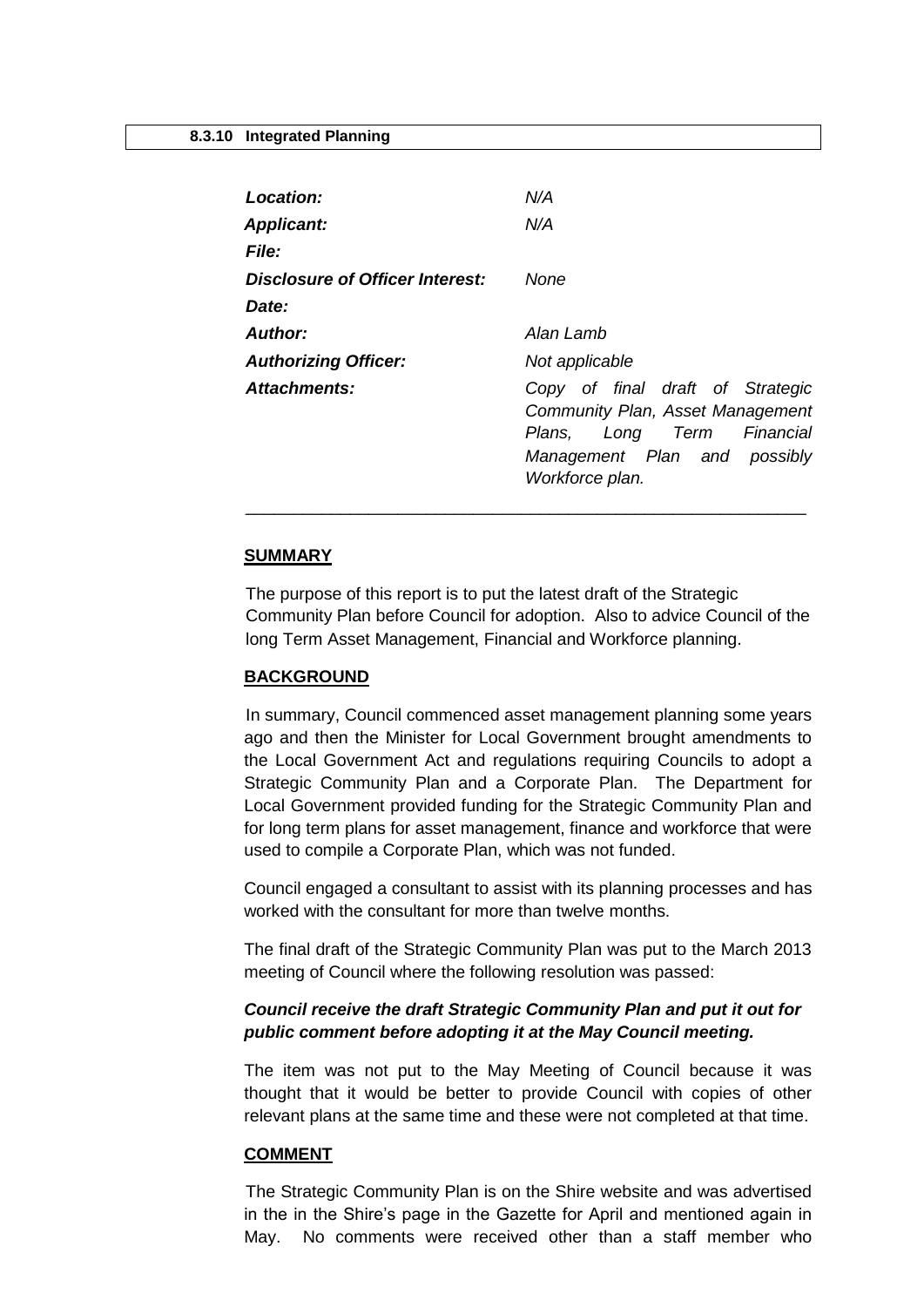suggested changes which will be taken in to account when the document is reviewed. It is suggested that the lack of response is understandable because there had been a lot of consultation leading up to the plan's development.

The legislation provides that Council has to have the plan in place by the end of June 2013 and the grant funding has to be acquitted by 25 June 2013.

Legislation also requires that the Corporate Plan be adopted by the end of this month and I am hoping that the consultants have it completed in time for perhaps a Special Council Meeting before 30 June. It is probable though that we will not be able to comply with this and if so we will not be alone.

Council does not have to adopt the asset, finance and workforce plans but they will be presented. The asset and financial plans are attached at the time of writing but the workforce plan is not completed. The first two are very much Council documents because they give detail to the strategies. The workforce plan shows the impact of the forward plans on the workforce and what changes are required to meet needs going forward. The financial plan provides for no increase in staff numbers so the workforce plan will have to reflect this. Council appoints the CEO and the plan does not concentrate on this appointment rather it deals mainly with all other staff and as such becomes more of an administration tool.

We have to acquit grants for the asset and financial planning by 25 June 2013 and as these plans are now completed we should be able to do this. The workforce plan has to be in place before 30 June because it links to the strategic and corporate plans but we do not have to acquit the grant until December. Grant funding is for the plan and for implementation of any strategies and so work will continue, with grant funding, into 13/14.

A quick look at all of the plans show that amendments could be made primarily because they were drafted some time ago and they may not totally represent current planning. Also, as time goes on they will need to be amended. Whilst there may be the need for minor changes it is recommended that Council move forward with what it has and then start working with the plans rather than on their development. The coming budget process will result in changes to the financial plan and in turn to the corporate plan so there will be regular and periodic changes but we need a starting point and so it is recommended that Council adopt the Strategic Community Plan as presented and that it receives the Asset Management and Financial Management plans (and the Workforce plan if it is completed in time) as presented.

#### **CONSULTATION**

The Strategic Community Plan has been developed in consultation with the community and Council over many months. The asset and financial plans were developed by the consultant working with Council and staff and the workforce plan was developed working with staff.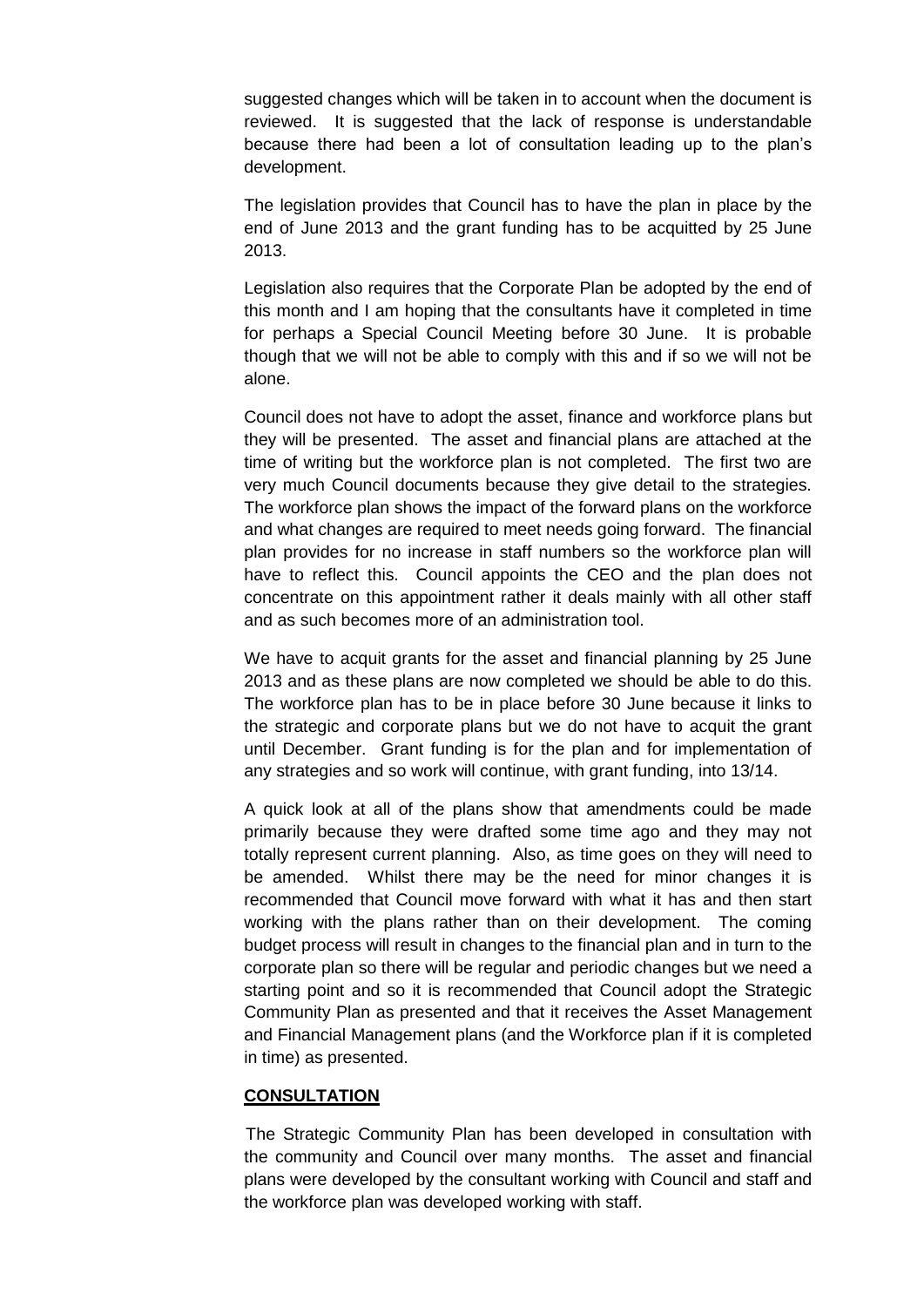## **STATUTORY OBLIGATIONS**

The following Part of the Local Government (Administration) Regulations applies;

*Part 5* — *Annual reports and planning*

*[Heading inserted in Gazette 26 Aug 2011 p. 3482.]*

*Division 1* **—** *Preliminary*

*[Heading inserted in Gazette 26 Aug 2011 p. 3482.]*

### **19BA. Terms used**

*In this Part —*

*corporate business plan means a plan made under regulation 19DA that, together with a strategic community plan, forms a plan for the future of a district made in accordance with section 5.56;*

*strategic community plan means a plan made under regulation 19C that, together with a corporate business plan, forms a plan for the future of a district made in accordance with section 5.56.*

*[Regulation 19BA inserted in Gazette 26 Aug 2011 p. 3482-3.]*

*Division 2* **—** *Annual reports*

*[Heading inserted in Gazette 26 Aug 2011 p. 3483.]*

# **19B. Information about numbers of certain employees to be included (Act s. 5.53(2) (g))**

*For the purposes of section 5.53(2) (g) the annual report of a local government for a financial year is to contain the following information —*

- *(a) the number of employees of the local government entitled to an annual salary of \$100 000 or more;*
- *(b) the number of those employees with an annual salary entitlement that falls within each band of \$10 000 over \$100 000.*

*[Regulation 19B inserted in Gazette 31 Mar 2005 p. 1032.]*

# **19CA. Information about modifications to certain plans to be included (Act s. 5.53(2)(i)**

- *(1) This regulation has effect for the purposes of section 5.53(2)(i).*
- *(2) If a modification is made during a financial year to a local government's strategic community plan, the annual report of the local government for the financial year is to contain information about that modification.*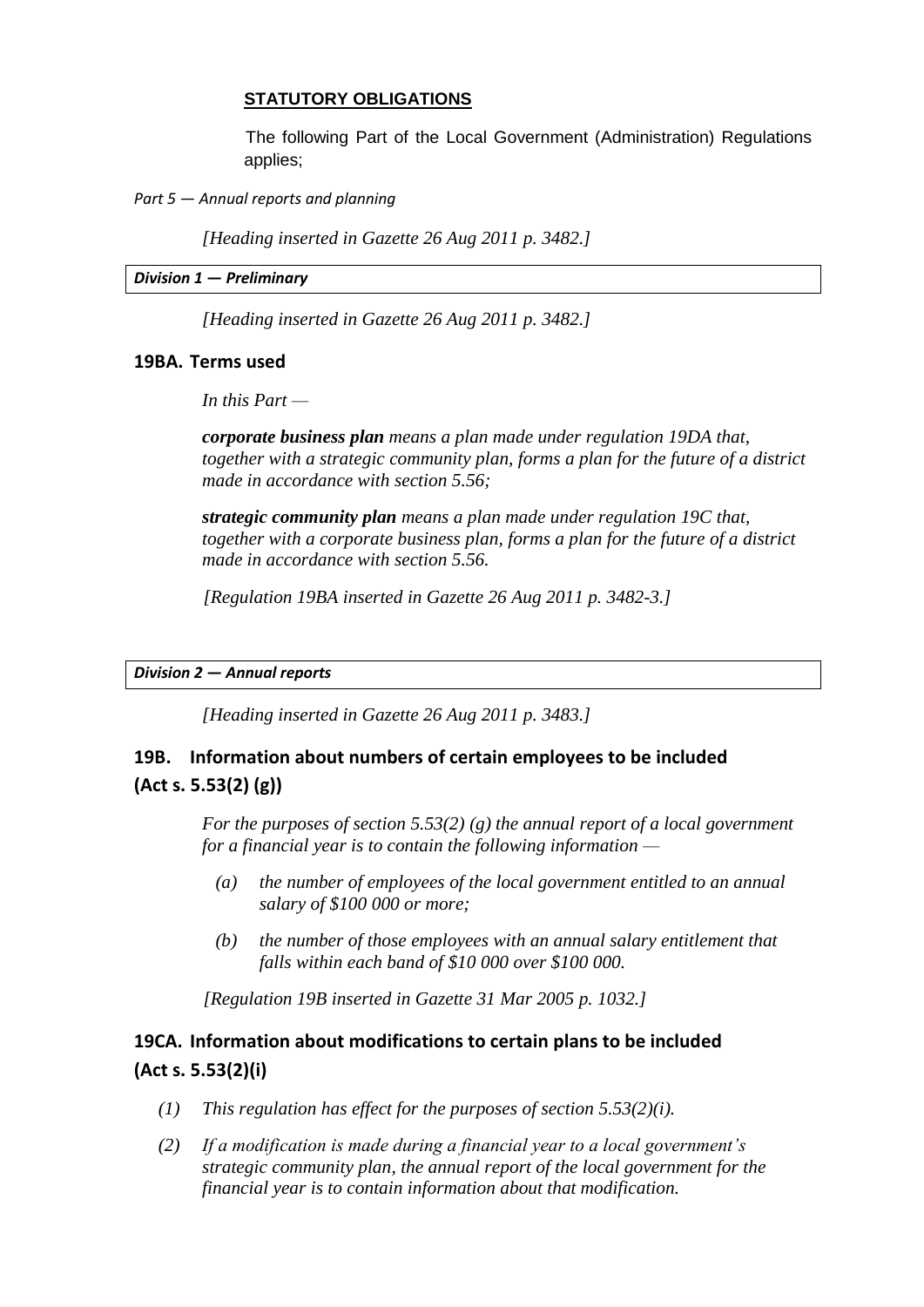*(3) If a significant modification is made during a financial year to a local government's corporate business plan, the annual report of the local government for the financial year is to contain information about that significant modification.*

*[Regulation 19CA inserted in Gazette 26 Aug 2011 p. 3483.]*

### *Division 3* **—** *Planning for the future*

*[Heading inserted in Gazette 26 Aug 2011 p. 3483.]*

## **19C. Strategic community plans, requirements for (Act s. 5.56)**

- *(1) A local government is to ensure that a strategic community plan is made for its district in accordance with this regulation in respect of each financial year after the financial year ending 30 June 2013.*
- *(2) A strategic community plan for a district is to cover the period specified in the plan, which is to be at least 10 financial years.*
- *(3) A strategic community plan for a district is to set out the vision, aspirations and objectives of the community in the district.*
- *(4) A local government is to review the current strategic community plan for its district at least once every 4 years.*
- *(5) In making or reviewing a strategic community plan, a local government is to have regard to —*
	- *(a) the capacity of its current resources and the anticipated capacity of its future resources; and*
	- *(b) strategic performance indicators and the ways of measuring its strategic performance by the application of those indicators; and*
	- *(c) demographic trends.*
- *(6) Subject to sub regulation (9), a local government may modify its strategic community plan, including extending the period the plan is made in respect of.*
- *(7) A council is to consider a strategic community plan, or modifications of such a plan, submitted to it and is to determine\* whether or not to adopt the plan or the modifications.*

*\*Absolute majority required.*

- *(8) If a strategic community plan is, or modifications of a strategic community plan are, adopted by the council, the plan or modified plan applies to the district for the period specified in the plan.*
- *(9) A local government is to ensure that the electors and ratepayers of its district are consulted during the development of a strategic community plan and when preparing modifications of a strategic community plan.*
- *(10) A strategic community plan for a district is to contain a description of the involvement of the electors and ratepayers of the district in the development of the plan or the preparation of modifications of the plan.*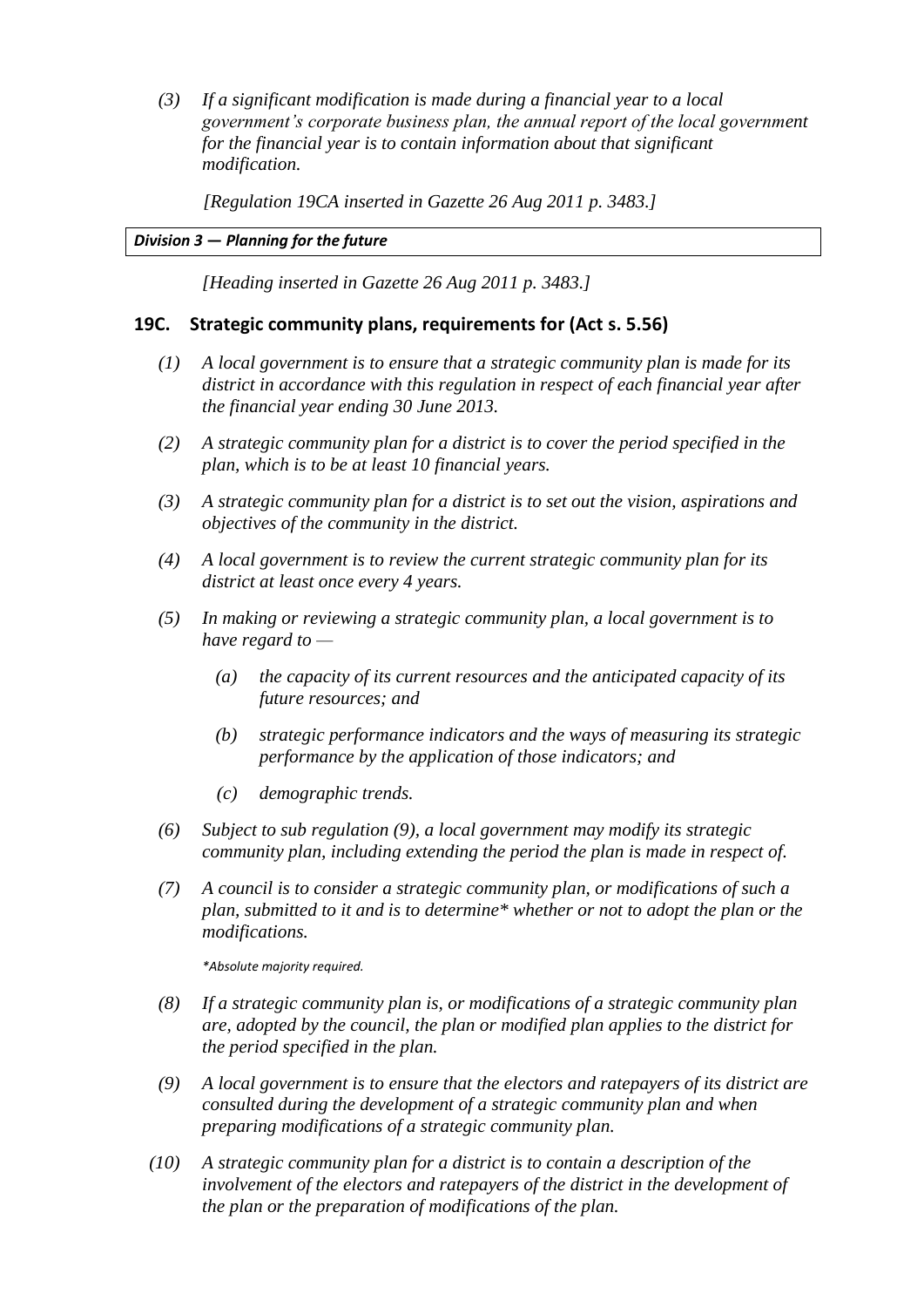*[Regulation 19C inserted in Gazette 26 Aug 2011 p. 3483-4.]*

## **19DA. Corporate business plans, requirements for (Act s. 5.56)**

- *(1) A local government is to ensure that a corporate business plan is made for its district in accordance with this regulation in respect of each financial year after the financial year ending 30 June 2013.*
- *(2) A corporate business plan for a district is to cover the period specified in the plan, which is to be at least 4 financial years.*
- *(3) A corporate business plan for a district is to —*
	- *(a) set out, consistently with any relevant priorities set out in the strategic community plan for the district, a local government's priorities for dealing with the objectives and aspirations of the community in the district; and*
	- *(b) govern a local government's internal business planning by expressing a local government's priorities by reference to operations that are within the capacity of the local government's resources; and*
	- *(c) develop and integrate matters relating to resources, including asset management, workforce planning and long-term financial planning.*
- *(4) A local government is to review the current corporate business plan for its district every year.*
- *(5) A local government may modify a corporate business plan, including extending the period the plan is made in respect of and modifying the plan if required because of modification of the local government's strategic community plan.*
- *(6) A council is to consider a corporate business plan, or modifications of such a plan, submitted to it and is to determine\* whether or not to adopt the plan or the modifications.*

*\*Absolute majority required.*

*(7) If a corporate business plan is, or modifications of a corporate business plan are, adopted by the council, the plan or modified plan applies to the district for the period specified in the plan.*

*[Regulation 19DA inserted in Gazette 26 Aug 2011 p. 3484-5.]*

## **19DB. Transitional provisions for plans for the future until 30 June 2013**

*(1) In this regulation —*

*former regulation 19C means regulation 19C as in force immediately before 26 August 2011 and continued under sub regulation (2);*

*former regulation 19D means regulation 19D as in force immediately before 26 August 2011;*

*plan for the future means a plan for the future of its district made by a local government in accordance with former regulation 19C.*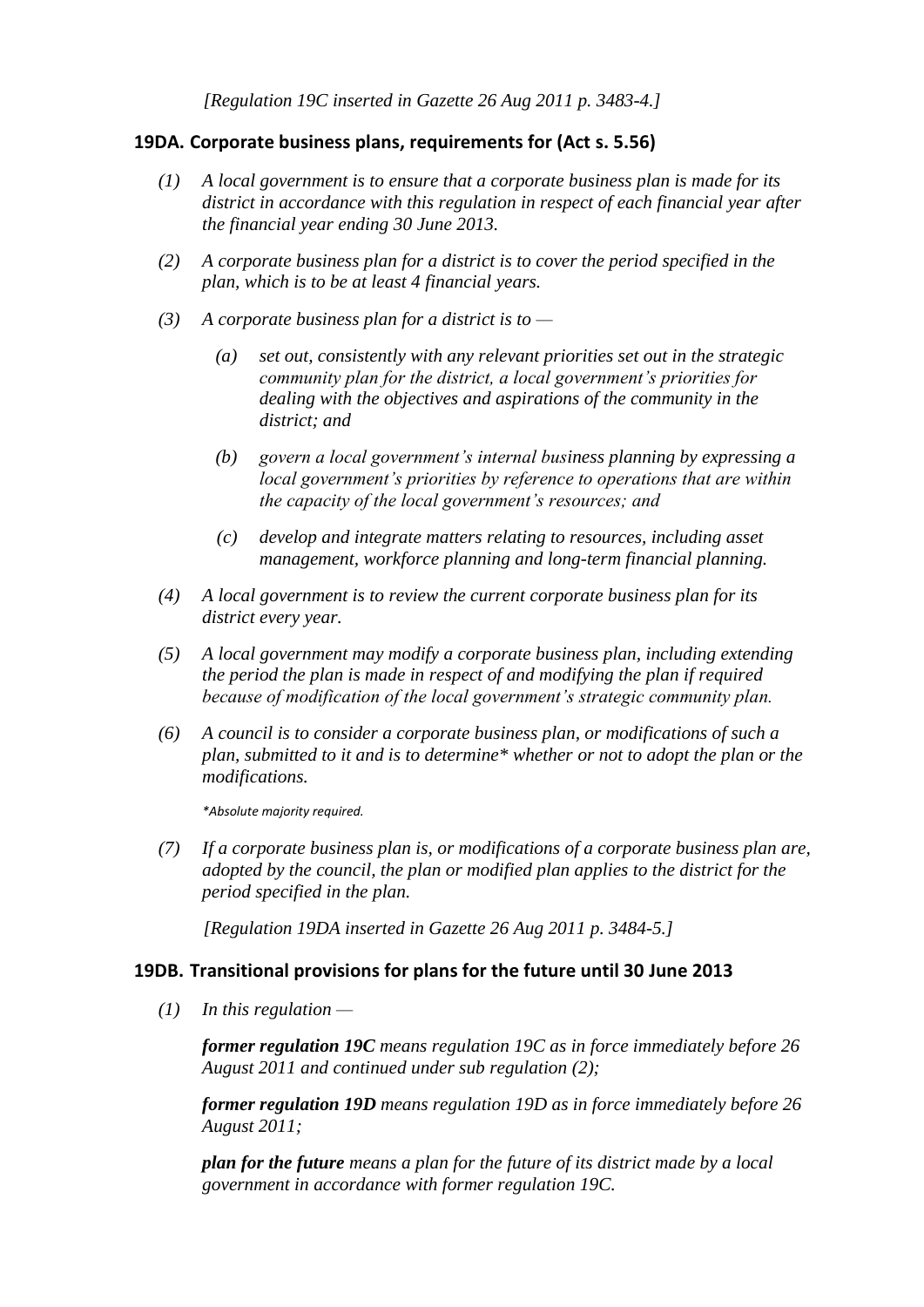- *(2) Except as stated in this regulation, former regulation 19C continues to have effect on and after 26 August 2011 until this regulation expires under sub regulation (7).*
- *(3) A local government is to ensure that a plan for the future applies in respect of each financial year before the financial year ending 30 June 2014.*
- *(4) A local government is not required to review a plan for the future under former regulation 19C (4) on or after 26 August 2011.*
- *(5) If, for the purposes of complying with sub regulation (3), a local government makes a new plan for the future, local public notice of the adoption of the plan is to be given in accordance with former regulation 19D.*
- *(6) If a local government modifies a plan for the future under former regulation 19C (4), whether for the purposes of complying with sub regulation (3) or otherwise —*
	- *(a) the local government is not required to comply with former regulation 19C (7) or (8) in relation to the modifications of the plan; and*
	- *(b) local public notice of the adoption of the modifications of the plan is to be given in accordance with former regulation 19D.*
- *(7) This regulation expires at the end of 30 June 2013.*

*[Regulation 19DB inserted in Gazette 26 Aug 2011 p. 3485-6.]*

### **19D. Adoption of plan, public notice of to be given**

- *(1) After the adoption of a strategic community plan, or modifications of a strategic community plan, under regulation 19C, the local government is to give local public notice in accordance with sub regulation (2).*
- *(2) The local public notice is to contain —*
	- *(a) notification that —*
		- *(i) a strategic community plan for the district has been adopted by the council and is to apply to the district for the period specified in the plan; and*
		- *(ii) details of where and when the plan may be inspected;*

*or*

- *(b) where a strategic community plan for the district has been modified —*
	- *(i) notification that the modifications to the plan have been adopted by the council and the plan as modified is to apply to the district for the period specified in the plan; and*
	- *(ii) details of where and when the modified plan may be inspected.*

*[Regulation 19D inserted in Gazette 31 Mar 2005 p. 1033-4; amended in Gazette 26 Aug 2011 p. 3486.]*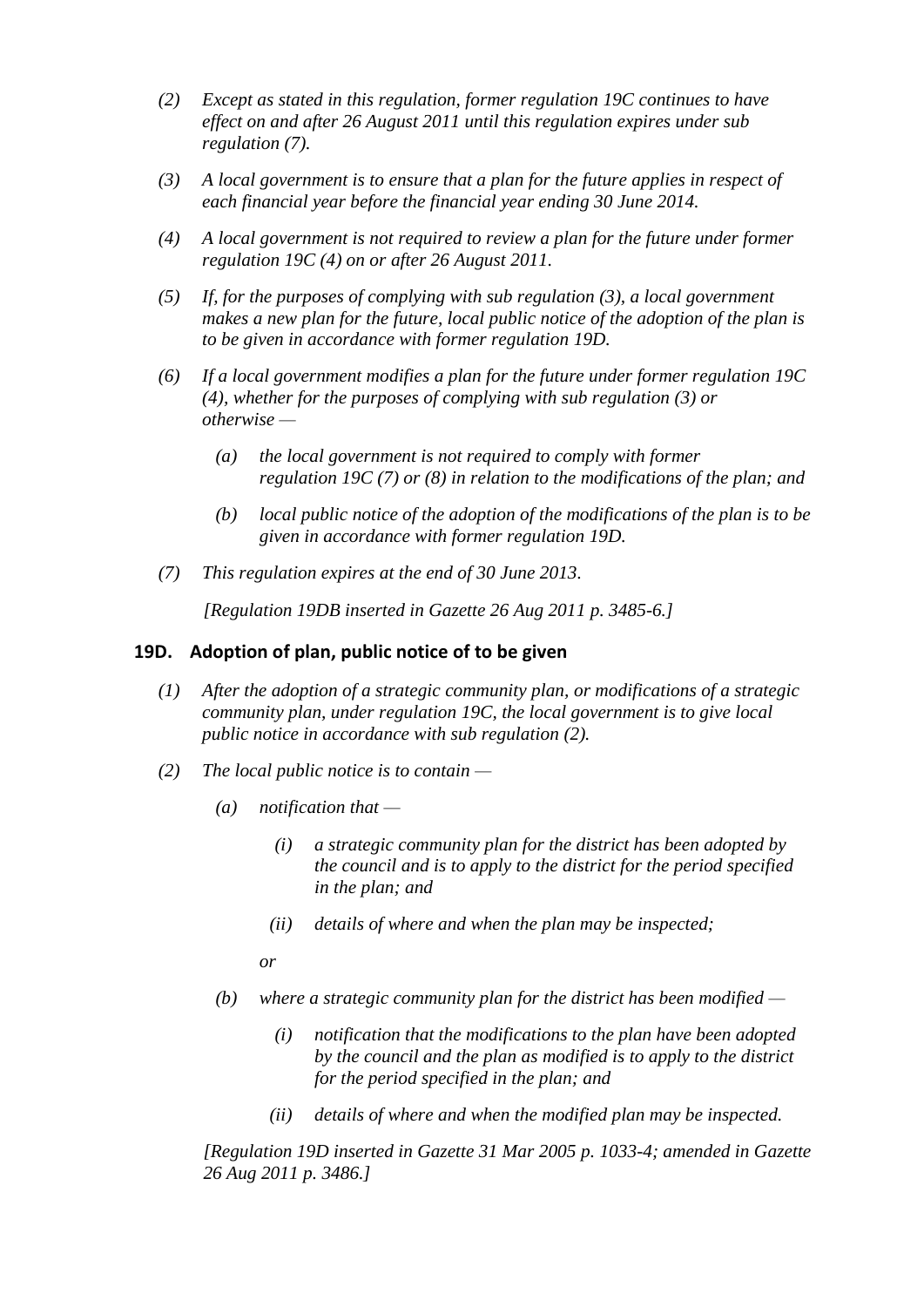## **POLICY IMPLICATIONS**

Nil

## **BUDGET/FINANCIAL IMPLICATIONS**

Nil in the current year but the long term plans provide direction and enable better financial planning going forward. The financial plan shows a regularized rate increase of 5.2% per annum. Scenarios looked at and modelled were a standard rate increase of 3.2% per annum which was designed to keep pace with inflation but provided nothing for growth. Rate increases based on a balanced budget each year which resulted in rates varying from a decrease of 2.63% to an increase of 9.03%. This scenario also resulted in the operating surplus ratio varying from an unsustainable classification (-10%) to a moderate margin of comfort (3%). Another option looked at, and not included in the draft plan, was a rate increase of 6% per year for the ten years. Whilst this is in line with what other Councils are doing, at least for 13/14, it was thought that it may be too high.

The option favoured, and shown in the plan as option three is based on the set 5.2% increase per year and shows a deficit in 14/15 and an increasing surplus from 15/16 on. It will, be noted from the Rate Setting Statement on page 77, that the surplus or deficit in each year is not carried forward to the next year. Each year is modelled as standing alone and where a deficit is forecast we will need to either increase income or reduce spending (the latter is where we, as staff, will look to make changes). In the latter years though Council will be able to implement plans such as increasing the funding to road works or the like utilizing the forecast surplus. Scenario three indicates an operating surplus ratio over the ten years will vary from an unsustainable (-5%) to a substantial comfort margin (11%). Five of the last six years of the plan will produce positive operating surplus ratios ranging from 2% to 11%. This operating surplus ratio is what many see as the test to a Local Government's viability because it is an indicator of the extent to which revenues raised cover operational expenses only or are available for capital funding purpose. So scenario three, based on a fairly modest but regular rate increase of 5.2% each year will show the entity to be moving toward sustainability fairly early in the term of the plan and attaining the target result of a ratio of between 0% and 15% each year from 2017/18.

## **STRATEGIC IMPLICATIONS**

Nil

## **SUSTAINABILITY IMPLICATIONS**

- **Environmental** There are no known significant environmental issues.
- **Economic**

There are no known significant economic issues.

**Socia**l

There are no known significant social issues.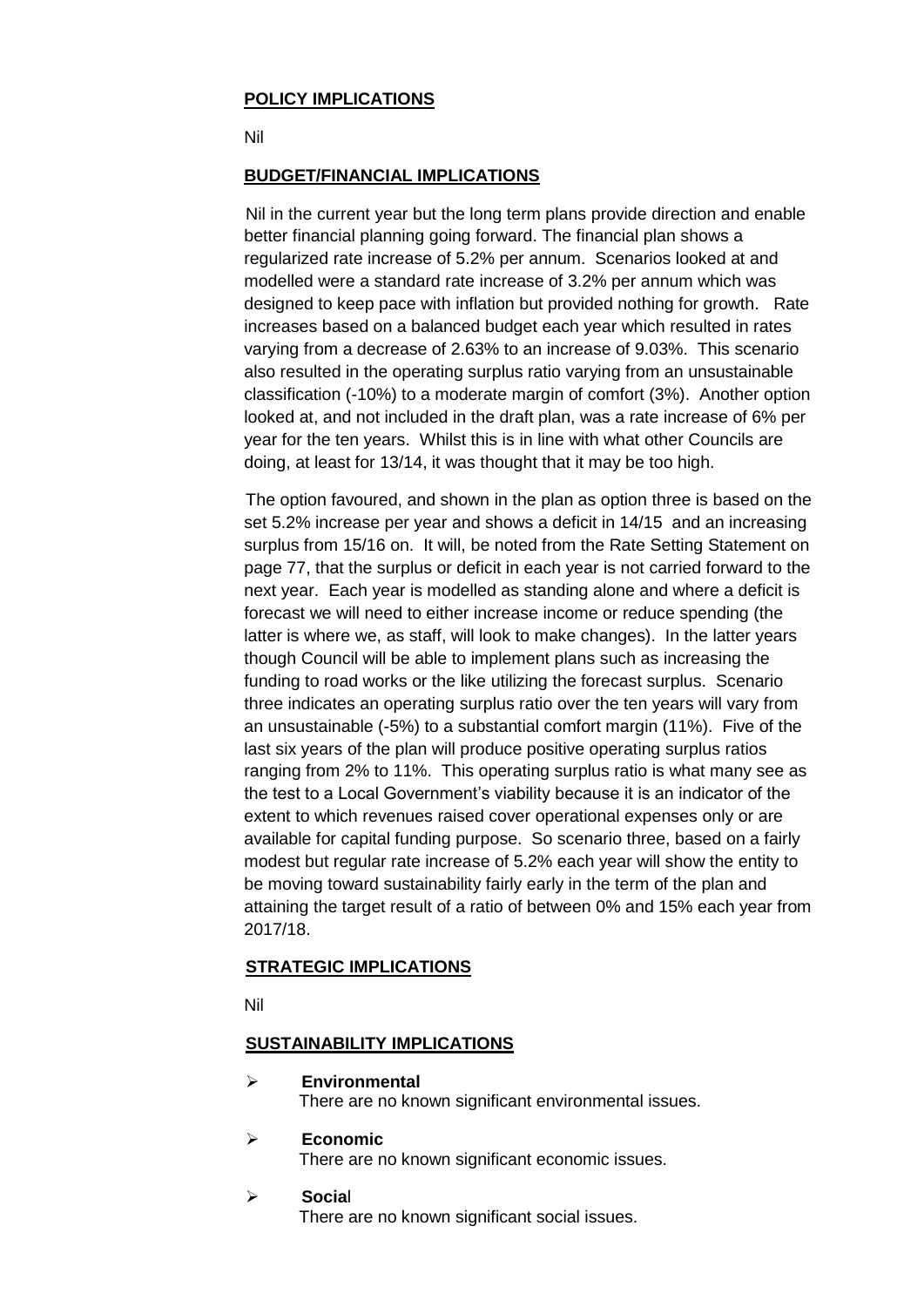# **VOTING REQUIREMENTS**

Absolute majority

## **COUNCIL DECISION & OFFICER RECOMMENDATION – ITEM 8.3.10**

**MOVED: Cr Walker SECONDED: Cr Biddle**

**That Council adopt the Strategic Community Plan as presented, and receive the Long Term Financial and Asset Management Plans as presented.** 

**CARRIED BY ABSOLUTE MAJORITY 8/0 Res 90/13**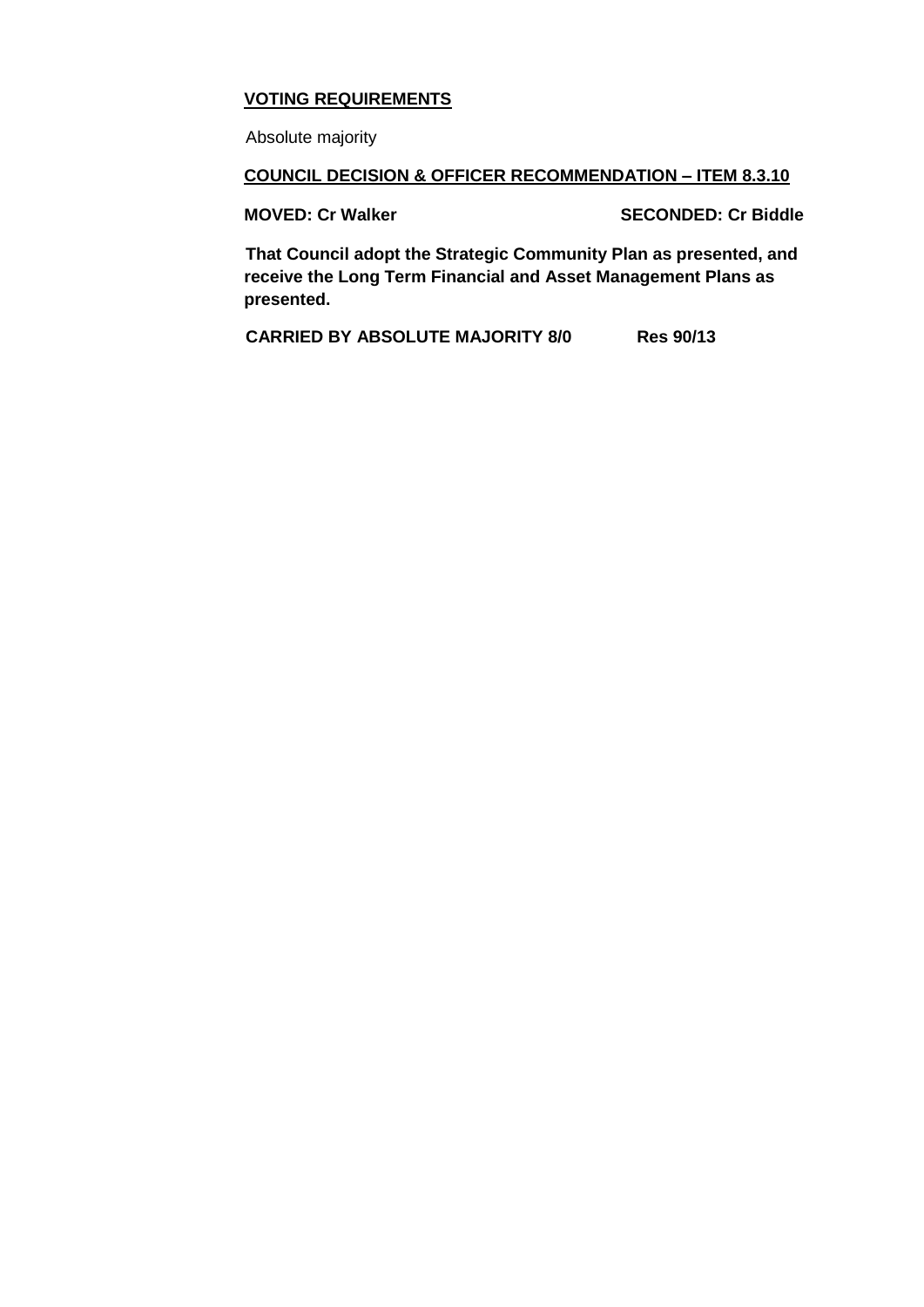<span id="page-43-0"></span>

| Location:                       | Portion of Lot 336, Diagram 11985    |
|---------------------------------|--------------------------------------|
| <b>Applicant:</b>               | <b>Boyup Brook Men's Association</b> |
| <b>File:</b>                    |                                      |
| Disclosure of Officer Interest: | None                                 |
| Date:                           | 13 June 2013                         |
| Author:                         | Alan Lamb                            |
| <b>Authorizing Officer:</b>     | Not applicable                       |
| Attachments:                    | Draft lease                          |

#### **SUMMARY**

The purpose of this report is to put before Council the draft lease with the recommendation that it be adopted and signed.

\_\_\_\_\_\_\_\_\_\_\_\_\_\_\_\_\_\_\_\_\_\_\_\_\_\_\_\_\_\_\_\_\_\_\_\_\_\_\_\_\_\_\_\_\_\_\_\_\_\_\_\_\_\_\_\_\_\_\_

### **BACKGROUND**

The draft lease is for two parts of the flax mill, one being the part of the two story building it has occupied for some time and the other being the old bailing room shed.

### **COMMENT**

The matter of a lease for both areas has been before Council previously. It is recommended that the draft lease be adopted and signed.

## **CONSULTATION**

The matter has been before Council a number of times and has been discussed with the executive of the Association.

#### **STATUTORY OBLIGATIONS**

Nil

## **POLICY IMPLICATIONS**

| <b>POLICY</b>         | A.10                                       |
|-----------------------|--------------------------------------------|
| NO.                   |                                            |
|                       |                                            |
| <b>POLICY SUBJECT</b> | Use of Common Seal and the Signatories for |
|                       | <b>Contract Execution</b>                  |
|                       |                                            |
| <b>ADOPTION DATE</b>  | 17 June 2004                               |
|                       |                                            |
| <b>VARIATION DATE</b> | 22 December 2007                           |
|                       |                                            |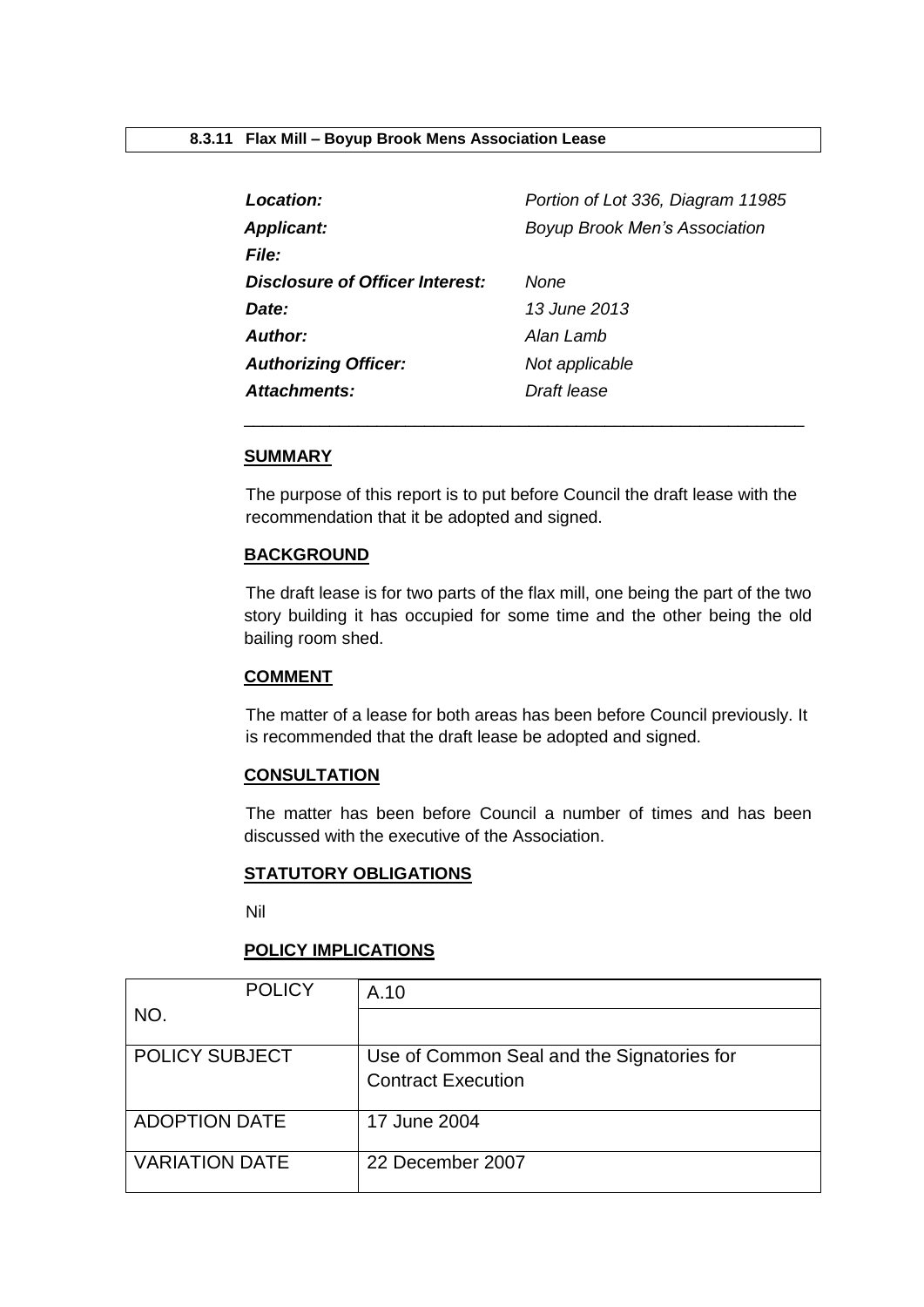# *Objective*

To set out the procedures to be followed when there is a requirement to use the common seal.

# *Statement*

The following applies to the use of the common seal and signatures when a document requires this method of completion:-

- 1 is to be used only when Council has previously authorised the action contained within the document being signed;
- 2 be affixed in the presence of the Shire President and Chief Executive Officer.

The document is to be completed in the following manner:-

The common seal of Shire of Boyup Brook was hereunto affixed and signed by the authority of a resolution of the Council in the presence of:

Shire President

Chief Executive Officer

\_\_\_\_\_\_\_\_\_\_\_\_\_\_\_\_\_\_\_

\_\_\_\_\_\_\_\_\_\_\_\_\_\_\_\_\_\_\_

## **BUDGET/FINANCIAL IMPLICATIONS**

Nil at this time.

## **STRATEGIC IMPLICATIONS**

Nil

## **SUSTAINABILITY IMPLICATIONS**

- **Environmental** There are no known significant environmental issues.
- **Economic** There are no known significant economic issues.
- **Socia**l There are no known significant social issues.

# **VOTING REQUIREMENTS**

Absolute majority

## **COUNCIL DECISION & OFFICER RECOMMENDATION – ITEM 8.3.11**

**MOVED: Cr O'Hare SECONDED: Cr Imrie**

**That Council adopt the Draft lease, as presented, with the Boyup Brook Mens Association over its use of the two buildings at the Flax Mill, and that Council authorize the affixing of the Common Seal in accordance with Council policy.** 

**CARRIED BY ABSOLUTE MAJORITY 8/0 Res 91/13**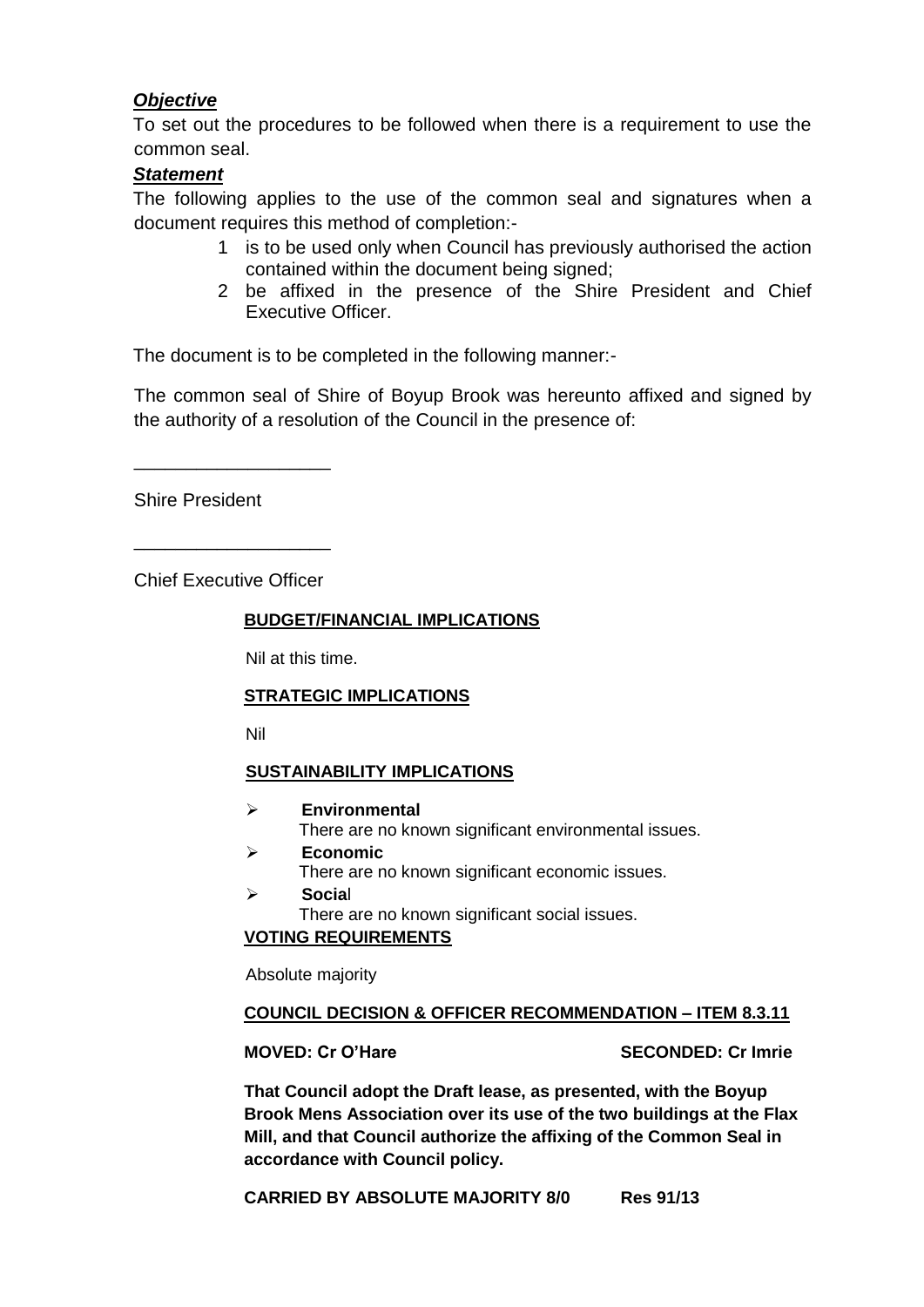<span id="page-45-0"></span>

| Location:                       | Lot 59 Forrest Street Boyup Brook                                         |
|---------------------------------|---------------------------------------------------------------------------|
| <b>Applicant:</b>               | Boyup Brook Tourism Association.                                          |
| <b>File:</b>                    |                                                                           |
| Disclosure of Officer Interest: | None                                                                      |
| Date:                           | 12 June 2013                                                              |
| Author:                         | Alan Lamb                                                                 |
| <b>Authorizing Officer:</b>     | Not applicable                                                            |
| Attachments:                    | letter from Association and a copy of<br>the Landgate land enquiry derail |

#### **SUMMARY**

The purpose of this report is to bring the matter back before Council with the Boyup Brook Tourism Associations' (BBTA) suggested name recommending that Council adopt this.

\_\_\_\_\_\_\_\_\_\_\_\_\_\_\_\_\_\_\_\_\_\_\_\_\_\_\_\_\_\_\_\_\_\_\_\_\_\_\_\_\_\_\_\_\_\_\_\_\_\_\_\_\_\_\_\_\_\_\_

#### **BACKGROUND**

Late last year the BBTA wrote to Council seeking to name the park (bounded by Bridge, Abel and Forrest Streets and net to the building it leases from Council), suggesting some names and offering to do more work on a suitable name.

Council passed the following resolution at its December 2012 meeting:

*That Council ask the Boyup Brook Tourism Association to look into the appropriate name for the park at lot 59 Bridge Street, conduct some public consultation to the level it sees fit for the purpose and then come back to Council with a firm proposal for a suitable name that Council can then seek to have approved by the Department of Land Administration.*

In the attached letter dated 10 June the BBTA set out that it conducted a public consultation process and received one suggested name which it endorsed.

#### **COMMENT**

As will be seen from the attached, the land is described by Landgate as lot 59 Forrest Street Boyup Brook. That it became a C class Reserve in 1909, was vested in the Road Board in 1920. It appears that a Crown Grant was created in 1934. It looks like there was a duplication of a vesting that was sorted out in 1976 and the Reserve was cancelled in 2004. Council holds an original copy of a Crown Grant dated 26 March 1934 in the name of the Upper Blackwood Road Board. The Grant shows it to be lot 59 but does not specify the Street this lot relates to.

If the land was a Reserve then Council would need Department of Regional Development and Land (RDL) approval for the name. If the land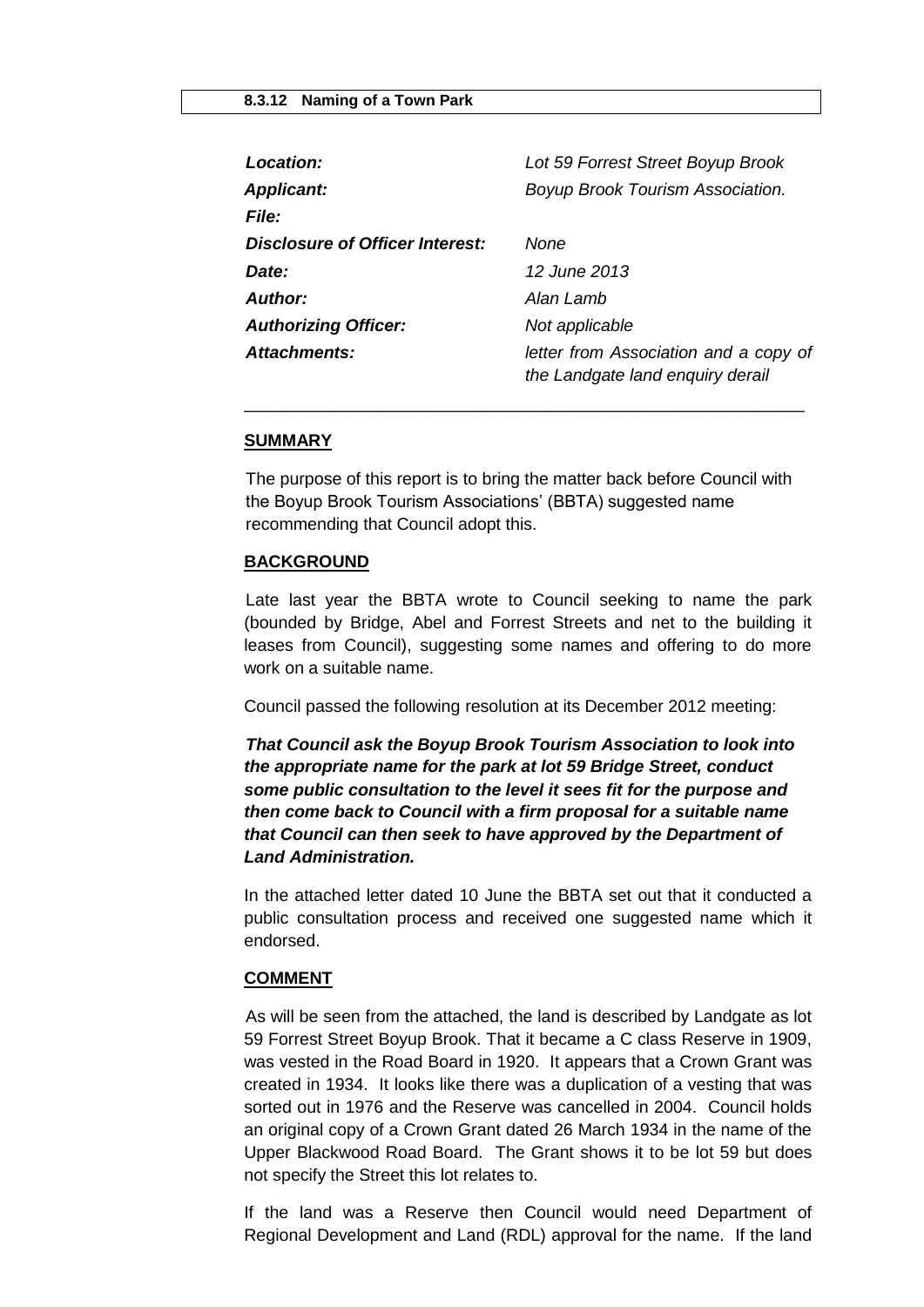was owned free hold then, it is understood that, Council could name it whatever it wanted to but in order for the name to appear on maps and the like it would need RDL approval. State Lands advised that the land is free hold but as it is subject to a restrictive Crown Grant and in order to ensure that any name Council wishes to assign is recognized more widely, it is recommended that RDL (or its equivalent if that department changed since the last election) approval be sought prior to signs being erected.

Speaking with the Geographic Names Committee people (part of RDL responsible for names) naming a park after the street it abuts is not only acceptable it is recommended so there should be no problems with the BBTA's requested name.

It is recommended that Council accept the BBTA's recommendation and budget for a suitable sign to be erected in 2013/14. If approved the intention would be to work with the BBTA on the style and location of signage.

## **CONSULTATION**

The matter emanated from a community group, the group conducted a public consultation exercise, and the matter has been before Council previously.

### **STATUTORY OBLIGATIONS**

Nil

#### **POLICY IMPLICATIONS**

Nil

#### **BUDGET/FINANCIAL IMPLICATIONS**

Nil in the current budget

#### **STRATEGIC IMPLICATIONS**

Nil

#### **SUSTAINABILITY IMPLICATIONS**

- **Environmental** There are no known significant environmental issues.
- **Economic** There are no known significant economic issues.
- **Socia**l There are no known significant social issues.

#### **VOTING REQUIREMENTS**

Absolute majority if Council commits to funding signage in 2013/14 at this meeting or Simple majority if the decision is to refer the matter to the budget process as recommended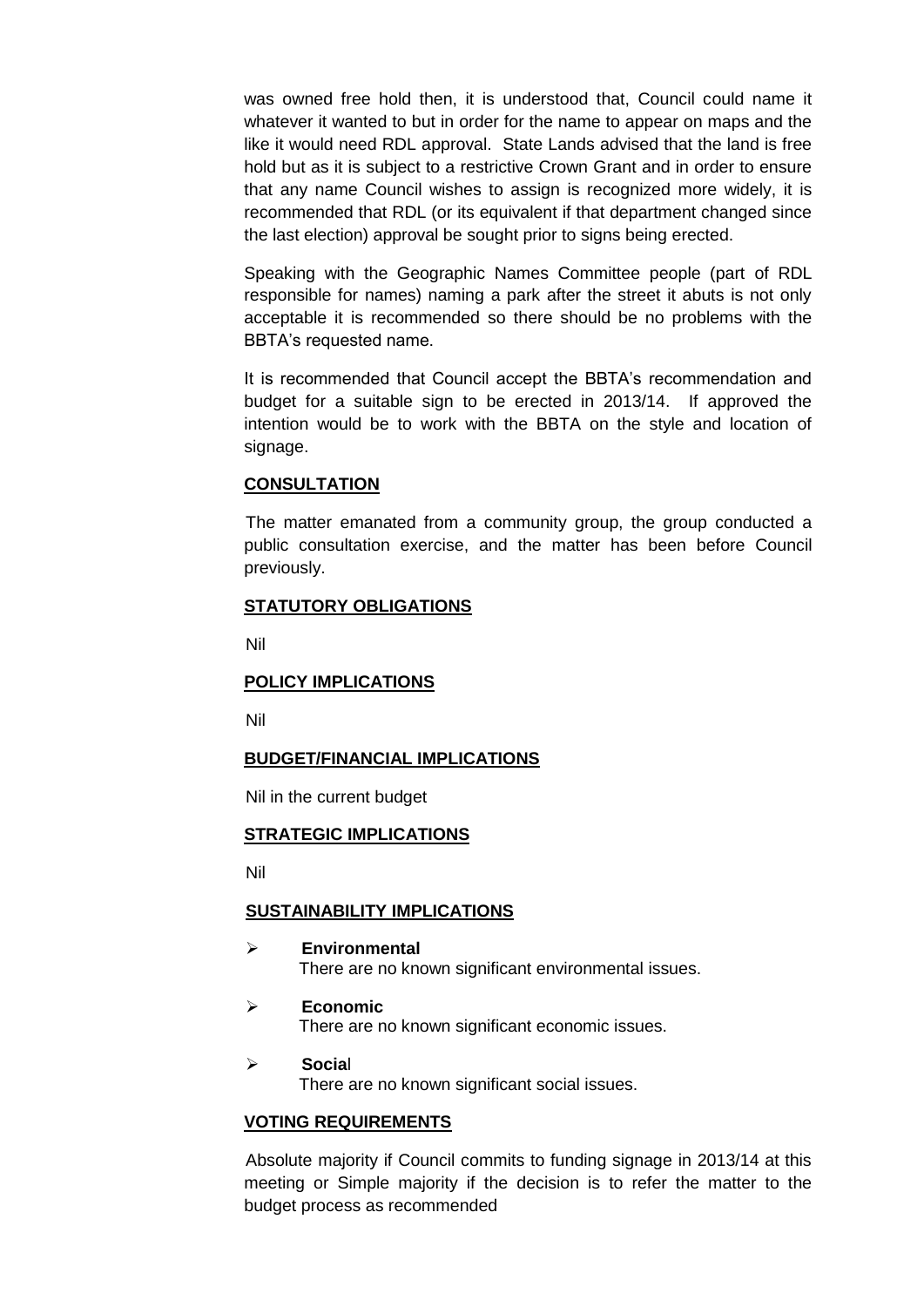## **COUNCIL DECISION & OFFICER RECOMMENDATION – ITEM 8.3.12**

**MOVED: Cr Walker SECONDED: Cr Kaltenrieder**

**That Council accept the Boyup Brook Tourism Association's recommendation that the park bounded by Abel, Bridge and Forrest Street be named "Abel Park", that approval be sought from the Geographic Names Committee for the requested name and that funding for appropriate signage be considered as part of the 2013/14 budget process.**

**CARRIED BY ABSOLUTE MAJORITY 8/0 Res 92/13**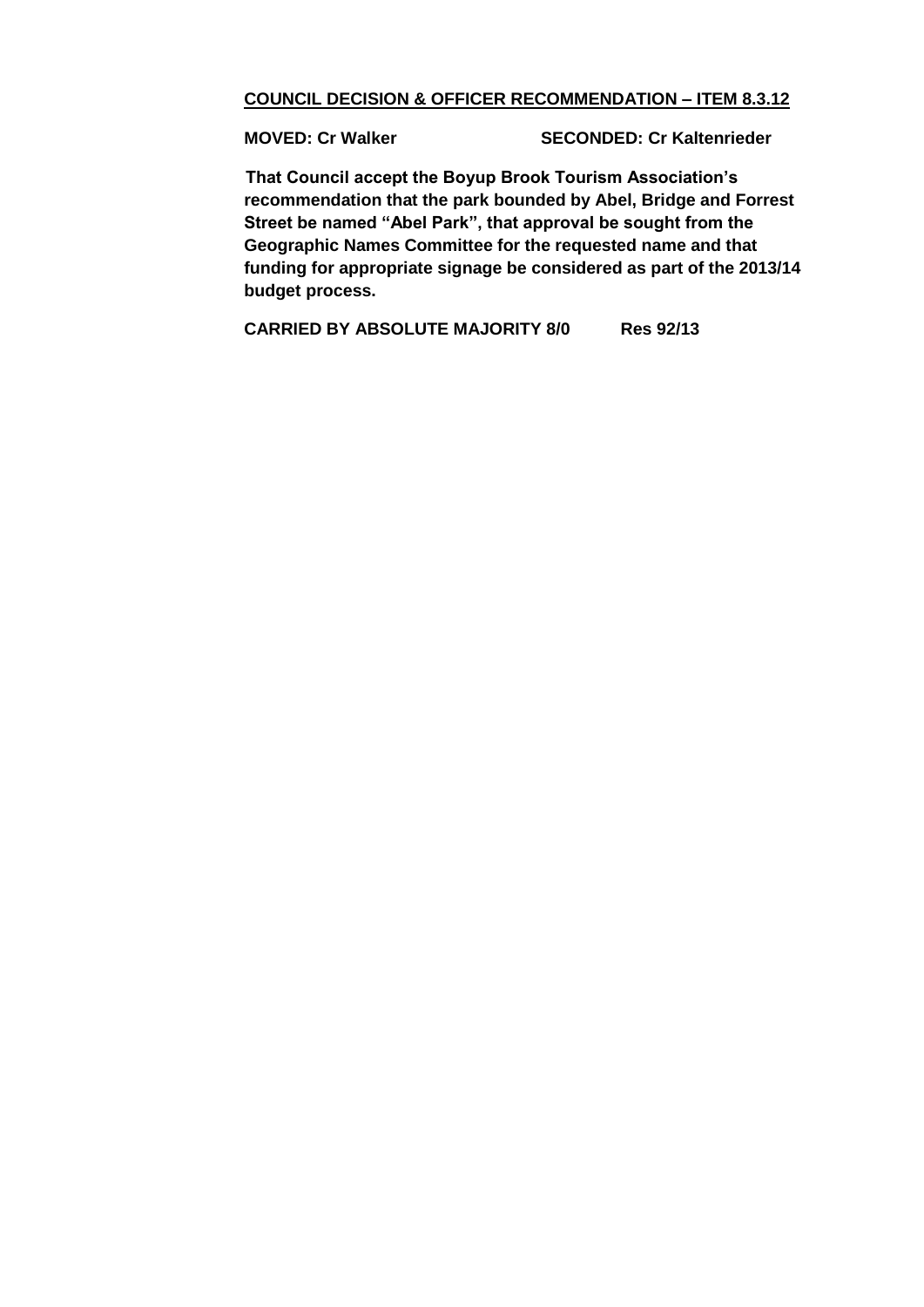## <span id="page-48-0"></span>**9 COMMITTEE REPORTS**

# 9.1.1 Minutes of the Blackwood River Valley Marketing Association

<span id="page-48-1"></span>

| Location:                       | Shire of Augusta |
|---------------------------------|------------------|
| <b>Applicant:</b>               | N/A              |
| <i>File:</i>                    |                  |
| Disclosure of Officer Interest: | Nil              |
| Date:                           | 10 May 2013      |
| Author:                         | Alan Lamb - CFO  |
| <b>Attachments:</b>             | Yes – Minutes    |

#### **BACKGROUND**

A BRVMA meeting was held on 9 April 2013 and 11 June 2013

Minutes of the meeting are laid on the table and circulated.

## **COUNCIL DECISION & OFFICER RECOMMENDATION – ITEM 9.1.1**

*\_\_\_\_\_\_\_\_\_\_\_\_\_\_\_\_\_\_\_\_\_\_\_\_\_\_\_\_\_\_\_\_\_\_\_\_\_\_\_\_\_\_\_\_\_\_\_\_\_\_\_\_\_\_\_\_\_\_\_\_\_\_\_*

#### **MOVED: Cr O'Hare SECONDED: Cr Walker**

That the minutes of the BRVMA meeting held on 9 April 2013 and 11 June 2013 be received.

## <span id="page-48-2"></span>**CARRIED 8/0 Res 93/13**

| Location:                       | N/A                                                                                                  |
|---------------------------------|------------------------------------------------------------------------------------------------------|
| <b>Applicant:</b>               |                                                                                                      |
| <b>File:</b>                    |                                                                                                      |
| Disclosure of Officer Interest: | None                                                                                                 |
| Date:                           | 28 May 2013                                                                                          |
| <b>Author:</b>                  | <b>Geoff Carberry</b>                                                                                |
| <b>Authorizing Officer:</b>     | Not applicable                                                                                       |
| Attachments:                    | Minutes - Annual General Meeting of the<br><b>Bushfire Advisory Committee 2013</b><br>Letter to DFES |

## **BACKGROUND**

An Annual General Meeting of the Bushfire Advisory Committee meeting was held on 23 May 2013

Minutes of the meeting are laid on the table and circulated (*refer to appendix 9.1.2)*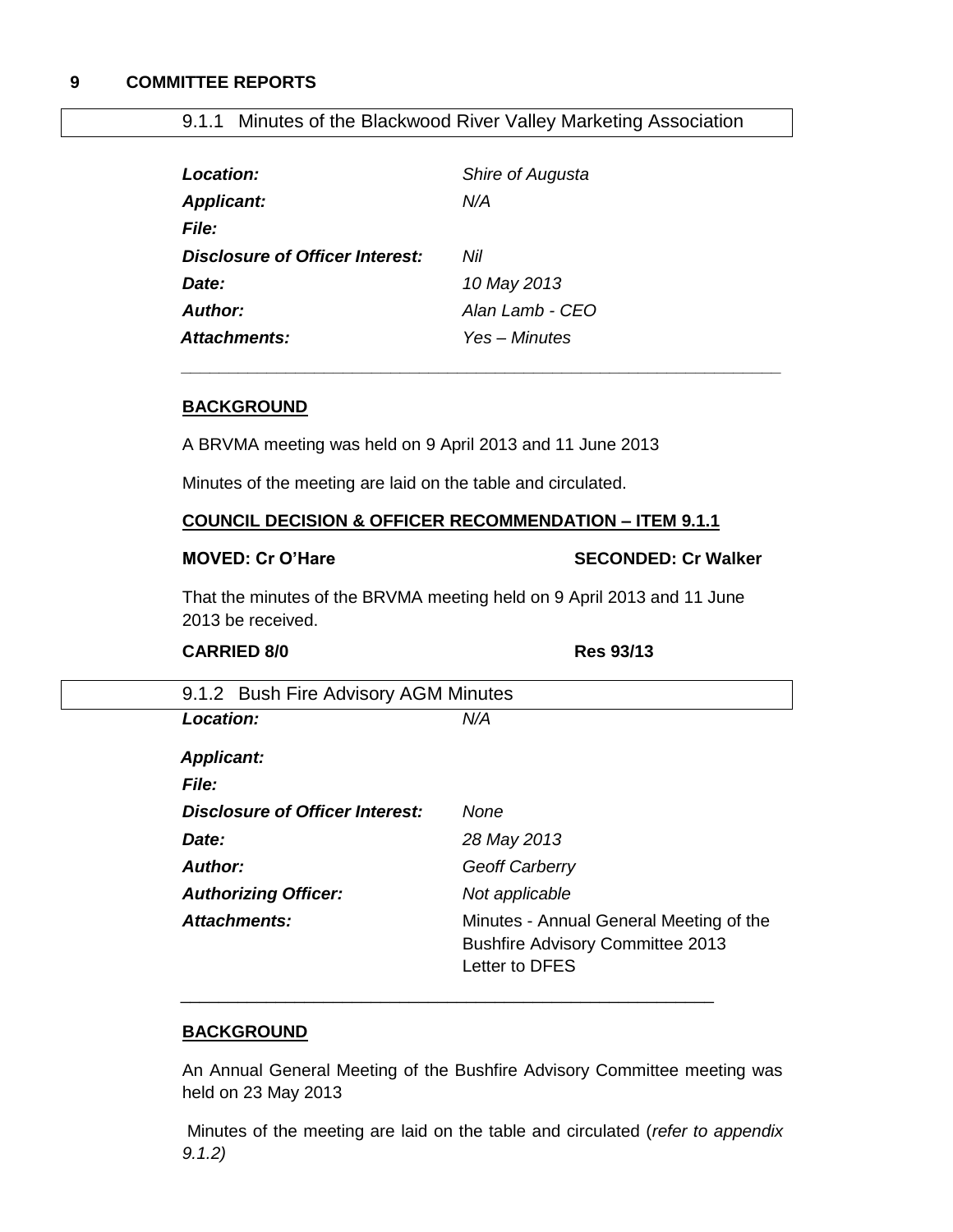## **VOTING REQUIREMENTS**

Simple majority

## **COUNCIL DECISION & OFFICER RECOMMENDATION – ITEM 9.1.2**

**MOVED: Cr Walker SECONDED: Cr Biddle**

- **1. That the minutes of the Annual General Meeting of the Bushfire Advisory Committee meeting was held on 23 May 2013 be received.**
- **2. That Council accepts and recognize those brigade representatives to the Bushfire Advisory Committee as listed in the minutes of the Annual General Meeting.**
- **3. That in accordance with the Bushfire Advisory Committee annual general meeting recommendation to Council. "That the annual firebreak order be amended to return the restricted burning period to read "from 1 March to 30 April inclusive in lieu, with all signage being updated."**
- **4. That in accordance with the resolution of the meeting a letter be written expressing the Shires protest against the new "Permit to Burn" permit, suggested letter attached.**

**CARRIED 8/0 Res 94/13**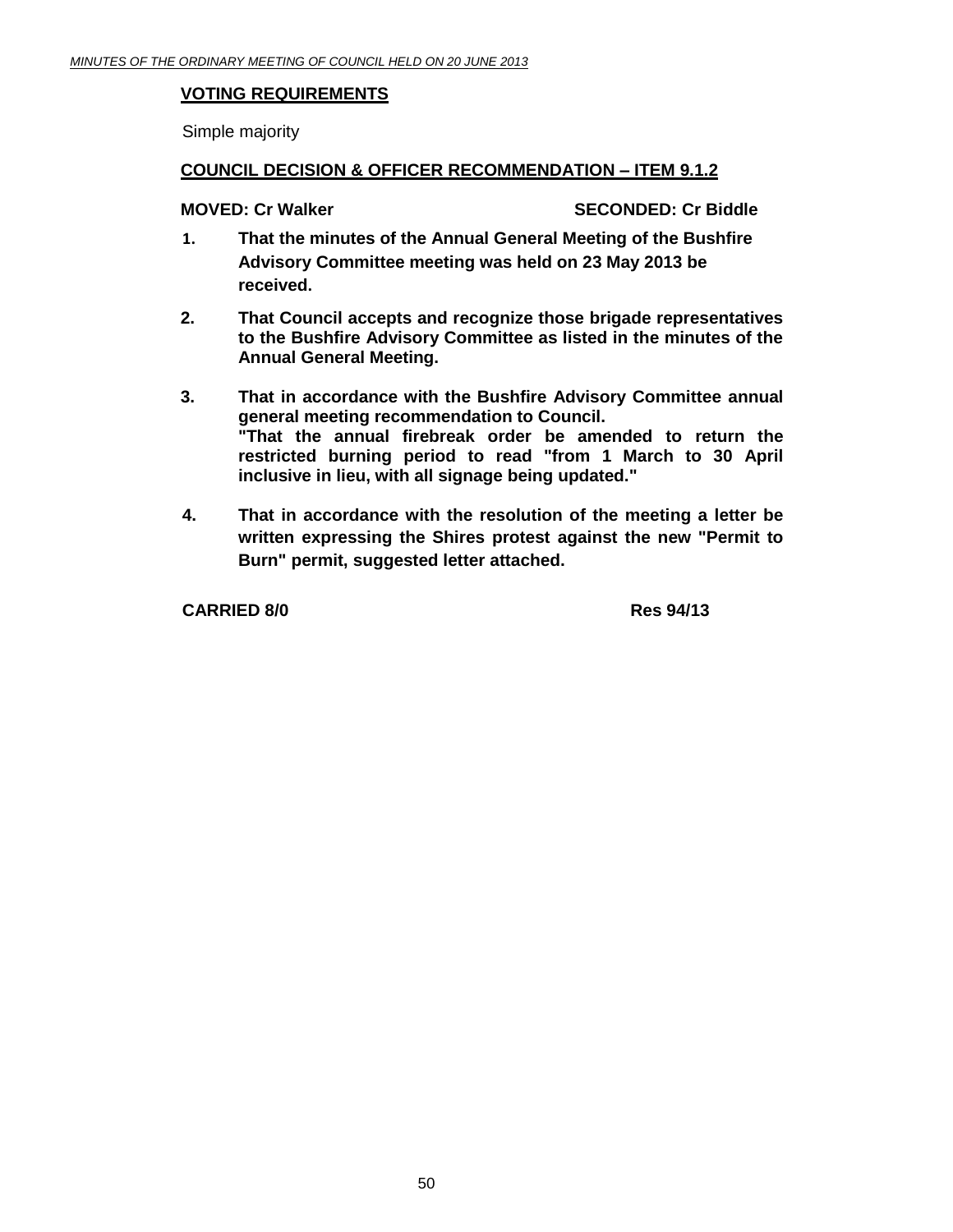## **10 MOTIONS OF WHICH PREVIOUS NOTICE HAS BEEN GIVEN**

## <span id="page-50-1"></span><span id="page-50-0"></span>10.1.1 Heated Multipurpose Therapeutic Lap Pool

Cr Biddle - 06/13

Motion

That the CEO be directed to clarify exactly what's being requested by the HMTLP committee, and then to provide a report to the December, 2013 meeting of Council in which:

- $\Box$  information on alternative configurations and methods of heating is provided
- $\Box$  cost estimates of the capital and operational costs of each are stated
- $\Box$  possible methods of funding are explored and provided

That the report be made available to ratepayers.

That ratepayers are given an opportunity to express their opinion on the matter before Council deals any further with it.

## **CEO COMMENT**

It is noted that the call is for ratepayers involvement and it is possible that Cr Biddle meant electors (that is all persons eligible to vote for Council elections and not just those that pay rates).

The motion provides a good deal of lead time for the required work to be done and takes into account that Administration is in a very busy period now and for the next few months, and I record my appreciation for this latitude.

Councilors may wish to take the results of the customer satisfaction survey into account when dealing with this item as it indicates that the community does not want improvements to the swimming pool. Naturally, the results of any survey can be questioned and perhaps this is just another tool for Council to use to gauge priorities. It does bear out the thrust of the previous survey that showed roads and health to be areas where the community wanted improvements and so is worthy of reference when dealing with this item.

#### **MOVED INTO COMMITTEE**

**MOVED: Cr Walker SECONDED: Cr Aird**

**That the Council move into a committee of the whole under clause 15.6 of the Standing Orders, Local Law No.1.to allow members free discussion on the matter.**

**CARRIED 7/1 Res 95/13**

**Request for Vote to be recorded**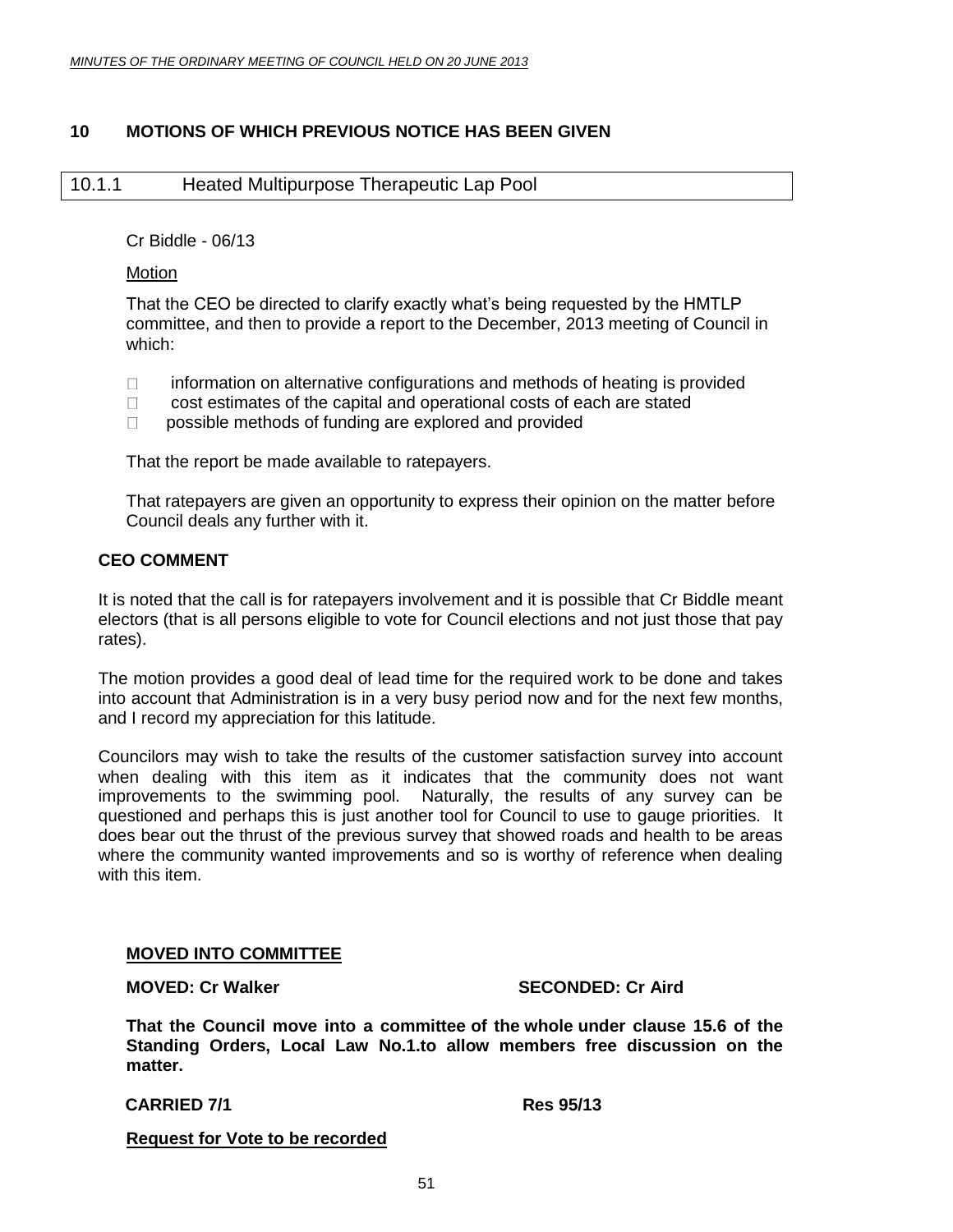## **Cr Biddle requested that the vote of all Councillors be recorded.**

**For**

**Cr Giles, Cr Kaltenrieder, Cr Imrie, Cr Walker, Cr Aird, Cr O'Hare and Cr Oversby**

#### **Against Cr Biddle**

## **Break for Afternoon Tea**

#### **Adjournment**

That the meeting be adjourned for an afternoon tea break, the time being 7.04pm.

## **Resumption**

That the meeting resume, the time being 7.18pm.

The meeting resumed with the following persons in attendance. Cr M Giles – Shire President Cr G Aird Cr E Biddle Cr J Imrie Cr P Kaltenrieder Cr B O'Hare Cr T Oversby Cr R Walker Mr Alan Lamb Mr Rob Staniforth-Smith Mrs Maria Lane

Rob Staniforth-Smith left at 6.24pm Rob Staniforth-Smith returned at 6.25pm Cr Oversby left at 7.00pm

## **MOVED OUT OF COMMITTEE**

**MOVED: Cr Biddle SECONDED: Cr Aird**

**That the Council moves out of committee of the whole under clause 15.6 of the Standing Orders, Local Law No.1.**

### **CARRIED 7/0 Res 96/13**

Cr Oversby returned at 7.08pm Mrs Kemsley left at 7.16pm Mrs Kemsley returned at 7.19pm